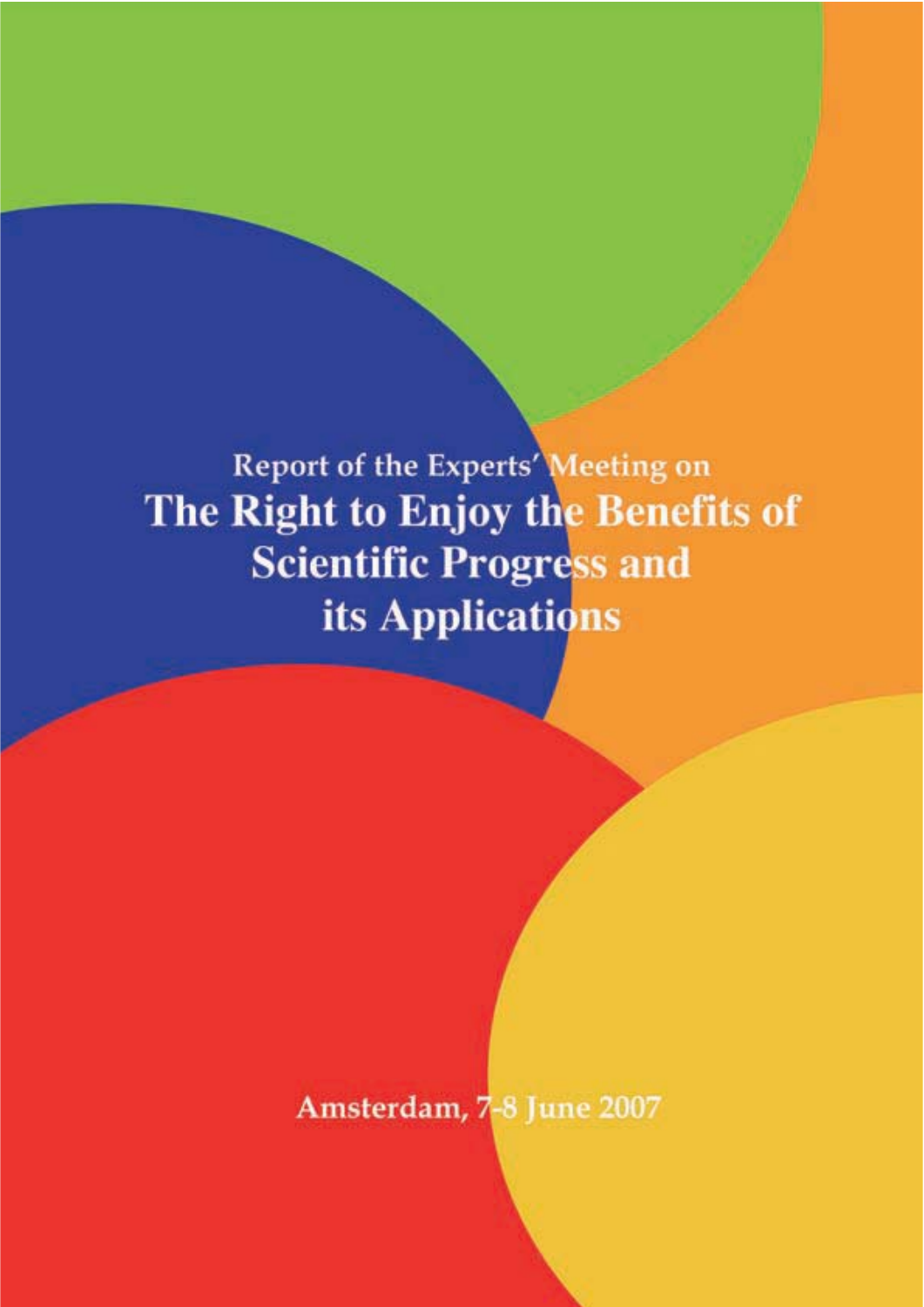# **List of Acronyms**

| <b>CESCR</b>      | Committee on Economic, Social and Cultural<br>Rights                     |
|-------------------|--------------------------------------------------------------------------|
| <b>ESC Rights</b> | Economic, Social and Cultural Rights                                     |
| GC                | <b>General Comment</b>                                                   |
| <b>ICESCR</b>     | International Covenant on Economic, Social and<br><b>Cultural Rights</b> |
| <b>ICT</b>        | Information and Communication Technology                                 |
| <b>IPRS</b>       | Intellectual Property Rights                                             |
| <b>MDGs</b>       | Millennium Development Goals                                             |
| <b>REBSP</b>      | Right to Benefit from Scientific Progress and its<br>Applications        |
| <b>RtAF</b>       | Right to Adequate Food                                                   |
| <b>RtD</b>        | Right to Development                                                     |
| <b>RtE</b>        | Right to Education                                                       |
| <b>RtH</b>        | Right to Health                                                          |
| Rtl               | Right to Information                                                     |
| <b>TRIPS</b>      | Regulations on Intellectual<br>Trade<br>Property<br><b>Systems</b>       |
| <b>UNESCO</b>     | United Nations Educational, Scientific and Cultural<br>Organization      |
| <b>WG</b>         | <b>Working Group</b>                                                     |
| <b>WHO</b>        | World Health Organization                                                |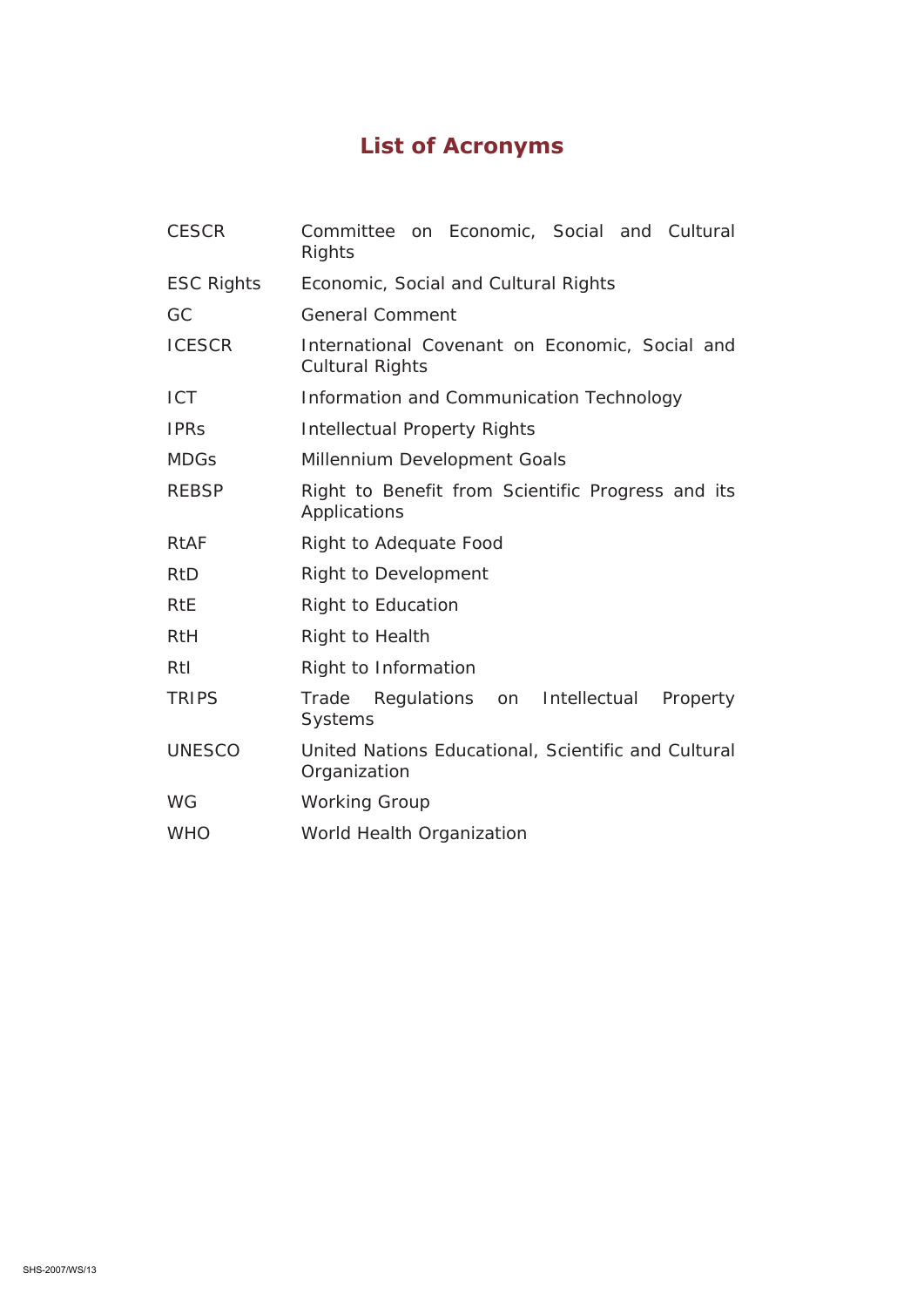# **Table of Contents**

| <b>Opening:</b> Experts' meeting on the Right to Enjoy the<br>Benefits of Scientific Progress and its Applications (REBSP) |    |
|----------------------------------------------------------------------------------------------------------------------------|----|
|                                                                                                                            |    |
| <b>Introduction:</b> The Right to Enjoy the Benefits of                                                                    |    |
| Scientific Progress and its Applications                                                                                   | 5  |
| <b>Session 1:</b> The REBSP and the Right to Development                                                                   | 8  |
| <b>Session 2:</b> The REBSP and the Right to Adequate Food                                                                 | 13 |
| <b>Session 3: The REBSP and the Right to Health</b>                                                                        | 18 |
| <b>Session 4:</b> The REBSP and the Role of Ethics                                                                         | 23 |
| <b>Session 5:</b> The REBSP and the Right to Education                                                                     | 26 |
| Session 6: The REBSP and the Right to Seek, Receive                                                                        |    |
| and Impart Information                                                                                                     | 30 |
| <b>Session 7:</b> The REBSP and Intellectual Property                                                                      | 34 |
| <b>Conclusions and proposed follow-up action</b>                                                                           |    |
| <b>List of participants</b>                                                                                                |    |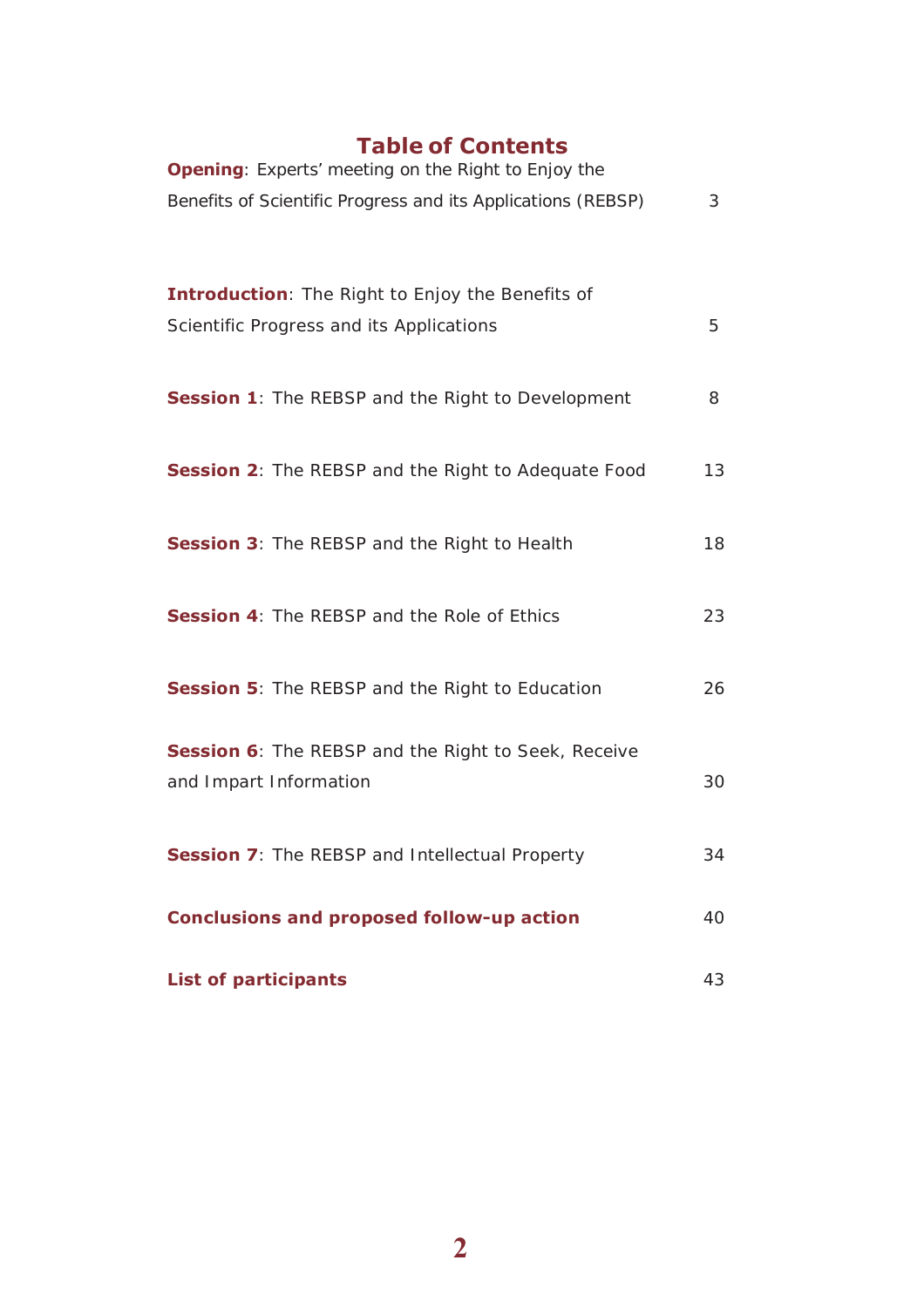# <span id="page-3-0"></span>**Opening Experts' meeting on the Right to Enjoy the Benefits of Scientific Progress and its Applications**

The experts' meeting on the right to enjoy the benefits of scientific progress and its applications (REBSP) was organized by UNESCO jointly with the Amsterdam Center for International Law and to the Irish Centre for Human Rights. The co-organizers received also the support of the Netherlands National Commission for UNESCO, the Royal Netherlands Academy of Arts and Sciences and the Municipality of Amsterdam.

The purpose of the meeting was to elucidate the content of a right, which despite its significance on all spheres of human life and its early normative entrenchment has received over the years very little attention. The right to share in scientific advancement and its benefits was enshrined in article 27 of the Universal Declaration of Human Rights. It was included in the International Covenant on Economic, Social and Cultural Rights (article 15 para. 1b). Nevertheless, it is generally agreed that the REBSP is an 'underdeveloped' human right. No comprehensive study and analysis have been conducted while little reference has been made to it in State reports to the Committee on Economic, Social and Cultural Rights.

UNESCO actively supported the inclusion of this right in the Universal Declaration of Human Rights and the International Covenant on Economic, Social and Cultural Rights. In recent years, the Organization is paying an increasing attention to the right to enjoy the benefits of scientific progress. This right was reaffirmed in all three declarations elaborated in the area of bioethics and ethics of science and technology, the latest being the Universal Declaration on Bioethics and Human Rights (article 15). It closely relates to the programme entitled *Information and Communication Technologies for Development*, the activities for poverty eradication, as well as to many other projects of the Organization in the field of education and natural sciences.

The equal and universal enjoyment of the right to benefit from scientific progress becomes even more crucial in view of the inherent link between the sharing of the benefits of scientific progress and the realization of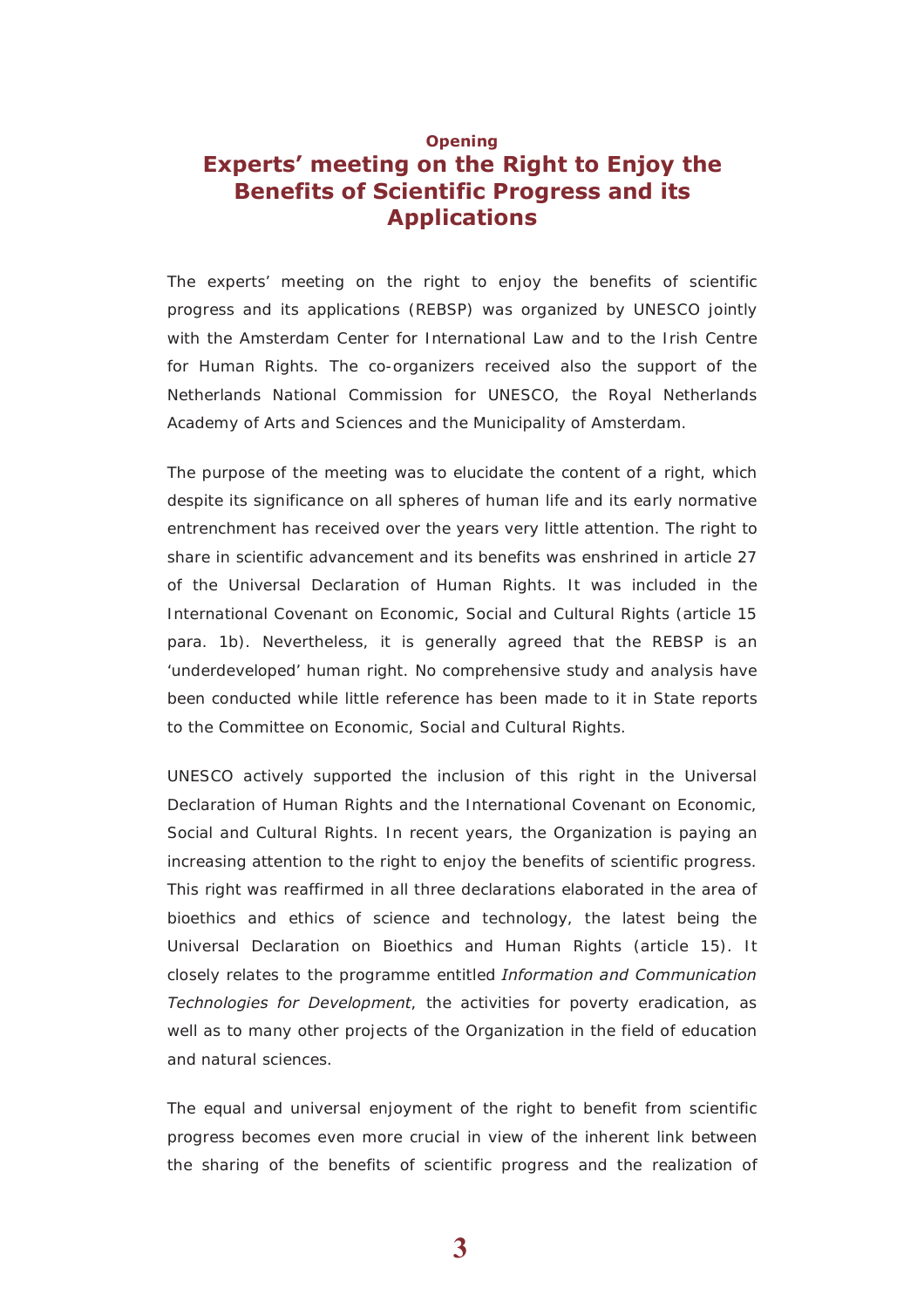many other human rights. The right to development, the right to an adequate standard of living, the right to health, the right to education, the right to information and the right to food are some of the rights directly affected. The tension with intellectual property rights, the harmful effects of scientific and technological advancements on human beings and the interrelation of ethics with the exercise of this right are also central issues of discussion.

These questions were raised at the opening statement made on behalf of UNESCO by Mr Vladimir Volodin, Chief of Human Rights and Gender Equality Section. He expressed the wish that this meeting will create a momentum for the continuation of the normative clarification of the REBSP. Professor André Nollkaemper, Director of the Amsterdam Center, conveyed his greetings to the participants and expressed the interest of his institution to be associated to the process of 'unpacking' the content of the REBSP.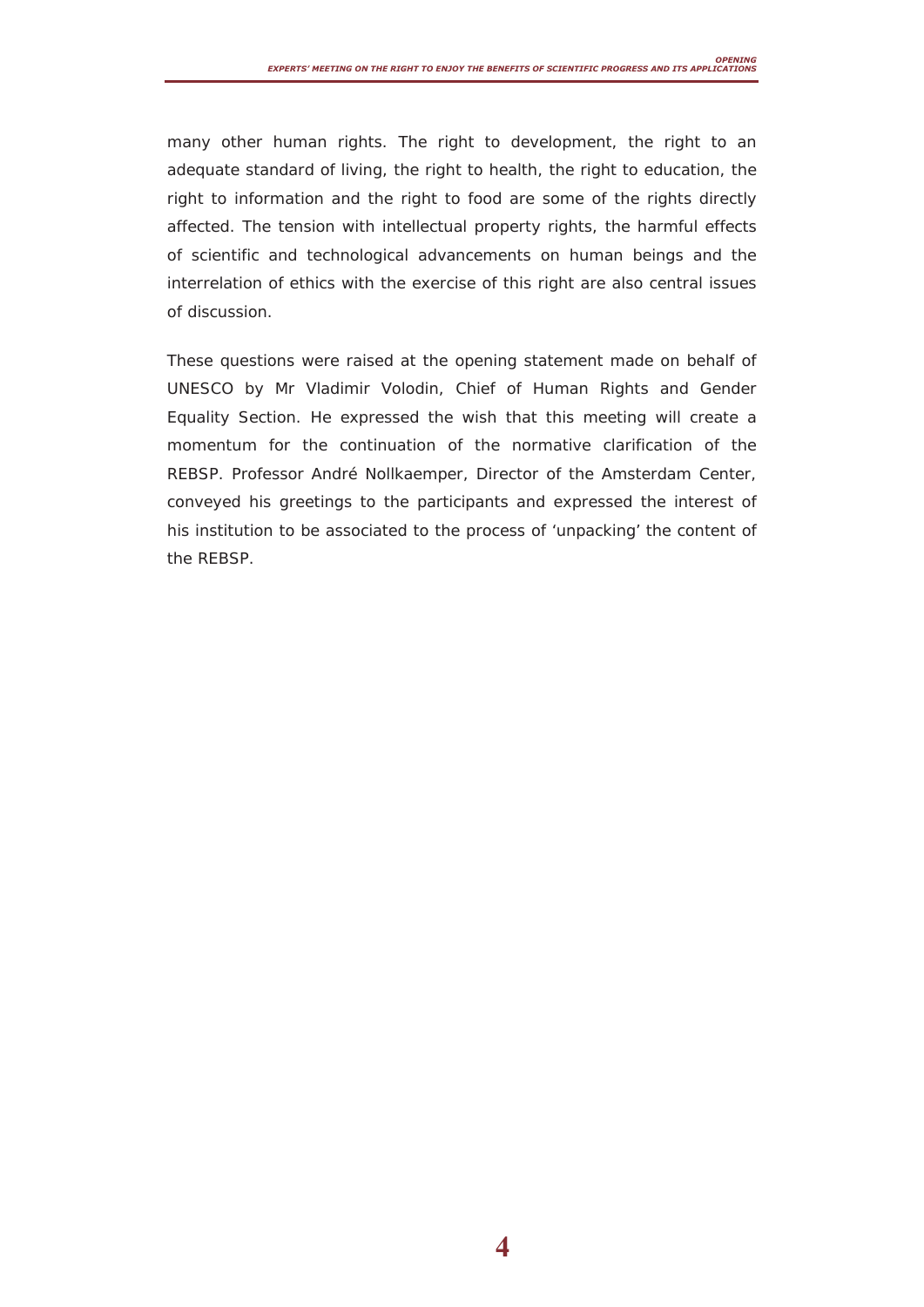# <span id="page-5-0"></span>**Introduction The Right to Enjoy the Benefits of Scientific Progress and its Applications**

*Speakers: Prof. William Schabas and Ms Maria Virginia Bras Gomes*

### **Presentation by the speakers**

Prof. Schabas started by pointing out that the Right to Enjoy the Benefit of Scientific Progress and its Applications (REBSP) finds itself at the vanishing point of economic, social and cultural rights<sup>1</sup>, while at the same time the legal content of the right needs further clarification. The speaker raised the point that an optional protocol instituting an individual complaints' procedure under the International Covenant on Economic, Social and Cultural Rights (ICESCR) may be useful in further developing the REBSP.

Prof. Schabas further maintained that the REBSP brings together many important topical themes, such as globalization and development. Furthermore, the REBSP is of a crosscutting nature, underlying not only many social, economic and cultural rights, but also touching upon civil and political rights, such as the right to information.

According to Prof. Schabas, the REBSP has an unexploited potential in being helpful to progressively achieve other economic, social and cultural rights. He explained this by pointing out that article 15(1) b ICESCR and article 2(1) ICESCR speak respectively of the right to 'scientific progress' and of the obligation of States to 'achieve progressively' the full realization of the rights of the Covenant. Prof. Schabas argued that beyond a resemblance in words, this may be of legal significance as the 'progressive' implementation of the REBSP may be an important factor in the progressive improvement of the availability and quality of food, housing and health. Thus, Prof. Schabas concluded, the REBSP in article 15(1)b ICESCR has a direct effect on the obligation contained in article 2(1).

 $\overline{a}$ 

<sup>&</sup>lt;sup>1</sup> To borrow a concept from Hersch Lauterpacht who stated that "Economic, social and cultural rights lie at the vanishing point of international human rights law". See H. Lauterpacht, 'The Problem of the Revision of the Law of War', (1952) 39 *British Yearbook Int'l L.* 139.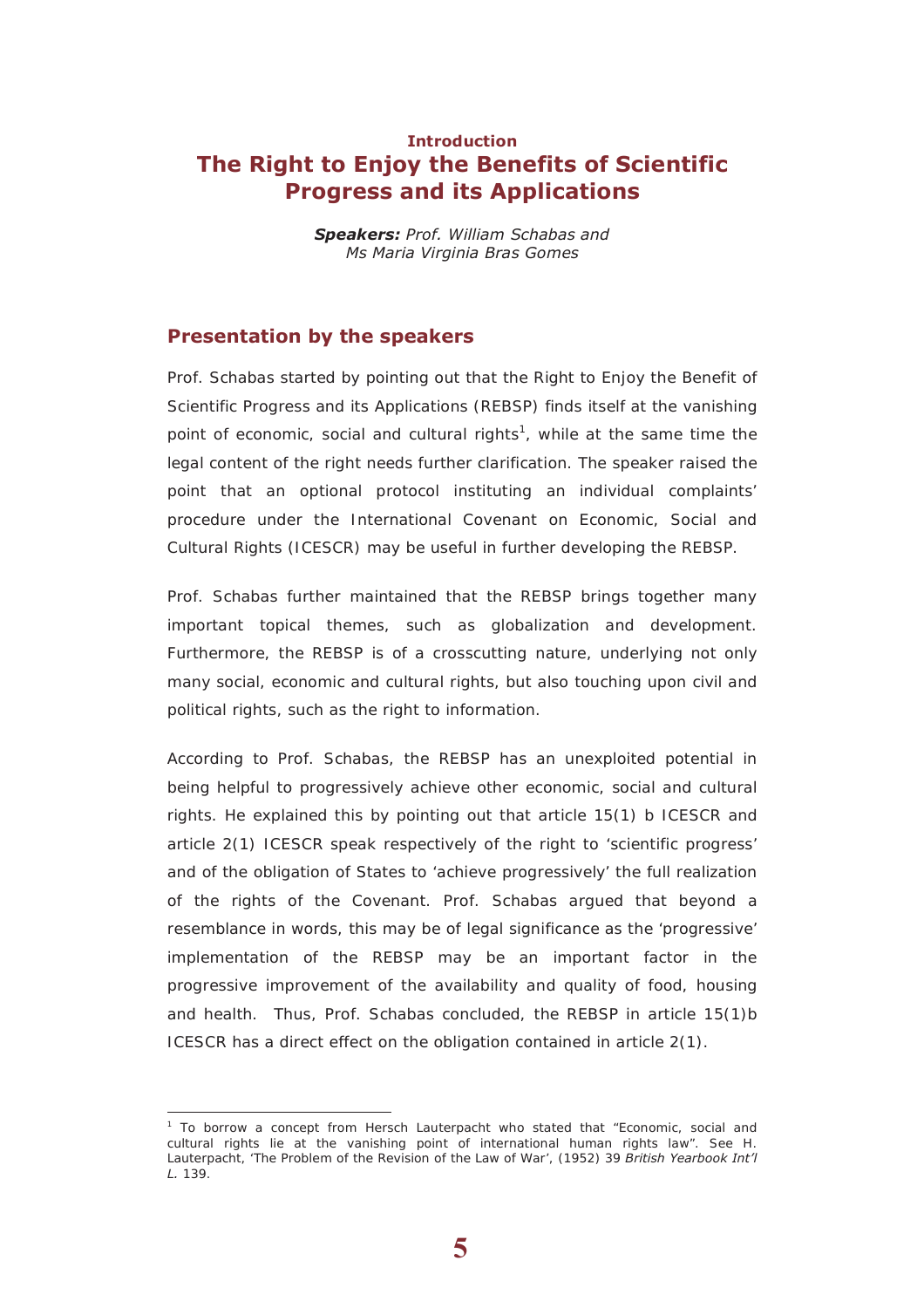The speaker also explored to what extent human rights could and should perhaps guide science and scientific research. He advocated the view that the REBSP can provide an indication about what science should and should not do. For example, scientific research should not serve harmful purposes, such as the development of weapons of mass destruction. Also, the REBSP may provide the legal basis for protecting people against adverse effects resulting from technological development.

Ms Bras-Gomes highlighted several developments and issues related to the work of the UN Committee on Economic, Social and Cultural Rights (CESCR), especially in connection to article 15 ICESCR.

Firstly, she highlighted that articles 13, 14 and 15 of the Covenant are usually addressed at the end of the dialogue with the State presenting its periodic report when there is little time left to discuss them in depth. Furthermore, although there is no formal normative hierarchy, in practice cultural rights sometimes receive less importance in the State reports. To redress this situation, CESCR may need to consider starting the dialogue with a State from the last provisions of the Covenant.

Ms Bras-Gomes then provided a number of examples where the Committee pressed for the implementation of the REBSP or rights related to it. For example, in connection to threats to traditional and indigenous cultures in Finland, in particular of the Sami people, the Committee has called upon Finland to ensure that logging and other economic activities in Sami areas do not interfere with Sami's economic, social and cultural (ESC) rights. Also, it had called upon Mexico to protect the knowledge of its indigenous peoples, for example by registering their authorship of knowledge, and to prevent illegal use of it by third parties. Similarly, it had encouraged Morocco to eliminate language barriers in relation to indigenous communities. In respect to China, the Committee urged the State to remove barriers to access to the Internet especially with regard to academic research. In addition, the Committee asked Chile to guarantee access to generic medicine to its population, and pointed out Denmark's extraterritorial obligations in relation to the impact of TRIPS.

Finally, she pointed out two challenges with regard to the implementation of the REBSP. Firstly, while the Committee considers the subparagraphs of article 15 ICESCR as inseparable, it was not feasible to include them all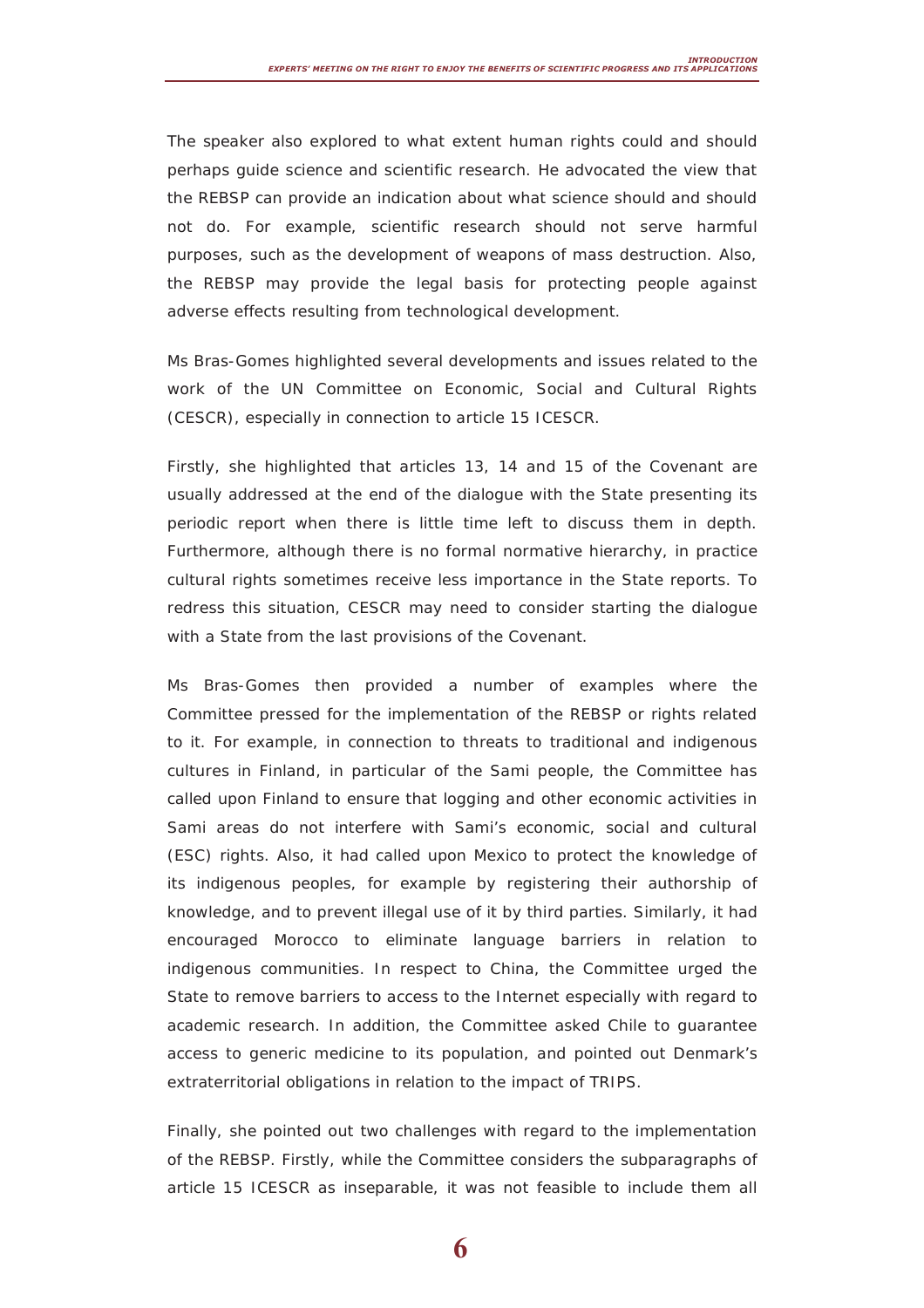together in one general comment. Instead it adopted General Comment (GC) No. 17 on the right of everyone to benefit from the protection of the moral and material interests resulting from any scientific, literary or artistic production of which he or she is the author (article 15, paragraph 1 (c), of the Covenant). The other issue is the inherent tension between the REBSP and Intellectual Property Rights (IPRs). The Committee stressed in its GC No. 17 that article 15(1)c is founded upon different considerations than IPRs. Finally, the speaker stressed the importance of ensuring nondiscriminatory implementation of the REBSP.

### **Conclusions**

### **Positive experiences**

The CESCR's attempts to promote the implementation of the REBSP in the context of related Covenant rights, such as the right to health.

### **Obstacles / challenges**

- Article 15 ICESCR needs more attention from academics and others to elaborate its normative content.
- There is a need to reconcile the inherent tension in article 15 ICESCR between IPRs and the REBSP.

### **Recommendation**

• An Optional Protocol to the ICESCR establishing an individual complaints' procedure may be useful in further developing the REBSP.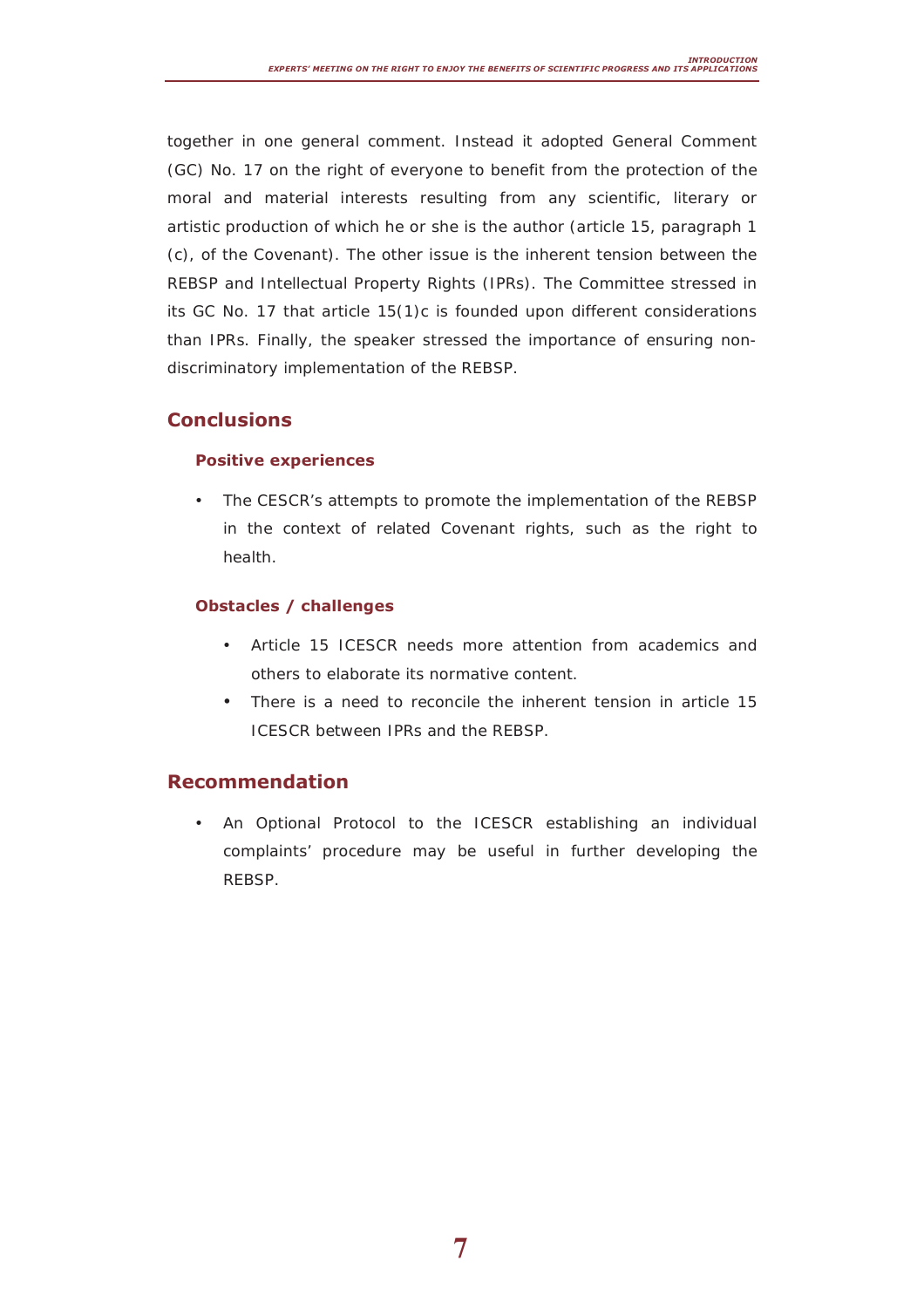# <span id="page-8-0"></span>**Session 1 The REBSP and The Right to Development**

*Speaker: H.E. Ambassador Prof. Ibrahim Salama Moderator: Prof. André Nollkaemper*

### **Presentation by the speaker**

Prof. Salama pointed out the interdependence and the interrelationship of the REBSP and the right to development (RtD). Based on a comparative analysis of the challenges to the implementation of both rights, he made recommendations with regard to the normative content of the REBSP. Prof. Salama noted that both rights are at the vanishing point of human rights, meaning they have received little to no attention by human rights bodies and academics. He further added that both rights are subject to progressive realization, which means that (according to article 2 ICESCR and article 10 of the Declaration on the Right to Development) their implementation may be subject to the availability of resources and requires international cooperation.

Prof. Salama pointed out that there are essentially three factors that in general play a role in the normative development of a human right, and which were decisive in particular for the right to development. Firstly, a social demand is needed, which is a mobilizing factor for change and should lead to a standard-setting process whereby social input is important. Ideally, a coalition of stakeholders should be built taking into account this social input and transform the right into an operational provision that can be monitored.

Secondly, a clarification of the right needs to take place. Prof. Salama gave several examples of how such clarification was achieved in the context of the RtD. The Commission on Human Rights created a Working Group (WG) on the Right to Development in 2004, including a task force consisting of representatives of trade, finance and development institutions and independent experts. They developed standards, indicators and implementation options for the RtD. The Working Group addressed the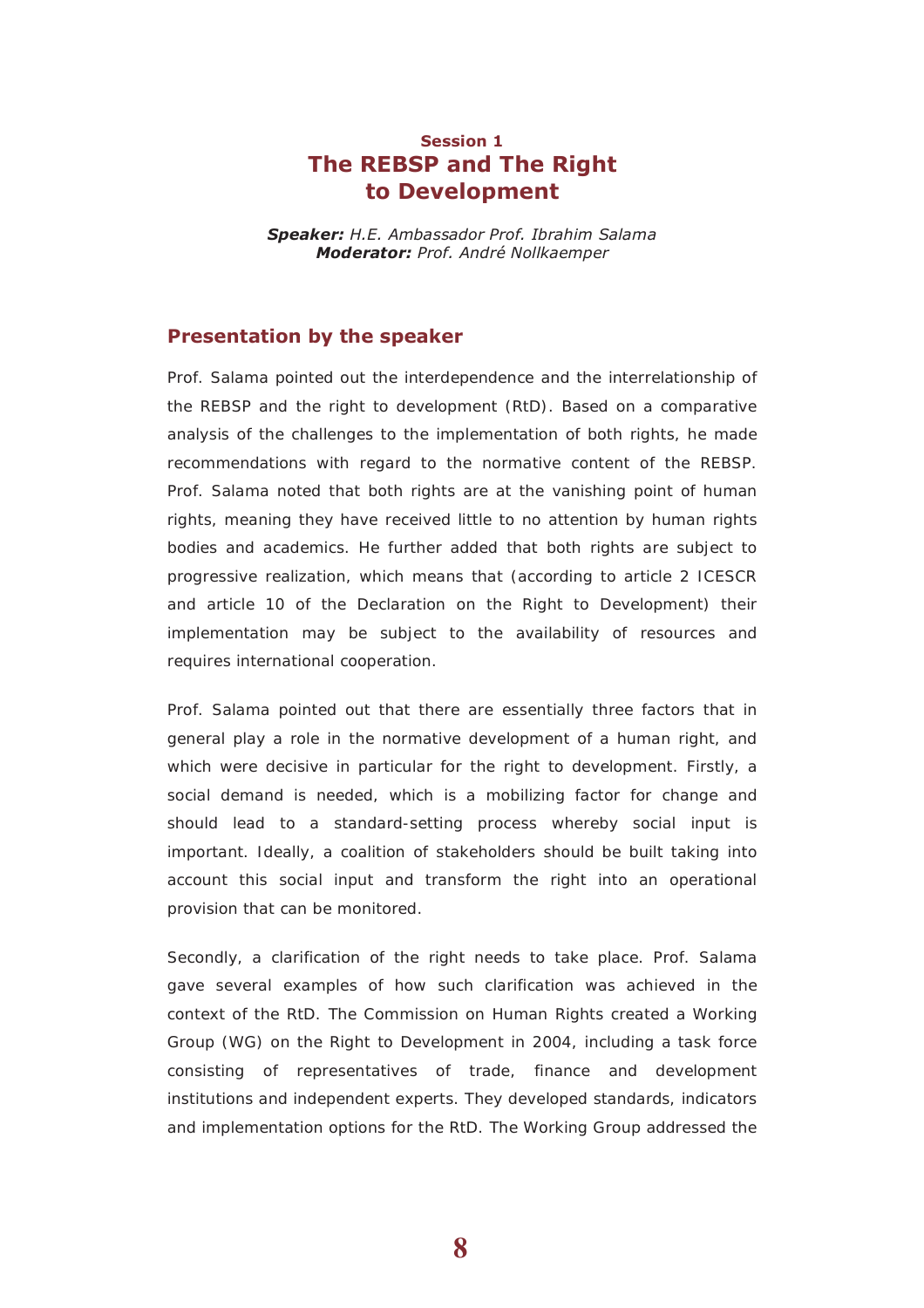numerous dimensions of the right to development and conceptualized the human rights component of development. One of such dimensions the WG has explored was trade and how trade impacted on development. States were asked by the WG to address how trade agreements impacted on the RtD. Similarly, the REBSP should be 'unpacked' and clarified. Prof. Salama proposed as one of the issues to be reviewed within such a process the social impact of TRIPS on the REBSP.

Thirdly, a right needs monitoring mechanisms. Prof. Salama supported the adoption of an Optional Protocol to the ICESCR providing for an individual complaints' procedure. He also proposed that the CESCR could emphasize national action to implement the REBSP, inviting States to adopt national science policies.

Prof. Salama further raised the idea that the UN Millennium Declaration and the Millennium Development Goals (MDGs), as an inter-state agreement that sets priorities for international efforts with regard to development, may be useful entry points for the REBSP. Goal 8 of the MDGs is to develop partnerships for development and includes a reference to partnerships on technology transfer. This has been taken up by the Task Force on the RtD and may similarly provide a methodology for the REBSP.

To develop the normative content of the REBSP, Prof. Salama proposed the following process. The first step could be a 'nursery' phase. A coalition, composed of representatives of the CESCR, scientists and academics from different disciplines and other stakeholders with the support of intergovernmental organizations, in particular UNESCO, should operate as a 'think-tank' exploring the normative content of the REBSP. The CESCR could, drawing upon the findings of this coalition, issue a General Comment. Prof. Salama, however, warned that the elaboration of a GC should not be rushed, because that may lead to States opposing to the ideas expressed therein. The same applies to the implementation of the REBSP through the adoption of an Optional Protocol to the ICESCR. Until the normative content of the REBSP is further clarified, a complaints' procedure may not yield tangible results.

Prof. Salama also pointed out that at present several initiatives are being undertaken indicating the emergence of a common responsibility approach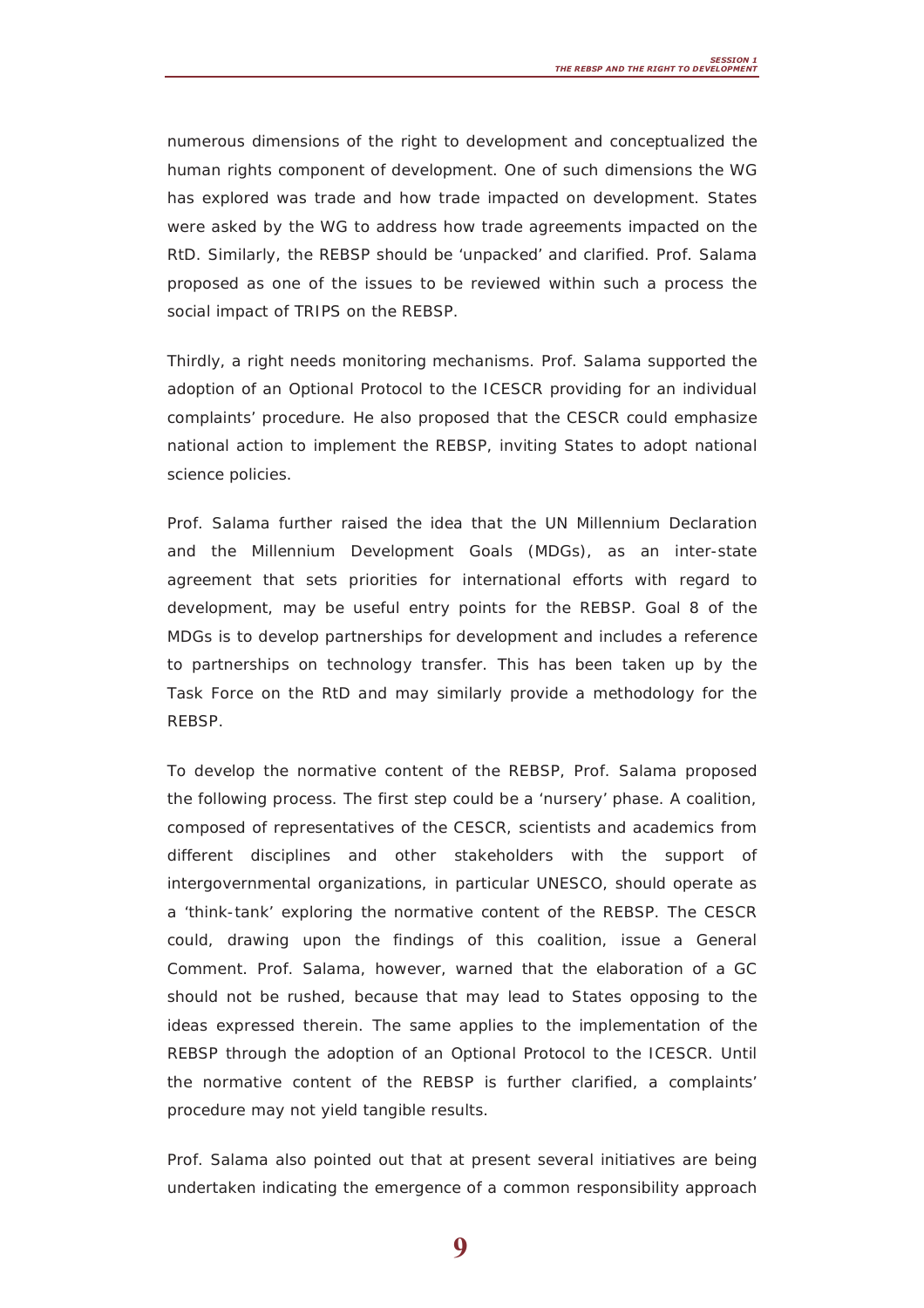as to sharing the benefits of scientific progress. For example, there is the UNITAID initiative whereby a number of countries have put taxes on flights to raise money for a fund that supports developing countries in the response to HIV and AIDS, malaria and tuberculosis. Similarly, a REBSP global fund could be created to support scientific research contributing to the enjoyment of human rights all over the world. The speaker stressed however that as opposed to the charity approach of the UNITAID, a human rights-based approach should be followed for the REBSP fund.

### **Debate**

Agreement was expressed as to the need at the international level to explore inter-linkages between the REBSP and other human rights, as well as to the need to use soft-law mechanisms to promote the REBSP. A proposal to establish guidelines as to the implementation of the REBSP was also favorably received.

Questions on the collective dimension of the REBSP were raised. One participant suggested that the purpose of the REBSP has a collective character, whereas issues related to non-discrimination and access to the REBSP are of a more individual nature. Although no agreement was reached on the exact nature of this collective dimension, there was consensus as to the importance of the REBSP for indigenous communities particularly in relation to the fight against poverty, exclusion and linguistic barriers.

Discussion took place on the legal nature of the REBSP, focusing on who the duty-bearers of this right are, and how their duties should be implemented. Some suggested States as the only duty-bearers having obligations both at the national and international levels. At the national level, a State should support the development of local and locally appropriate technology and balance trade-related and human rights obligations. At the international level, States should cooperate towards the achievement of the REBSP.

Some participants suggested that, in light of globalization, growing privatization and the weakening of the State, there may also be a duty for non-State actors, such as companies or NGOs or even individuals as to the REBSP. Imposing duties on companies was deemed problematic by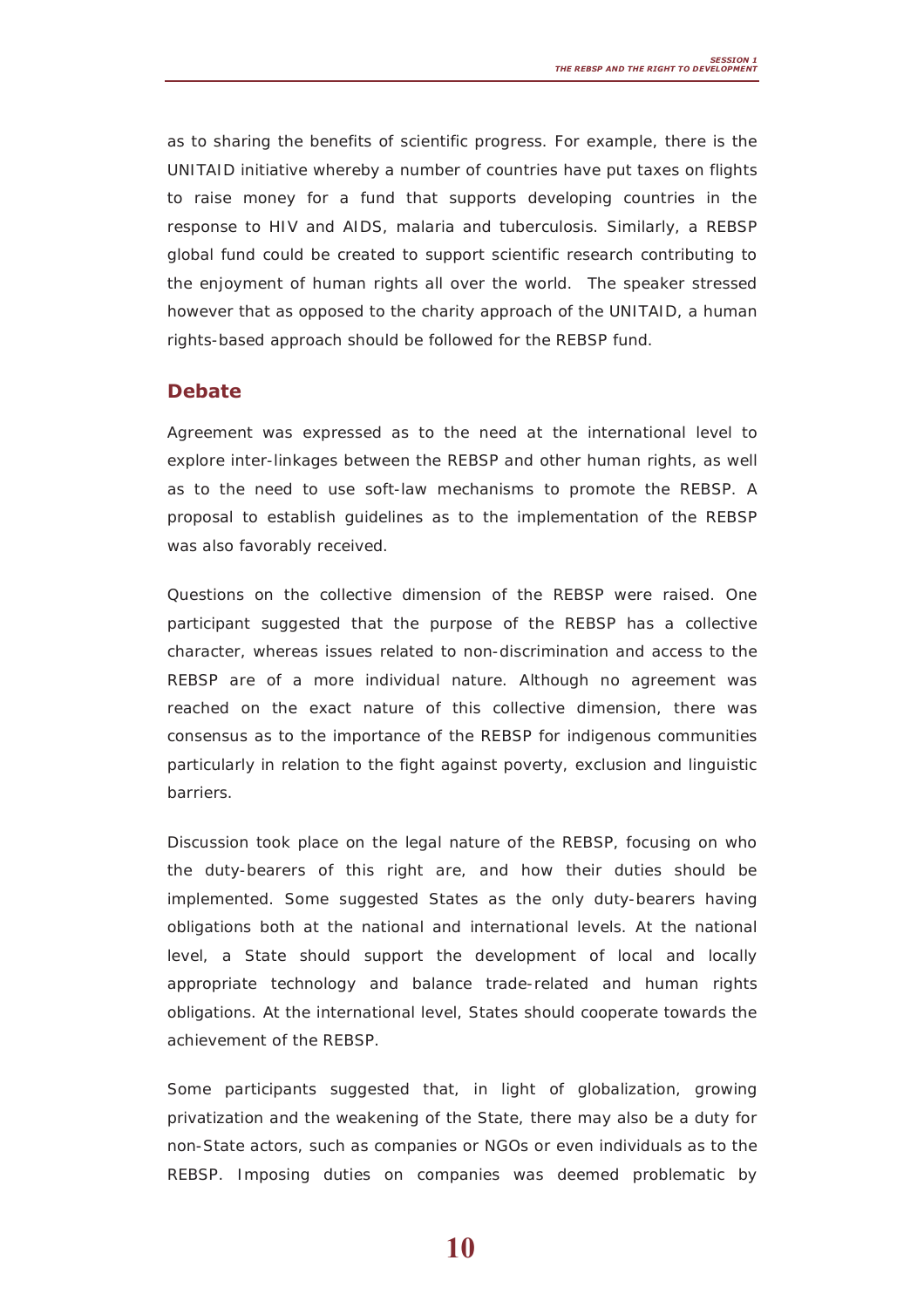several, as it would mean transforming such actors into subjects of international law. It was suggested as an alternative to oblige States to regulate such companies. States often have a stake in companies and as a consequence tend to be favorable to corporate interests, even when they are detrimental to human rights.

Other issues that were raised were: the question what other actors besides the scientific community should be involved in attempts to clarify the normative content of the REBSP; the further elucidation of the term 'science' and the term 'scientific progress'; the elaboration of the core content of the REBSP; the operationalization of the REBSP; the justiciability of article 15 ICESCR, as its paragraph (1)c seems to limit the application of paragraph (1)b; and the gender perspective with respect to the REBSP.

Concerning the idea of a REBSP fund, although participants concurred that it is a good idea, they disagreed on the financing of the fund and the form of involvement of international financial institutions, such as the World Bank or the International Monetary Fund.

### **Conclusions**

#### **Positive experiences/good practices**

• The Working Group on the Right to Development and its Task Force has been a very effective platform in the elaboration of the right to development. This practice could be used for further elucidation of the REBSP.

### **Obstacles / challenges**

- The further clarification of the normative content of the REBSP is a prerequisite for the promotion and enforcement of this right.
- Advocacy for the REBSP is missing at present: few structures, networks, or advocacy groups focus on this issue.
- Existing monitoring mechanisms have not been promoting effectively the realization of the REBSP.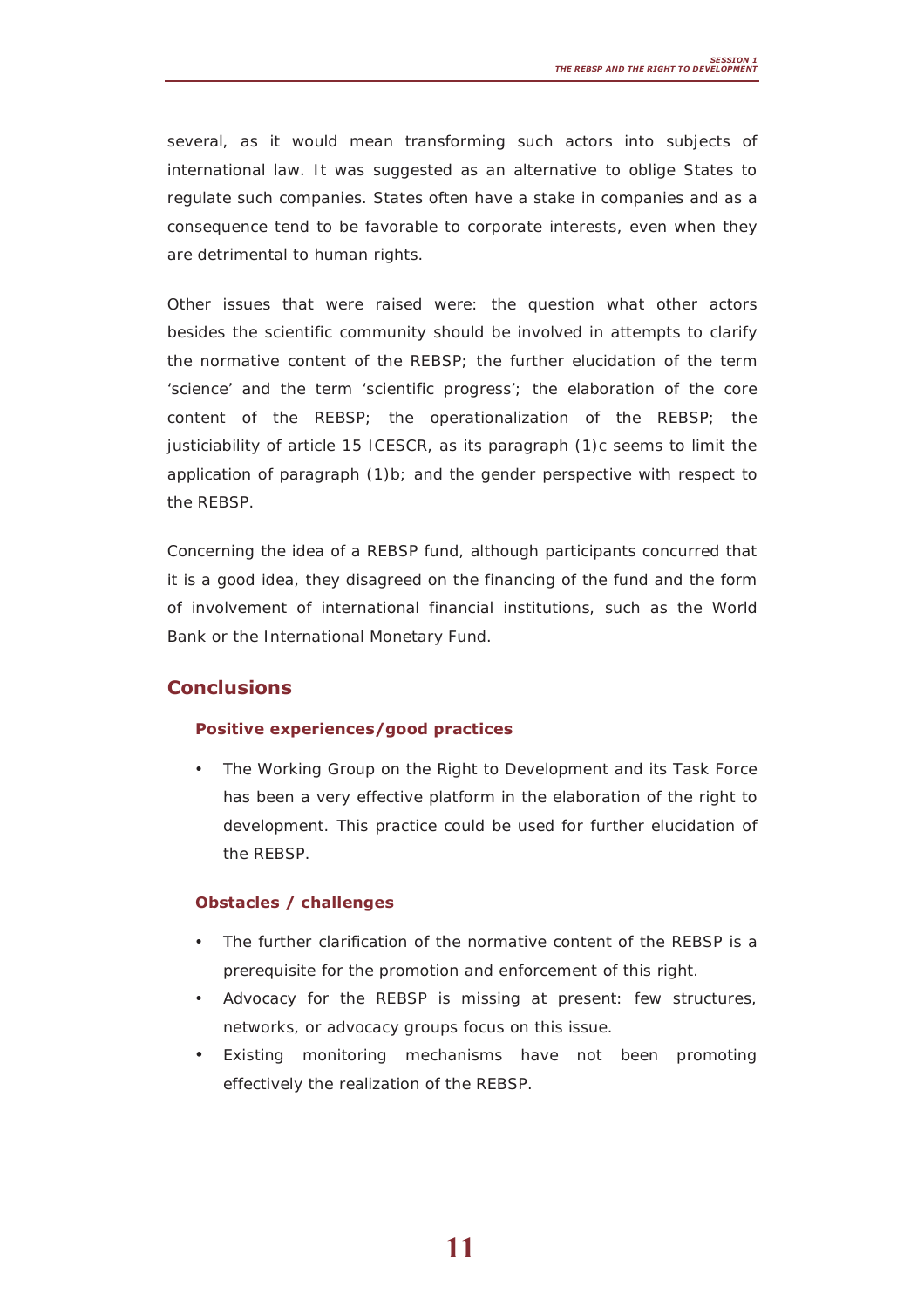### **Points of agreement or disagreement**

- There was agreement on the need to explore the interlinkages between the REBSP and other human rights.
- There was agreement on the need to use soft-law mechanisms to promote the REBSP, for example the elaboration of relevant guidelines.
- A REBSP fund may be useful, although no agreement was reached on the sources of financing.
- There was no agreement on whether besides States also non-State actors were to be considered duty-bearers of the REBSP.

### **Recommendations**

- A CESCR General Comment clarifying the REBSP would be most welcome.
- An individual complaints' mechanism under the ICESCR may help to develop the normative content of the REBSP.
- The development of the REBSP could start with a 'nursery' phase, involving the exploration of its normative content through a coalition or a 'think-tank', composed of representatives of the CESCR, scientists and academics, and other stakeholders, with the support of intergovernmental organizations.
- The UN Millennium Declaration and the MDGs may be a useful entry point for the REBSP. Especially Goal 8 of the MDGs is relevant for the REBSP.
- A REBSP Task Force could be created, modeled on the existing task force on the RtD to further explore and clarify the content of the REBSP.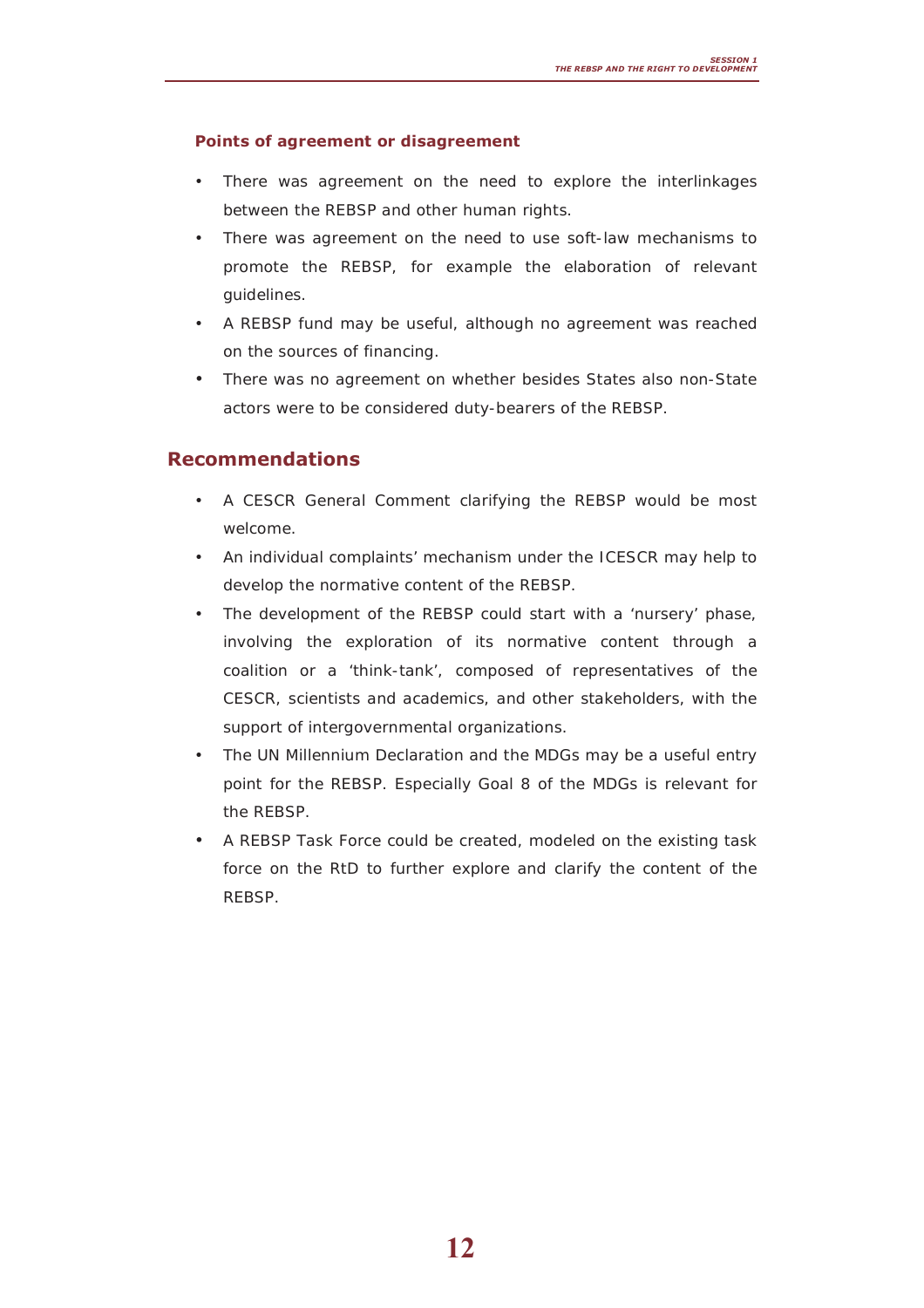## <span id="page-13-0"></span>**Session 2 The REBSP and the Right to Adequate Food**

*Speaker: Dr. Flavio Valente Moderator: Prof. Erika de Wet*

### **Presentation by the speaker**

Dr. Flavio Valente pointed out the impact that the promotion of the REBSP could have on the realization of the Right to Adequate Food (RtAF). Relevant areas of investigation in this regard are: access to productive resources (land, seeds, genetic resources, water, etc.); quality public services (water sanitation, health care, nutrition education, etc.) and food quality (diversity, safety and access to information).

He highlighted that the research agenda in relation to food issues is increasingly funded and directed by the private sector both at the international and the national level. He also mentioned that, within the public sector, little regulation exists on the type of research that should be conducted in terms of its social benefits. The speaker expressed the view that scientific research in relation to access to food is seldom conducted with a social benefit perspective. Instead it is mostly market-oriented, mainly resulting in corporations reinforcing their capacity to control or monopolize food production.

The speaker mentioned that States face different regulatory frameworks that deal with food-related issues from seeds production to food production, with different and unbalanced enforcement capacity, which might hinder the implementation of the right to food. Examples are the UNEP Convention on Biological Diversity, the FAO International Treaty on Plant Genetic Resources for Food and Agriculture, the International Convention for the Protection of the New Varieties of Plants, the WTO Agreement on Trade-Related Aspects of Intellectual Property Rights (TRIPS), and the ILO Revised Convention (No. 169) concerning Indigenous and Tribal People in Independent Countries.

Dr. Valente explained that the RtAF has received increasing attention by the international community since the 1996 World Food Summit, with the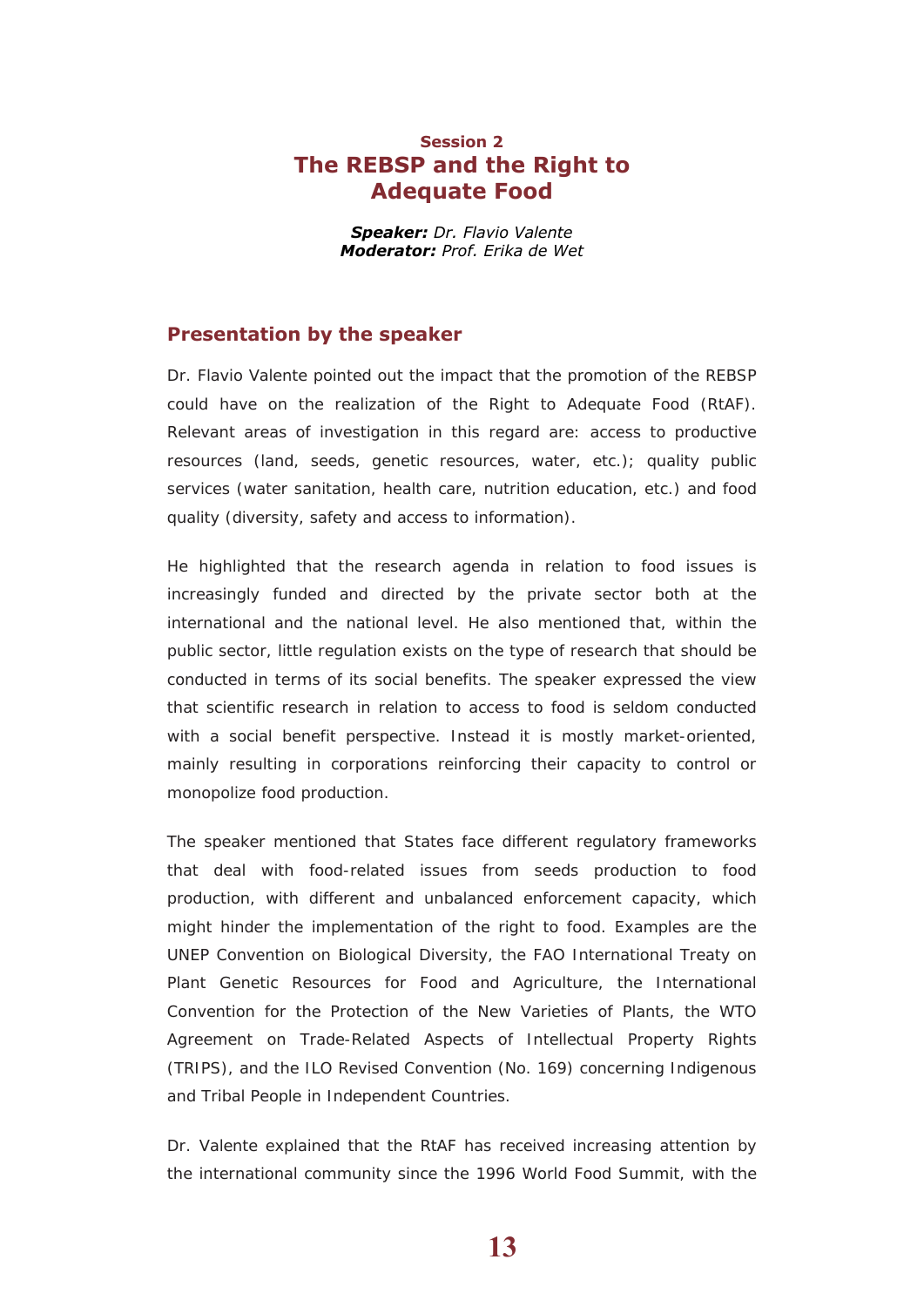elaboration of the CESCR General Comment No. 12 on this issue in 1999 and, more recently, with the adoption by the FAO Member States of the Voluntary Guidelines on the Progressive Realization of the Right to Food in 2004. These Guidelines are the first intergovernmental document dealing with the operationalization of an economic, social and cultural right.

Dr. Valente referred to the strengths and weaknesses of the CESCR General Comment No. 17 on authors' rights. In his view, a broader interpretation of article 15 of the ICESCR is needed in order to guarantee that: 1) more coherence is achieved among existing frameworks; 2) public interest is placed above private and specifically corporate interests; 3) traditional knowledge is recognized and protected; 4) access to existing scientific benefits is promoted universally and without discrimination; and 5) participatory regulations are put in place.

The speaker acknowledged the fact that it is difficult to causally link intellectual property regimes with violations of the REBSP and the RtAF. However, he pointed out that the way international intellectual property rights are being implemented violates human rights principles, such as transparency, participation, and enforcement capability, and destabilizes economic and political power relations.

Some cases were mentioned to illustrate the links between the REBSP and the RtAF, and how the non-realization of the REBSP hinders the realization of the RtAF. The speaker analyzed, among others, the Beri Beri deaths that took place in Brazil in 2006; the scientific reports showing that breastfeeding highly reduces infant malnutrition and mortality; the smuggling of genetically modified soy seeds into Brazil and its implications for public policies and small farmers, as well as the risk of contamination of seeds' banks by GMO in Mexico and elsewhere.

Dr. Valente concluded his presentation by insisting that the intricate relationship between the REBSP and the Right to Adequate Food could strongly benefit from a clarification of State obligations under article 15(1)b ICESCR.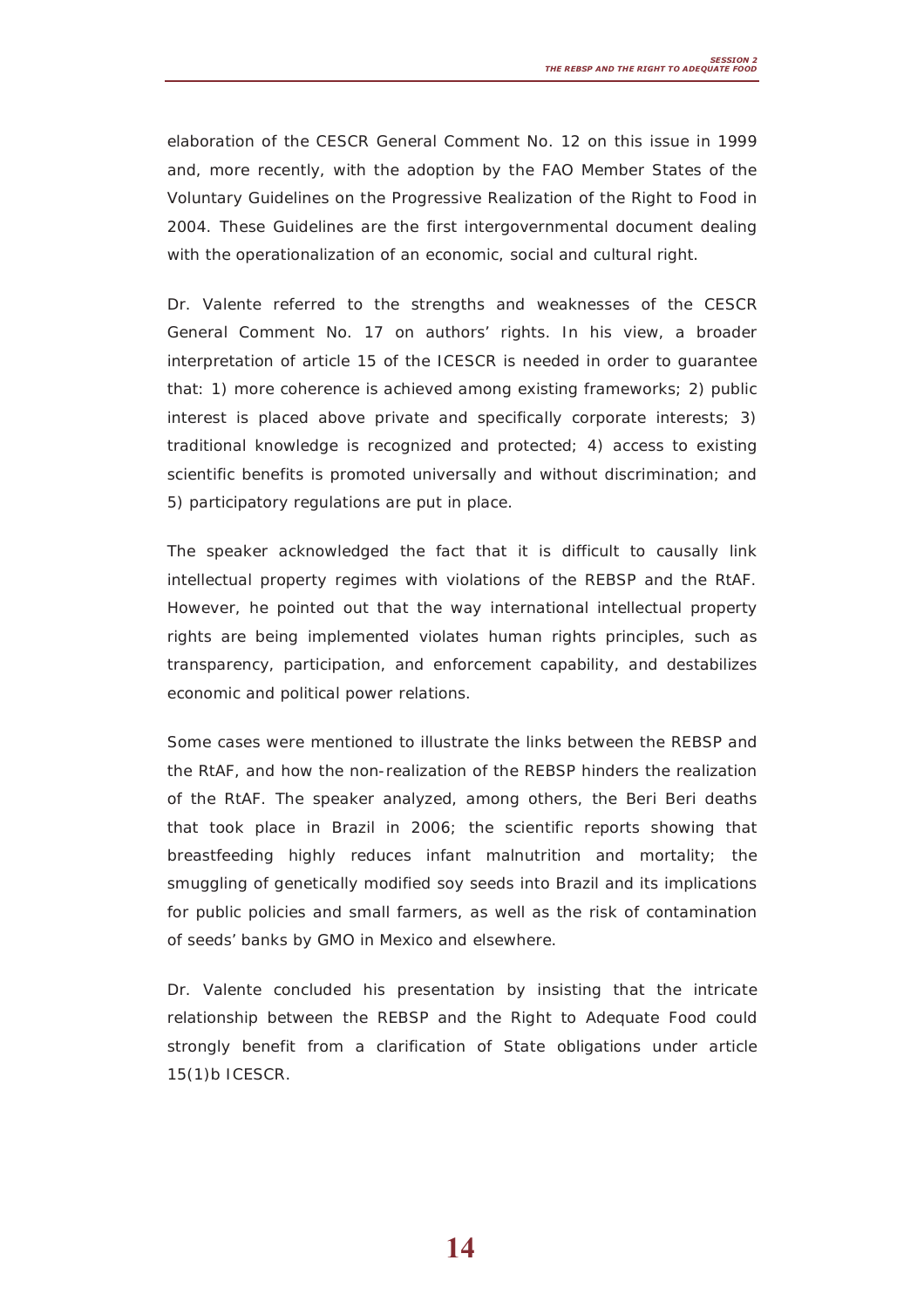The importance of advancing towards a case-to-case approach to the REBSP was strongly emphasized, not only when dealing with its relation with the RtAF, but also with other rights.

The limitations and shortcomings of General Comment No. 17 in relation to article 15 were discussed. By dealing only with 15(1)c, it was noted that, important issues in relation to the RtAF were left aside, such as scientific developments in the area of agriculture and the collective traditional knowledge of traditional farmers, peasants and indigenous peoples in this regard.

Skepticism was expressed about a possible Farmers' Convention proposed by the UN Special Rapporteur on the Right to Adequate Food and endorsed by Mr. Valente in his presentation. It was argued that very often new conventions and monitoring mechanisms, created to solve the problems and shortcomings of existing instruments, have not significantly changed the situation. It was also warned that, rather than focusing on specific groups of people, mainstreaming human rights for all should be the main objective of human rights development.

In response to that it was argued by Mr. Valente that the proliferation of human rights conventions, even if very specific, can counterweigh the existing hegemony of trade-related instruments (i.e. intellectual property rights). It was pointed out that new conventions can lead to mobilizing a social demand towards a right. It was stressed that a Farmers' Convention is necessary because the rural sector represents 80% of the undernourished people in the world and State obligations in relation to the rural workers' and the rural sector are not always clear.

Other participants suggested that, instead of a new convention, these issues could be addressed in possible guidelines on the REBSP. These could be used as a comprehensible operational instrument for development practitioners. Inspiration could be drawn from the Voluntary Guidelines on the Right to Adequate Food, and other governmental instruments, such as the British manual on the Right to Health, and academic documents, such as the Limburg Principles on the Implementation of the ICESCR and the Maastricht Guidelines on Violations of Economic, Social and Cultural Rights.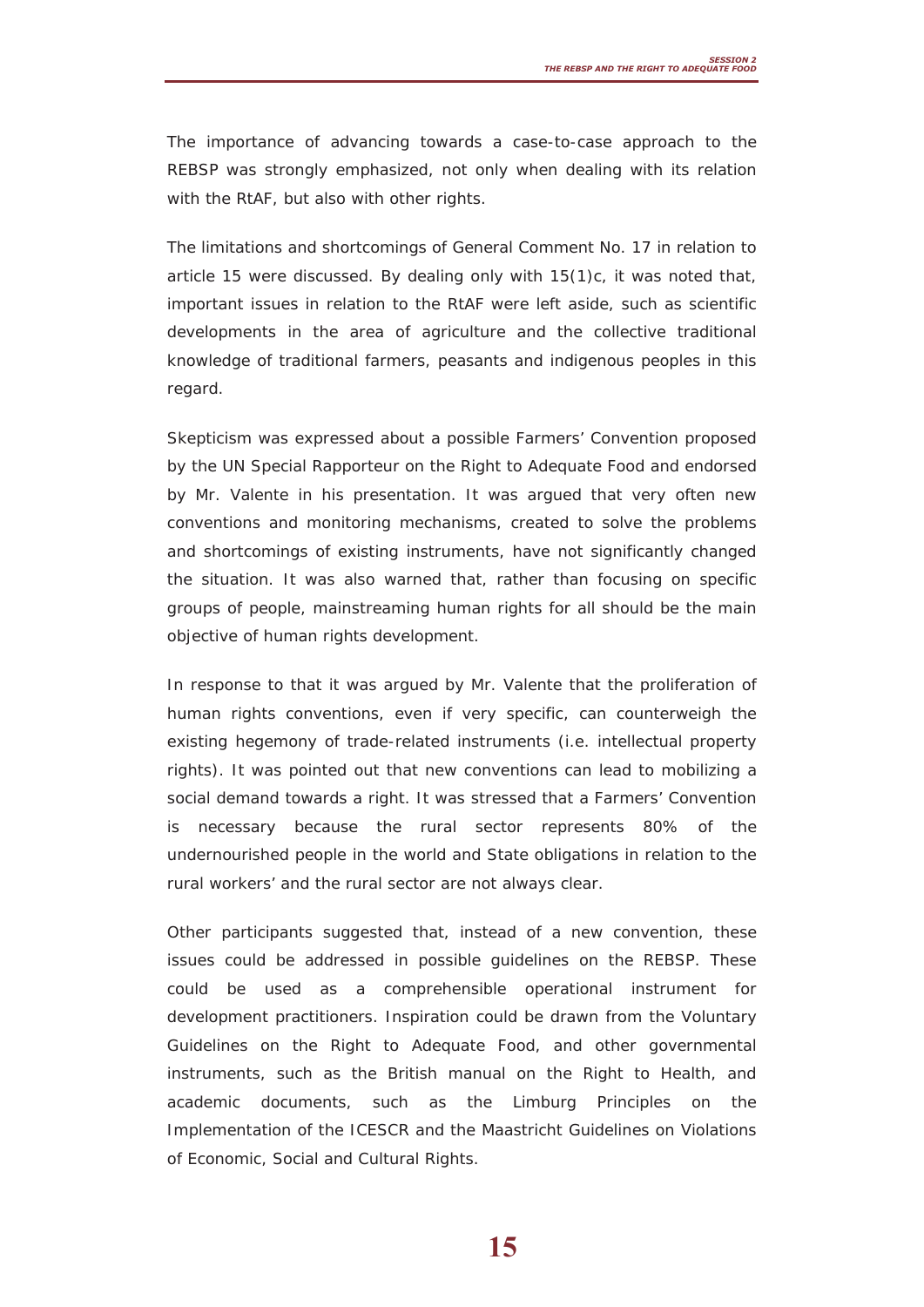In order to be meaningful, it was underlined that the eventual REBSP guidelines should be concrete, specific and results-oriented, proposing indicators and benchmarks, rather than abstract notions. Precision, operationability and feasibility should be their main features.

# **Key figures**

- There are more than  $850<sup>2</sup>$  $850<sup>2</sup>$  $850<sup>2</sup>$  million undernourished people in the world and 80% of them live in rural areas, where, paradoxically, the food is produced.
- Close to 66% of deaths below the age of 5 are related to malnutrition, which means that 8 million deaths per year are preventable<sup>[3](#page-16-1)</sup><sup>[4](#page-16-2)</sup>.
- Preventable micronutrients' deficiencies cause at least 2 million deaths a year. $5$

# **Conclusions**

 $\overline{a}$ 

### **Positive experiences/good practices**

The Voluntary Guidelines on the Promotion of the Progressive Realization of the Right to Adequate Food are a positive experience that should be reflected upon in relation to the further elucidation of the REBSP.

### **Obstacles / challenges**

• The State obligations concerning the REBSP in relation to the RtAF need to be further explored.

### **Points of agreement or disagreement**

There was agreement on the fact that there is a strong link between the REBSP and the RtAF.

<span id="page-16-0"></span><sup>&</sup>lt;sup>2</sup> FAO. The State of Food Insecurity in the World - SOFI 2006. Roma, FAO, 2007. full text available in: <http://www.fao.org/docrep/009/a0750e/a0750e00.htm> (consulted in June 2007)

<span id="page-16-1"></span><sup>&</sup>lt;sup>3</sup> SCN, Ending malnutrition by 2020 – an agenda for change in the Millenium. Report to the SCN of the Commission on the Nutrition Challenges of the 21st Century. Geneva: SCN, 2000. Available at: http://www.unsystem.org/SCN/Publications/UN\_Report.PDF

<span id="page-16-2"></span>UN SCN Participants´ statement, SCN 33rd. Annual session , Geneva, Switzerland, March 2006.

<span id="page-16-3"></span><sup>&</sup>lt;sup>5</sup> UN SCN The critical role of nutrition for reaching the Millennium Development Goals and success of the Millennium Development project. SCN meeting in ECOSOC. 7th June 2005. in: <http://www.unsystem.org/SCN/Publications/ecosoc/RS6%20SCNECOSOC.doc>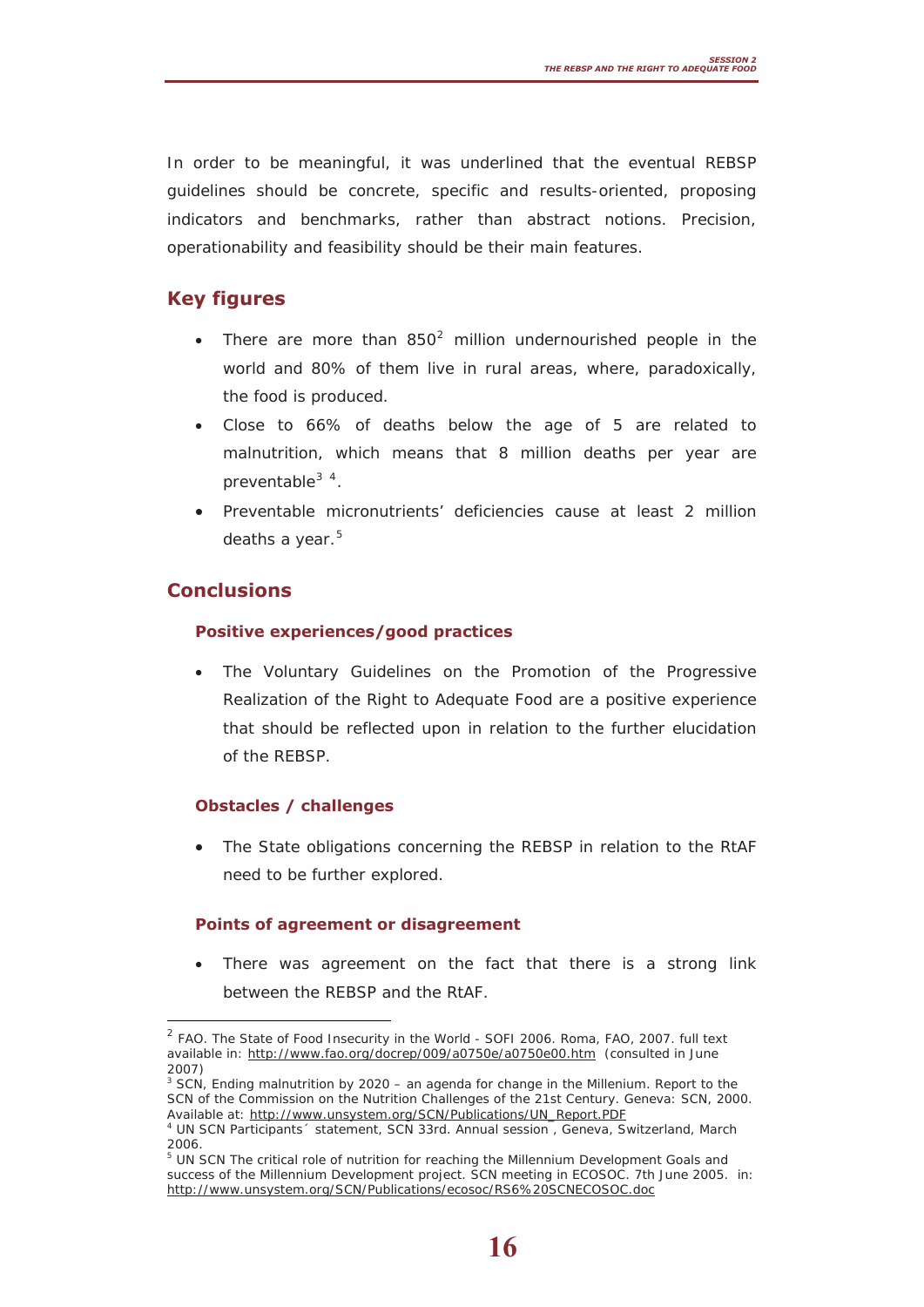- There was no agreement about the implications of article 15 to the RtAF and to what extent General Comment 17 incorporates all of them.
- There was no agreement on the desirability to establish a Farmers' Convention. Most participants suggested focusing on the development of a soft-law instrument on the REBSP.

# **Recommendations**

- It was suggested to clarify the links between the REBSP and the RtAF by looking at concrete cases.
- Voluntary guidelines on the implementation of the REBSP should be discussed and developed.
- A strong social movement involving scientists, NGOs and international institutions is needed in order to establish a social demand for the implementation of the REBSP in relation to the RtAF.
- Collective efforts should be undertaken in order to promote a comprehensive interpretation of article 15 as a whole, with special attention to 15(1)b.
- Clarify national and extraterritorial State obligations in relation to the promotion and regulation of scientific research and its applications from a human rights perspective.
- Strengthen recognition and protection of the right of indigenous groups to maintain their traditional knowledge and historical practices.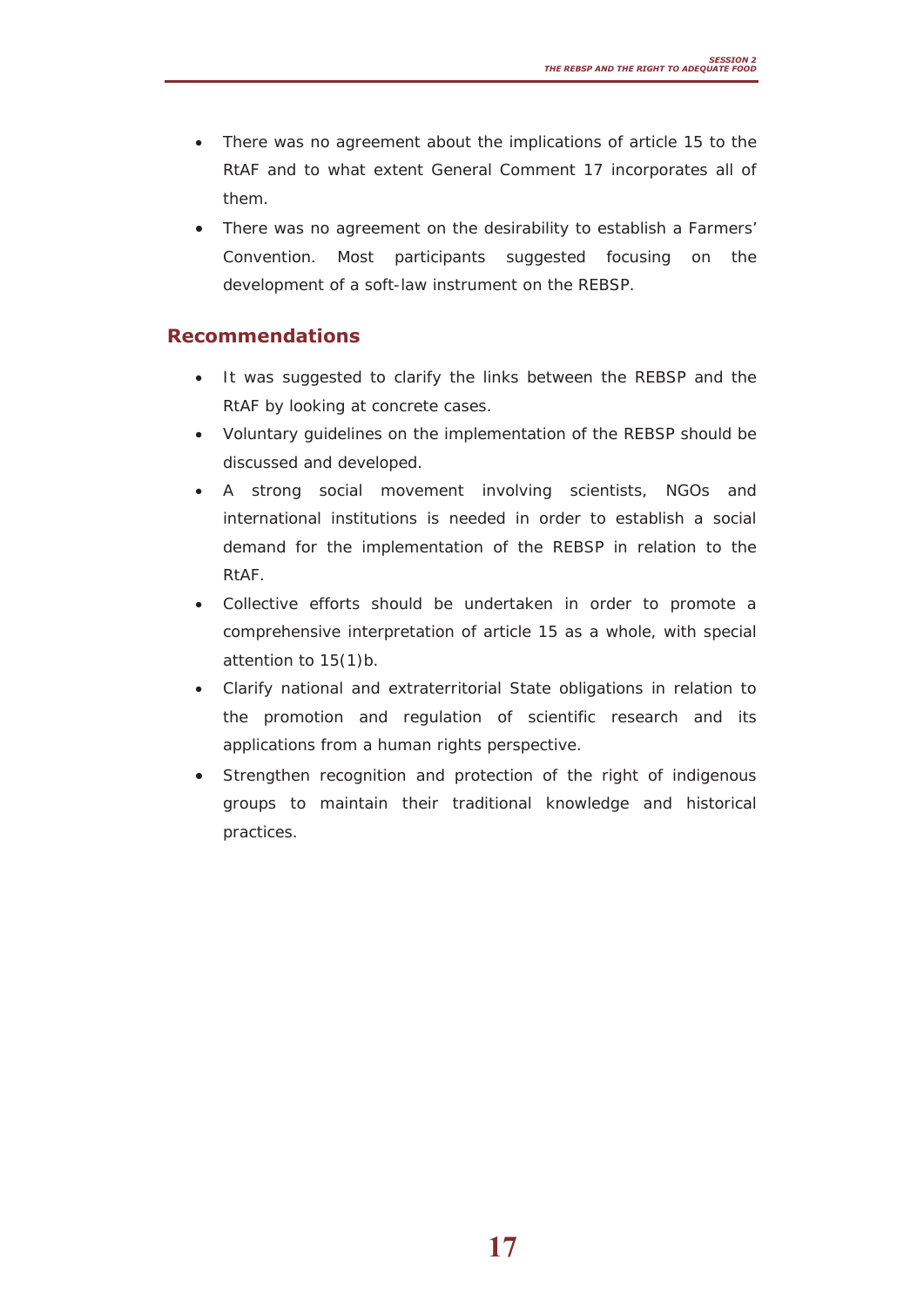### <span id="page-18-0"></span>**Session 3 The REBSP and the Right to Health**

*Speaker: Prof. Audrey Chapman Moderator: Prof. Janusz Symonides*

### **Presentation by the speaker**

Prof. Audrey Chapman presented the factors that affect the realization of the REBSP and the Right to Health (RtH) by looking at the strong interdependence and inter-relatedness between these rights. She argued that a human rights-based approach to the implementation of those rights requires that governments evaluate the implications of the development process in areas of science and technology on human dignity.

Two recent international human rights instruments reflect this requirement: the UNESCO Universal Declaration on the Human Genome and Human Rights and the Council of Europe Convention on Human Rights and Biomedicine.

The speaker explained that human dignity remains a vague concept. Policy documents and legal instruments rarely provide a definition of this concept, nor do they assess the impact of a given technology or scientific activity on human dignity. Prof. Chapman contended that it is important to develop a commonly accepted understanding of human dignity, in the context of the REBSP.

The speaker talked about the right to self-determination and the principle of participation which entail that all members of society take part in a meaningful way in the decision-making process on issues relating to the implementation of their rights or on issues that they themselves consider important. When dealing with the REBSP, this requires that, at least, major decisions about policy priorities in the area of science be made in consultation with the people and not only by experts or civil servants.

The speaker also mentioned that research conducted in advanced countries is often tested in poor countries because of its low costs, the fewer or less strict regulations, and the fact that research subjects, the persons undergoing the treatment, have been exposed to fewer other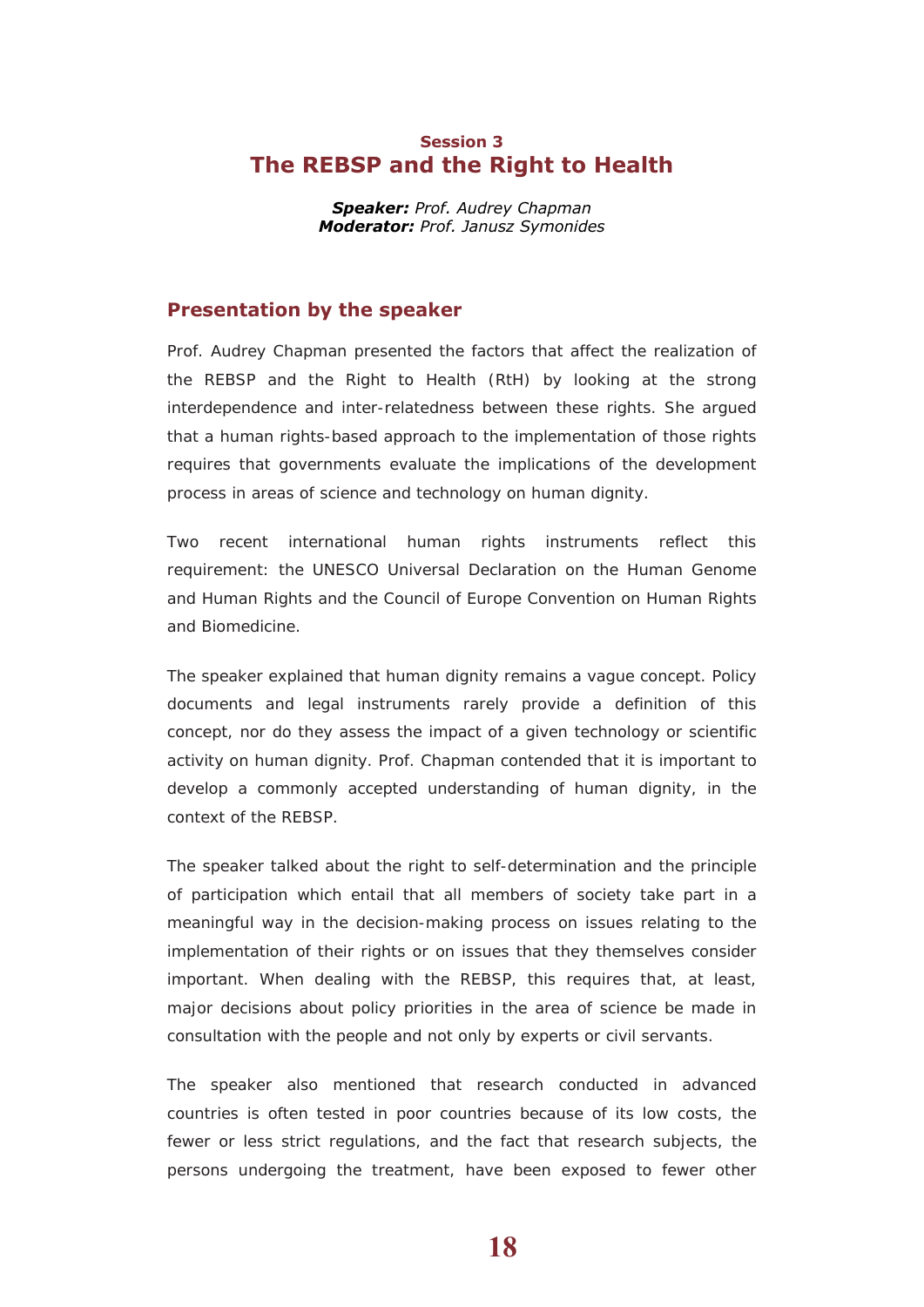drugs. Not many developing countries, however, have the regulatory capacity to prevent abuses when people are used as research subjects, nor to provide the necessary means for an informed consent.

Prof. Chapman maintained that, in most cases, countries with a stronger capacity for scientific and medical research do not cooperate closely with the developing world. In many situations, the creation and diffusion of new products and innovations do not respond to the needs of the poorest countries. Scientific needs of those countries are often neglected. In this context, the speaker underlined how important it is that every country develops a local scientific and technological capacity in order to set and address their own priorities.

The speaker stressed how economic globalization and the rise of powerful transnational corporations have weakened the State institutions, particularly in smaller and less developed countries, making the implementation of their human rights obligations more difficult. It was pointed out that, for example, major transnational pharmaceutical corporations have more resources than the governments in most developing countries.

It was also mentioned that the majority of funds in the area of medicine are currently coming from the private sector. As a consequence, the research agenda is mainly profit-driven, rather than needs-based. This not only increases the costs of prescription drugs substantively, it also reduces incentives for innovation and it can undermine the process of making science more responsive to people's needs.

Prof. Chapman further spoke about the implications of intellectual property provisions. She mentioned that, although the Doha Declaration and the TRIPS Agreement allow for a certain degree of flexibility – for instance, that in public health emergencies countries may be exempted from some patents provisions – it takes a very complicated and political procedure to use them.

Finally, the speaker raised the issue of the capacity of countries to progressively achieve the realization of the REBSP. She argued that very few countries have the means and the expertise to conduct basic scientific research in the field of medicine and, at the same time, to regulate and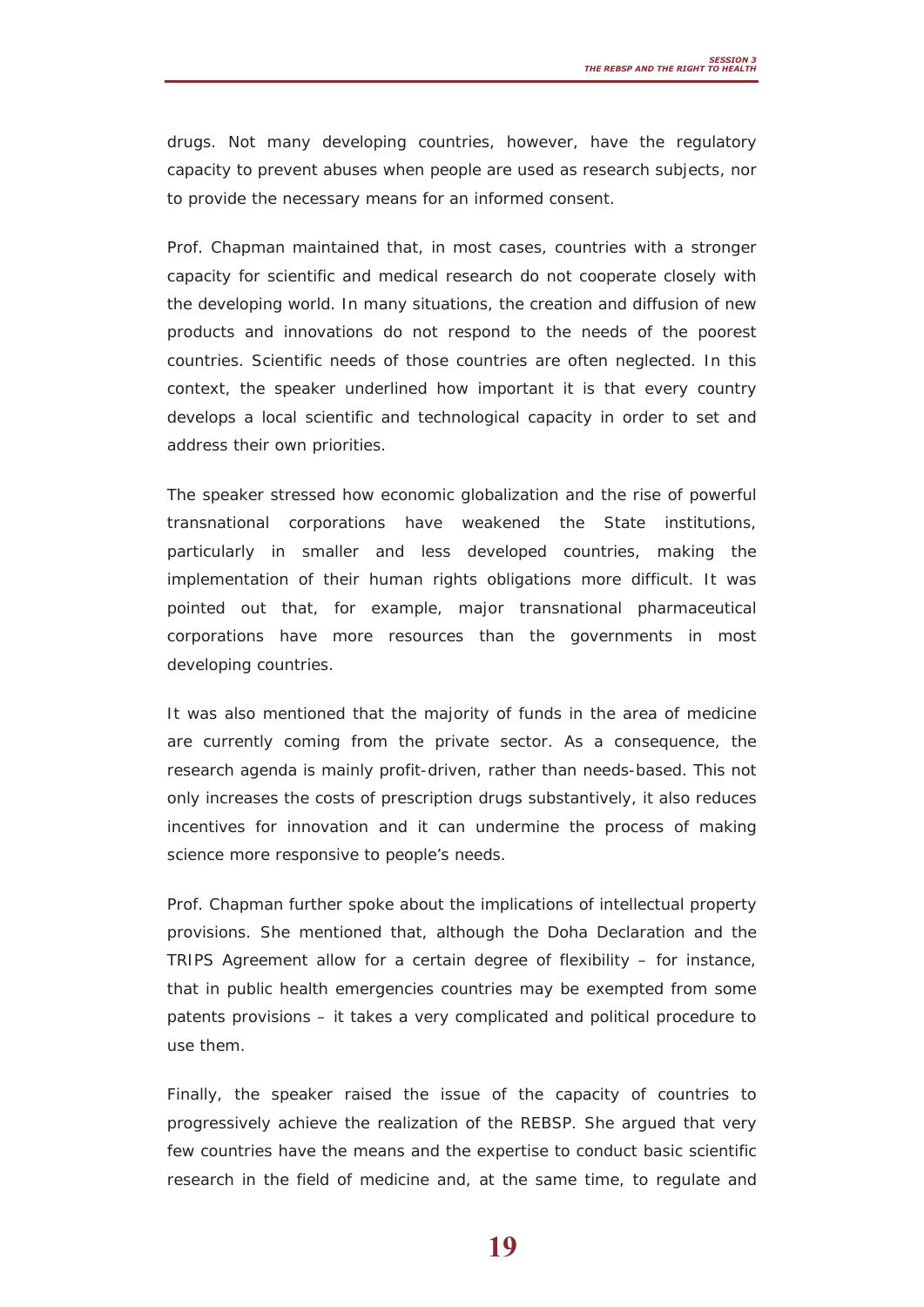share its benefits. Although the REBSP is an international human right it is necessary to determine how it will be possible to monitor and compensate for capacities that national many governments do not really have in a globalized world.

### **Debate**

The importance of a case-by-case or sectoral approach was once more emphasized by the participants as a means to clarify the concrete implications of the REBSP. Specifically with regard to the RtH, it was argued, the interrelatedness and interdependence of the two rights are very clear.

The participants noted the lack of regulatory frameworks to control pharmaceutical companies and the protection that the latter enjoy from the governments of developed countries.

The subjectivity of the concept of human dignity generated various comments. It was argued that it is a concept that raises questions in relation to many areas of science. Human dignity could be defined as a limited concept, only related to individual autonomy, or as a broad concept related to human enhancement.

The lack of interest and innovation within pharmaceutical companies in relation to the needs of people in developing countries (and sometimes even the needs of the developed ones) was an issue of general concern. One of the problems in the developing world is that corporations are not willing to make large investments in research unless they have exclusive licensing rights. It was suggested that there might be a need to make major changes in the way scientific practices are conducted, including the environment in which scientists operate. It was noted that scientists rarely regard their own work in terms of social responsibility. The reason for this is partly that the criteria of scientific innovation, established by the scientific institutions, are usually based on a purely academic perspective.

Several participants argued that the REBSP should not be seen as a counterbalance to intellectual property rights, but as a complement thereto. It was argued that the intellectual property regime should not be seen merely as an adversary. On the contrary, it would be a challenge to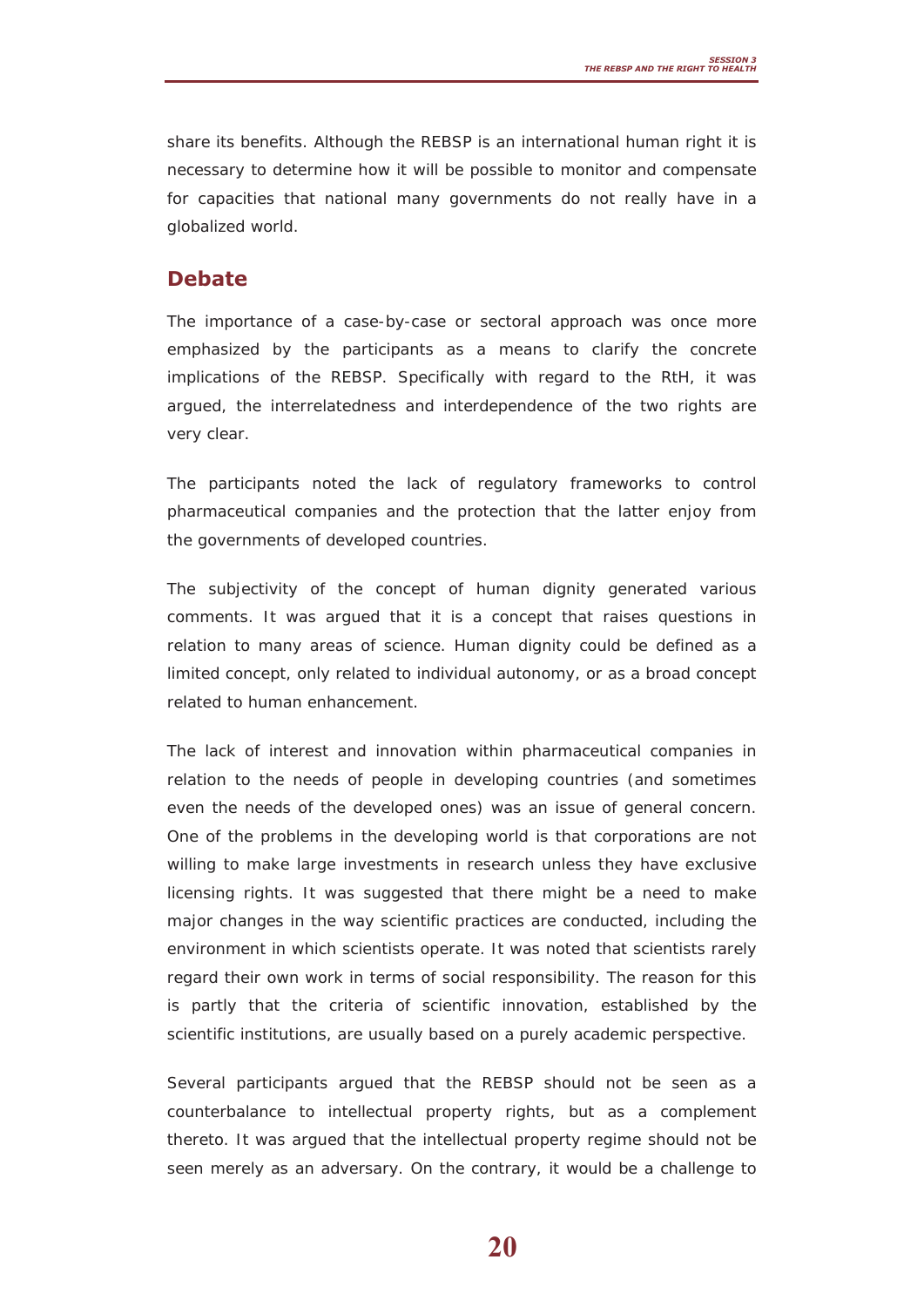try to merge the REBSP and the intellectual property rights regime by means of international cooperation based on article 2 ICESCR.

It was also observed that mental health issues have been generally neglected in the discussion on the right to health.

### **Key figures**

 $\overline{a}$ 

- Some 1.7 billion people have inadequate or no access to life-saving medicines, 80% of whom live in developing countries<sup>6</sup>.
- 25 to 50% of medicines consumed in developing countries are likely to be counterfeit and seriously harmful. In Africa, the use of counterfeit vaccines resulted in 2,500 deaths in 1995<sup>7</sup>.
- Despite increasing levels of investment in pharmaceutical research and development during the past 30 years, only 1% of new compounds marketed have been for developing world diseases $8$ .
- 93% of the global burden of premature mortality is attributable to disease problems in developing countries. However, about 95% of the global expenditure on health is directed at the disease problems of developed countries<sup>9</sup>.
- From the total world expenditure on health research by the public and private sectors, only 10% is devoted to the health problems of 90% of the world's population<sup>10</sup>.
- At the global level there is an overall shortage of four million health professionals $11$ .
- The Americas, including Canada and the US, although only having 10% of the global burden of diseases, have 37% of the global health work force while sub-Saharan Africa, with 24% of the global burden, has only 3% of the health professionals $^{12}$ .

<sup>6</sup> Josh Ruxin et. al., "Emerging consensus in HIV/AIDS, malaria, tuberculosis, and access to essential medicines," The Lancet, 365 (February 2005): 619.

<sup>7</sup> United Nations Information Service, International Narcotics Control Board Annual Report, Press Release No. 2, 1 March 2007.

<sup>&</sup>lt;sup>8</sup> Priya Shetty, "More Creative thinking needed on Drug R&D," 3 May 2005 editorial, [SciDev.net: http://www.scidev.net/content/editorials/eng/more-creative-thinking-needed-on](http://www.scidev.net/content/editorials/eng/more-creative-thinking-needed-on-drug-rd.cfm)drug-[rd.cfm.](http://www.scidev.net/content/editorials/eng/more-creative-thinking-needed-on-drug-rd.cfm)

<sup>9</sup> Nuffield Council on Bioethics, The ethics of research related to healthcare in developing countries, p. 22.

<sup>&</sup>lt;sup>10</sup> World Health Organization, Investing in Health Research and Development: Report of the Ad Hoc Committee on Health Research Relating to Future Intervention Options, WHO: Geneva, 1996.

<sup>&</sup>lt;sup>11</sup> The World Health Report 2006: Working Together for Health, Geneva: World Health Organization, 2006, p. 12.

<sup>&</sup>lt;sup>12</sup> The World Health Report 2006: Working Together for Health, Geneva: World Health Organization, 2006, p. 9.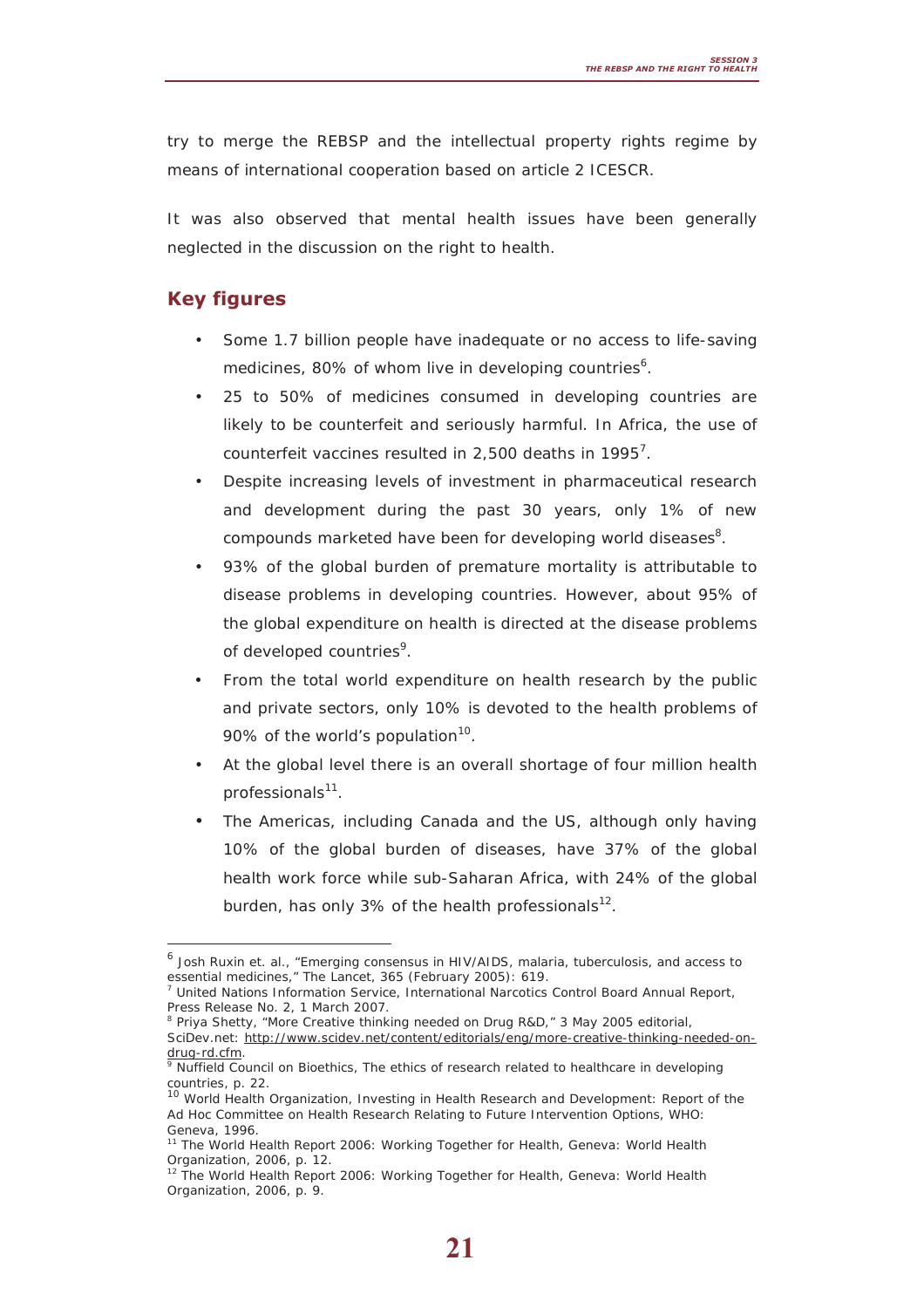# **Conclusions**

### **Obstacles / challenges**

- Human dignity is still a vague concept. When dealing with the REBSP and its inter-relatedness with the RtH, the need to define it more clearly appears as a necessity.
- It is necessary to determine how to monitor capacities that are in fact limited within certain governments in relation to the realization of the REBSP. In that context, the term 'progressive realization' should be more clearly defined.
- Providing adequate participatory mechanisms and strengthening accountability are main challenges in relation to the development of science and the sharing of its benefits.
- The lack of regulatory frameworks to control pharmaceutical companies and the weak position of certain States in relation to them was pointed out as one of the main issues in the developing world.

### **Points of agreement or disagreement**

There was agreement among the participants that the interrelation and interdependence between the RtH and the REBSP is even more evident than the case of other human rights.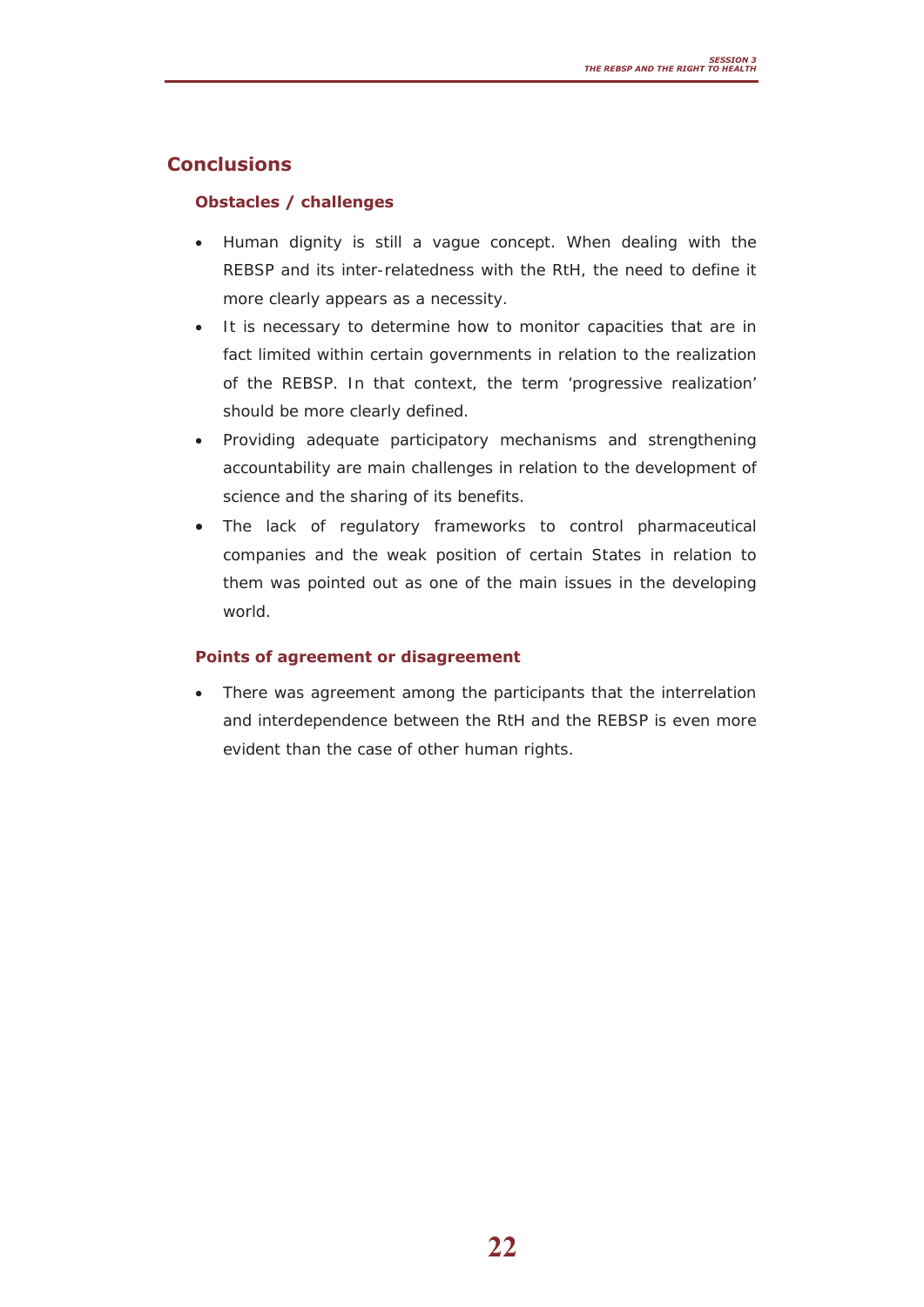### <span id="page-23-0"></span>**Session 4 The REBSP and the Role of Ethics**

*Speaker: Prof. Sheila McLean Moderator: Prof. Hans van Delden*

### **Presentation by the speaker**

Prof. McLean stressed the importance of ethical issues for the realization of the REBSP. She started by mentioning the conceptual distinction between morality and ethics. The former was defined as the intuitions that one has and that could be based on religious, cultural or familiar values. The latter could be seen as a discipline that provides the intellectual framework to analyze concrete issues, some of which could be moral.

The speaker encouraged that any decision in relation to scientific progress be informed by ethics and ethical principles. Such decisions are not always easy, because of the lack of agreement on ethical values and standards and, moreover, because ethics as a discipline has not solved all its own problematic questions.

Prof. McLean argued that the human rights language is strongly based on ethical values, like human dignity, respect for persons, autonomy or selfdetermination, which are included in the Universal Declaration of Human Rights. In the aftermath of the Second World War, those principles did not require much explanation because they meant almost the same thing for everybody. However, they are no longer self-evident today. In the speakers' view, they need further exploration.

In relation to the concept of 'respect for persons', Prof. McLean gave the example of the Council of Europe Convention on Bioethics and Human Rights which the United Kingdom (UK) refuses to ratify, because the treaty incorporates prohibitions on embryo experimentation allowed in the UK. This shows clearly how the concept 'respect for persons' is not always understood in the same way.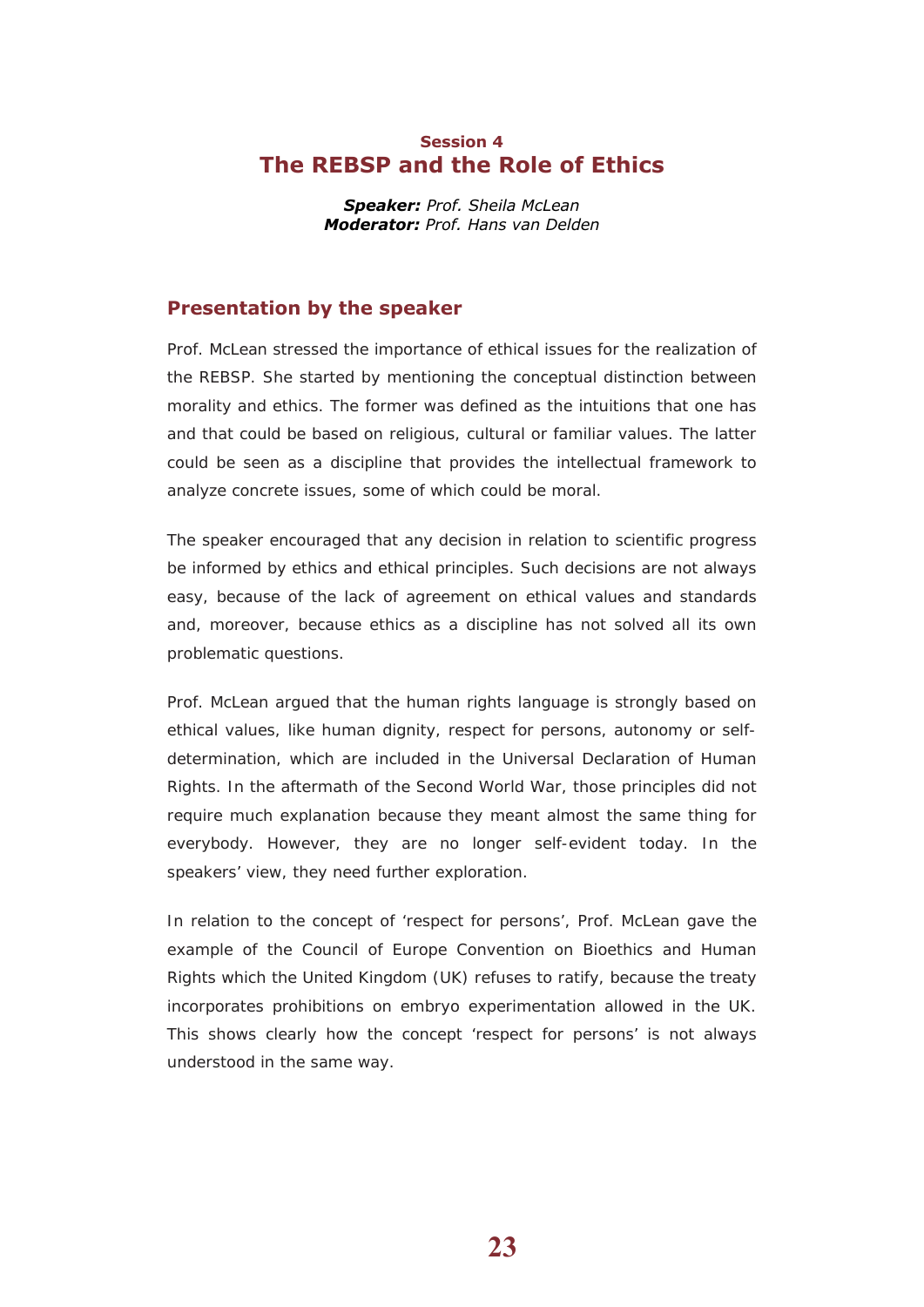The speaker pointed out that certain conventions speak about 'advancement' of science and others refer to 'progress'. In her view, ethics could help to clarify those two concepts. Advancement, according to Prof. McLean, means linear movement forward, while progress also incorporates the idea of benefits (qualitative concept).

In relation to the REBSP, she argued, ethics can help us to determine which kind of science we aspire for and what benefits we want to obtain. Based on ethics, it was suggested, we should also consider whether to expand the notion of science from 'hard sciences', such as physical and clinical health sciences, to other sciences that are important for human well-being, such as mental health sciences.

As regards the realization of the REBSP, the speaker pleaded for an ethical approach that would avoid both cultural relativism and cultural imperialism. Even if there is not always consensus, ethics can provide an adequate foundation for demands concerning accountability, responsibility and transparency of scientific work.

Finally, the speaker expressed her agreement that the REBSP should be treated as an integral part of all the rights of the ICESCR, rather than an isolated right. When considering the REBSP, she recalled the right not to be harmed by scientific advancement and progress, for instance in relation to organ transplantation, which is particularly problematic in countries lacking the necessary regulations to prevent and punish unethical conduct.

### **Debate**

The participants agreed with the speaker on the complexity of ethical issues. It was again pointed out how, for instance, the concept of human dignity can be used as a constraint to human development or as a trump card for human enhancement. There was conceptual disagreement among the participants on the dissimilarities between the ethical and the human rights concepts. Some participants argued that the former are more susceptible to change, whereas the latter represent developments of a *long durée*.

Controversial issues were raised, such as euthanasia, abortion and capital punishment. It was discussed whether it is ethical to use science for those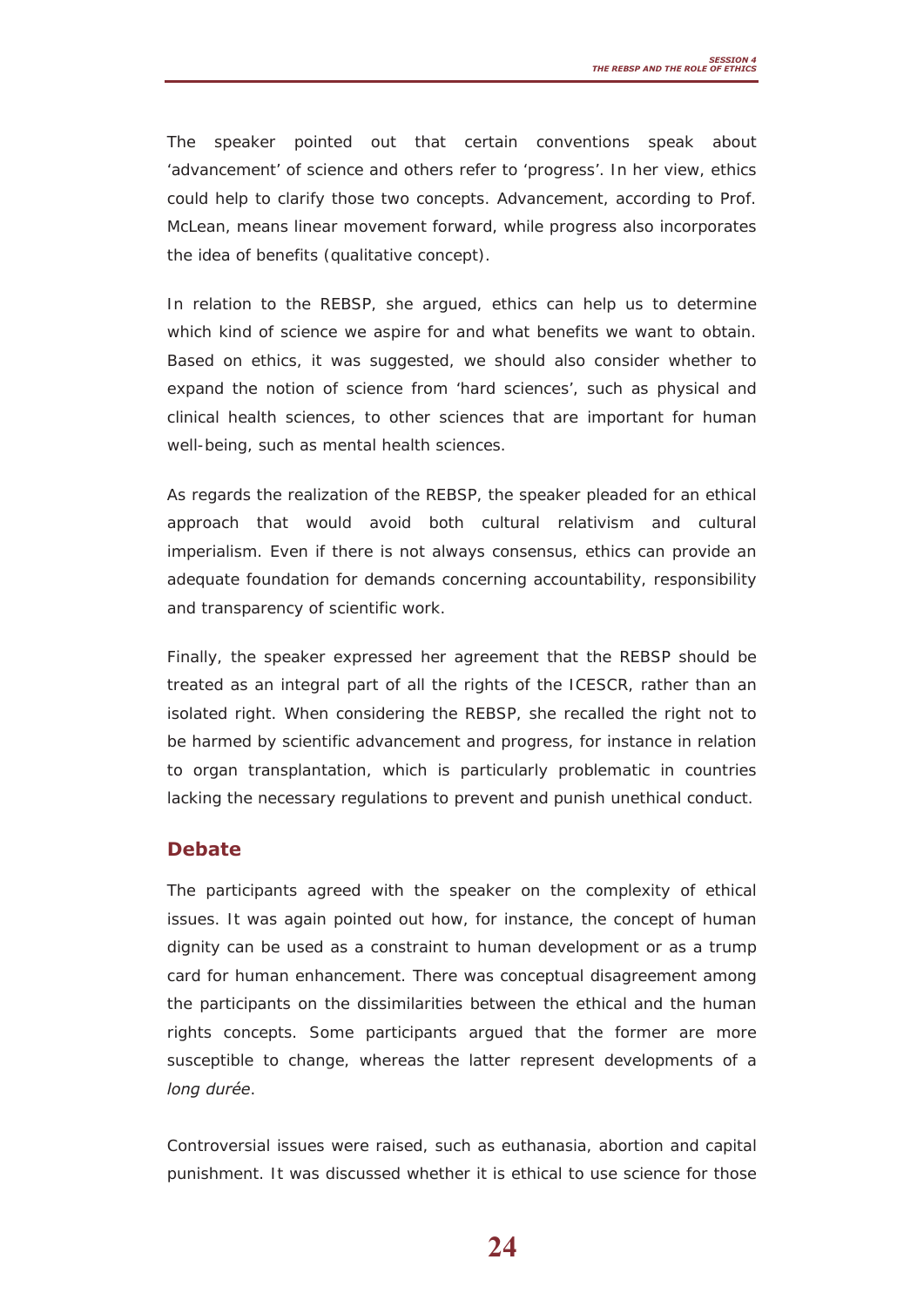purposes. One of the participants asked whether, for example, those who have been convicted to death penalty should also have the right to benefit from scientific progress in order to have their suffering reduced during execution. The speaker argued that, in relation to death penalty, it is hardly possible to conceptualize anything in terms of human rights. She further stated that when dealing with for example euthanasia, the main issue is, in her view, the right to autonomy and self-determination and not the REBSP.

The question was raised to what extent ethical concepts are present in the human rights debate. It was maintained that human rights cannot be but an ethical issue because they are based on assumptions about what is good. It was said, however, that whereas human rights are engaged in day-to-day politics, ethics can distance themselves from that and remain more critical. It was also argued that the added value of ethics, when discussing human rights issues, is that it provides some tools to develop human rights law. It allows to constantly re-evaluate the human rights standard-setting process.

The participants stressed the need to better define within the ICESCR the concepts of science, progress and its benefits. This should help to determine the normative content of the REBSP. The importance of looking at regional cultural specificities was also mentioned, in order to identify areas of convergence between different cultures and religions in attempting to delineate a universally acknowledged ethical framework and decide what should and what should not be included therein.

## **Conclusions**

#### **Points of agreement or disagreement**

- There was certain conceptual disagreement among the participants on the differences between ethics and human rights concepts.
- There was also certain disagreement among the participants about the extent to which law can exclusively define what scientific progress is. Some participants argued that such a task could only be done by the scientific community.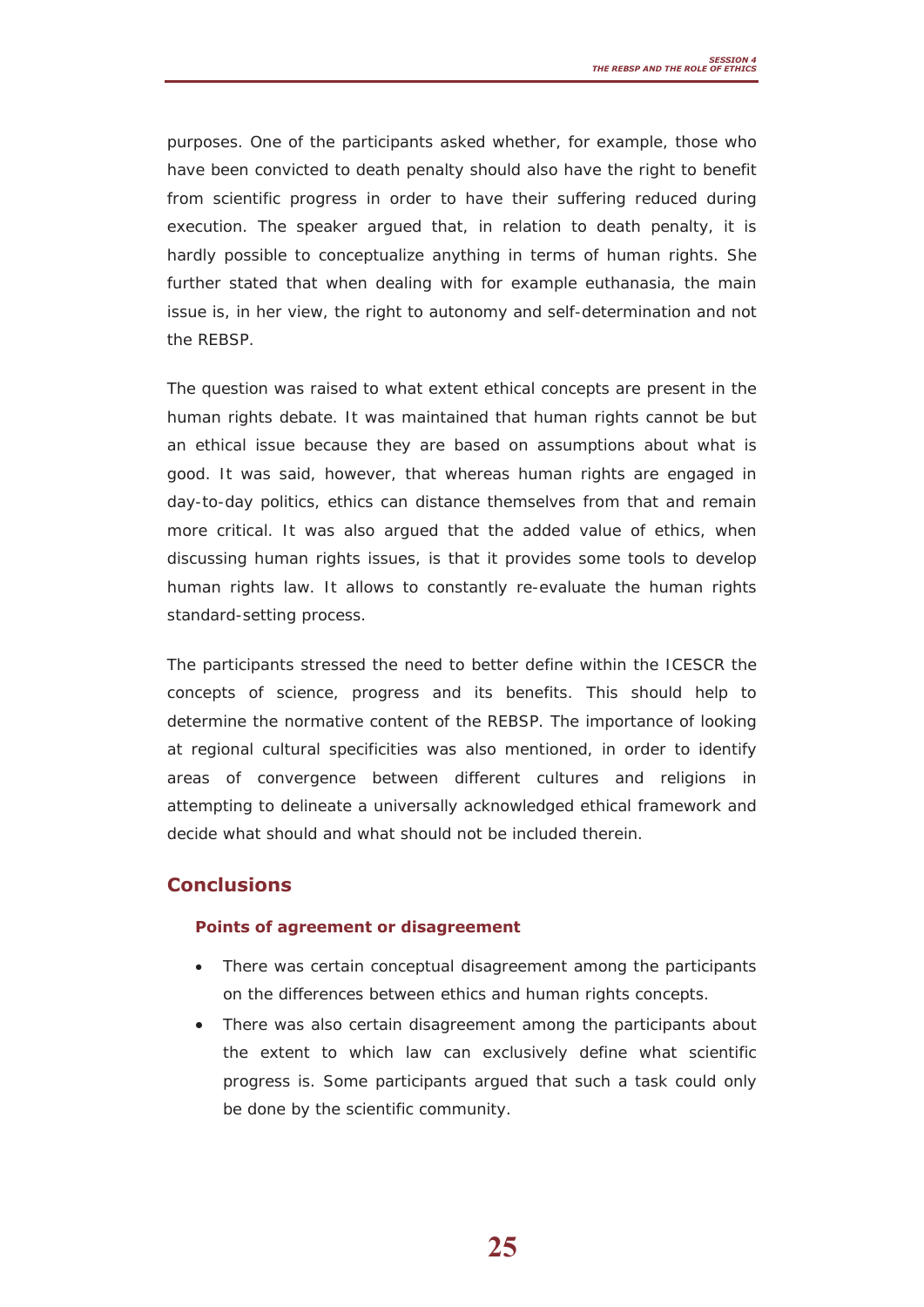### <span id="page-26-0"></span>**Session 5 The REBSP and the Right to Education**

*Speaker: Dr. Rodolfo Meoño Moderator: Dr. Fons Coomans*

### **Presentation by the speaker**

Dr. Meoño presented the inter-relatedness and interdependence between the REBSP and the Right to Education (RtE). The speaker addressed the need to question existing notions of 'progress' that imply a linear and mechanistic vision of history, as well as a gradual sequence in social change. According to this conception development is the result of an evolution that follows an economically determined order, whose phases gradually transform societies that have fallen behind the industrialized world.

The speaker argued that this conception of progress presupposes a single way to development, resulting in a Eurocentric vision that privileges the economic growth pattern. Dr. Meoño suggested that, when dealing with the REBSP and the RtE, State policies should overcome those patterns and also include the knowledge of indigenous peoples.

Dr. Meoño pointed out that a reductionist understanding of science, mainly focusing on its logical-instrumental rationality, should be avoided. Space should be left for all human dimensions, including ethical approaches to life. The speaker also argued in favor of incorporating social participation in the policy-making processes concerning scientific research.

The speaker further highlighted the growing concentration of scientific patents in the hands of transnational corporations. This has turned them into actors who decide (using criteria of profit) upon the terms of access to the benefits of scientific progress. From this point of view, economic actors have become new political actors, leaving States with less power regarding the demands to share the benefits of scientific progress.

The importance of ICTs in the learning process was also stressed. Dr. Meoño argued that the TRIPS Agreement has generated a paradox among developing countries in which those that are in a better position as regards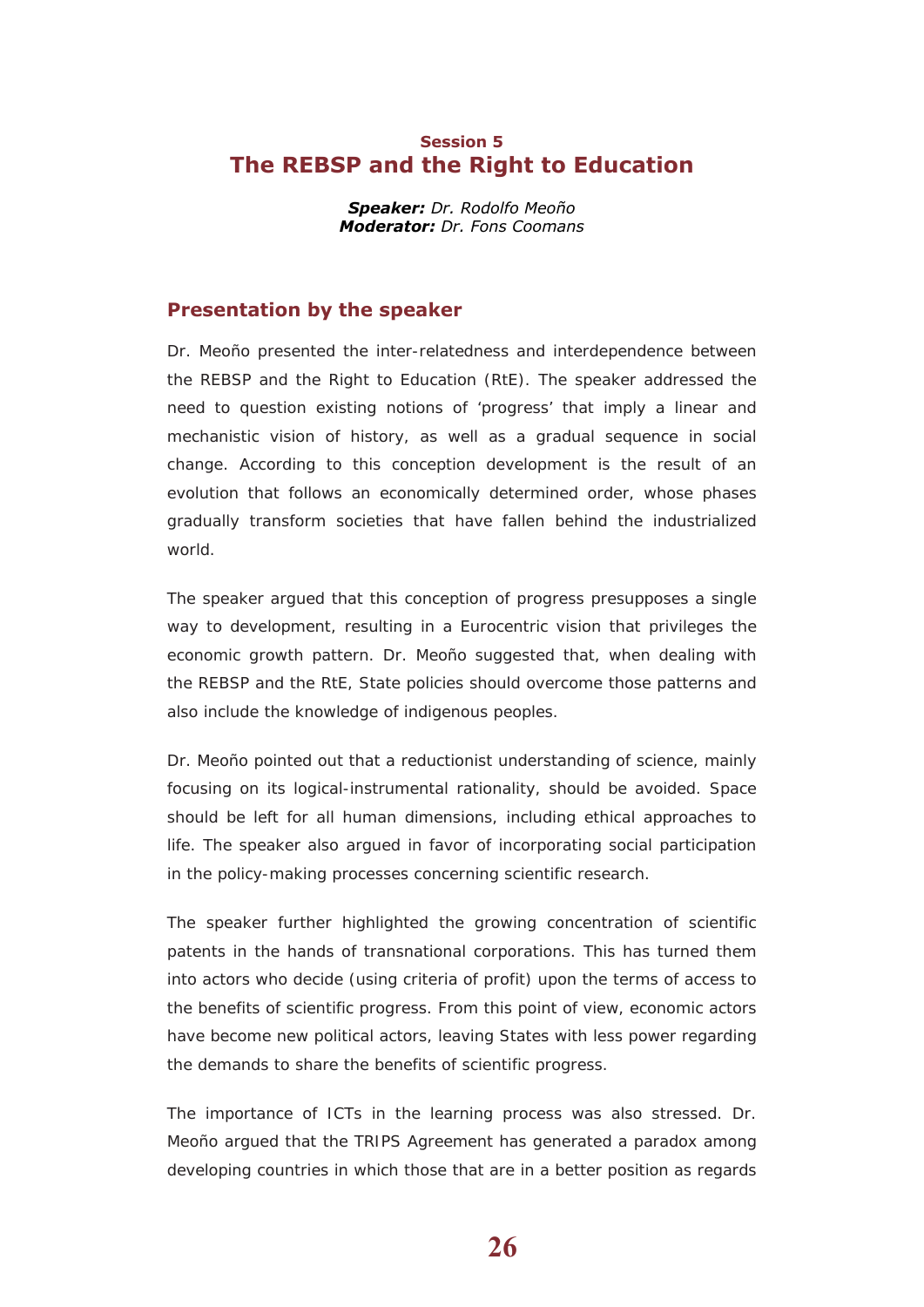the digital gap and the level of education (e.g. in Latin America: Argentina, Uruguay, Chile and Costa Rica) also appear in the 'black lists' of corporations due to their lack of State controls on information technology and electronic piracy. If truly implemented, the speaker warned, the TRIPS would cause an educational catastrophe, for example, in Latin America.

Finally, the necessity was highlighted to establish a preferential treatment to developing countries in relation to intellectual property rights, in order to fulfill the right to education. He argued that a growing universalization of the benefits of scientific progress is needed, in particular in relation to information and communication technologies, by means of reducing their market costs. For this, a decrease of the margin for the recuperation of investment is needed, as well as an increase of the intervals for technological substitution.

### **Debate**

The remark made by the speaker in relation to the catastrophe that intellectual property rights would cause in the educational systems of Latin America raised doubts and questions among the audience. In answer to that, the speaker observed that the problem is not limited to the countries of that region, although the situation is particularly serious there.

He mentioned, for instance, that 80% of the people who have personal computers at home in Latin American countries do not pay license fees for the software they use. Something similar occurs in public institutions, including universities where students who cannot buy their books simply clone them.

Dr. Meoño spoke about the difficulties faced by Latin American universities to develop their own scientific and technological capacities and to link the existing ones with the productive system, dominated by international corporations. Latin American countries, although sometimes spend large sums on science and technology, have not been able to develop their own capacities in these fields.

The speaker was asked to further elaborate on the links between the REBSP and the quality of education. He responded that science and technology are needed to fulfill the RtE whereas, at the same time,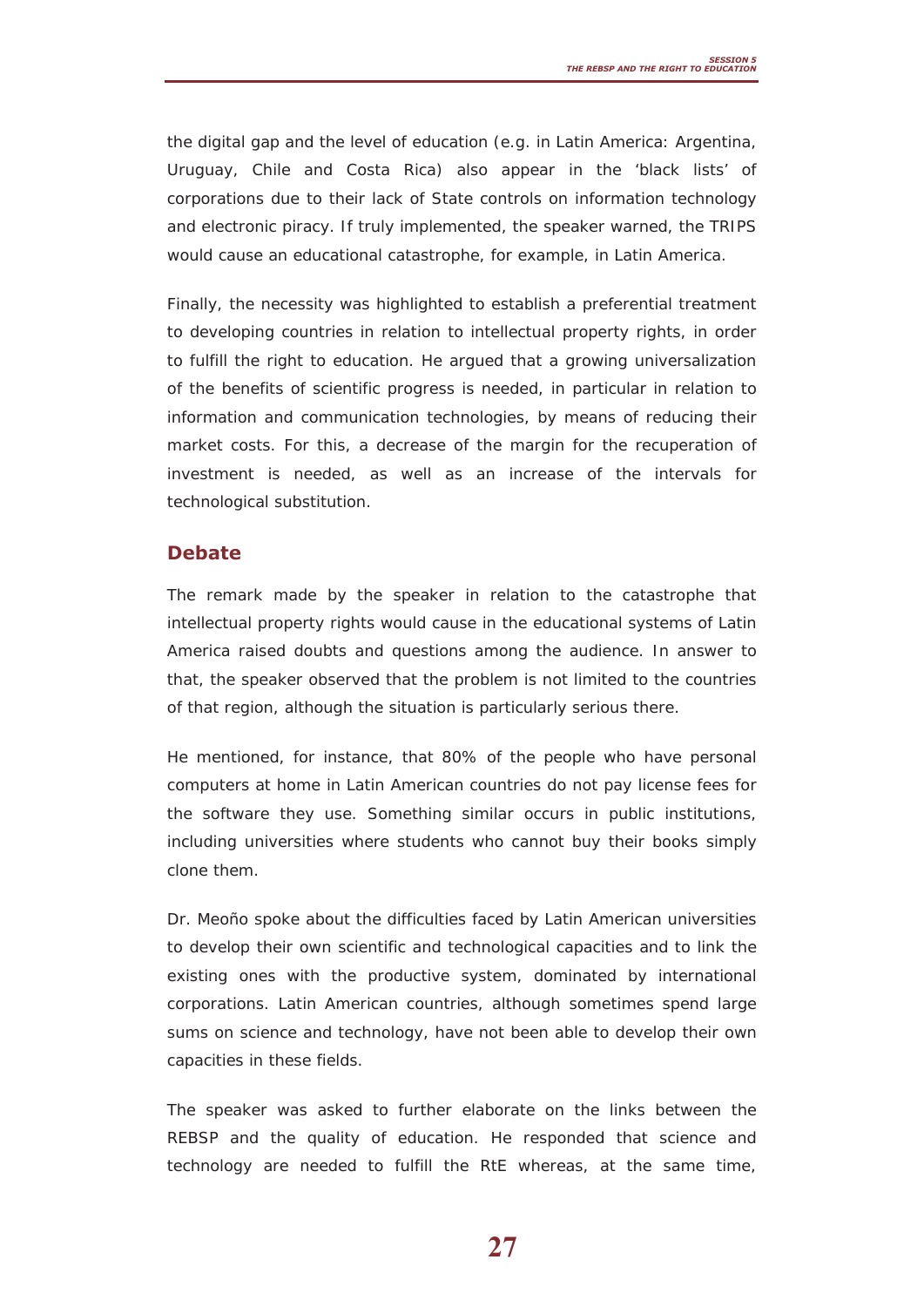education is required to satisfy the needs of the professionals specialized in these areas. Criteria to assess the quality of education need to be based on the concepts of availability, accessibility, acceptability and adaptability. Furthermore, it is necessary to look at the real capacity of educational systems to create equal opportunities while acting as instruments for social mobility.

The speaker stressed the importance of incorporating the perspective of indigenous populations into the REBSP and the RtE was stressed, because those populations face difficulties both in relation to their collective rights (in terms of traditional knowledge) and in access to education. It was also highlighted that there is currently a growth of indigenous movements claiming the protection of their cultures. Within this context, education is seen as a tool to defend their sovereignty and the ways they see the world.

# **Key figures**

- 80% of the people who have personal computers at home in Latin America do not pay licenses for their software and something similar occurs in public institutions.
- In the past, Costa Rican public universities issued 90% of the university degrees. Nowadays, private universities issue 60% of them.

# **Conclusions**

### **Obstacles / challenges**

• The tendency towards increasing the enforcement of intellectual property rights might cause serious problems within the educational institutions in the developing countries which currently depend on scientific and technological advancements developed and owned by transnational corporations.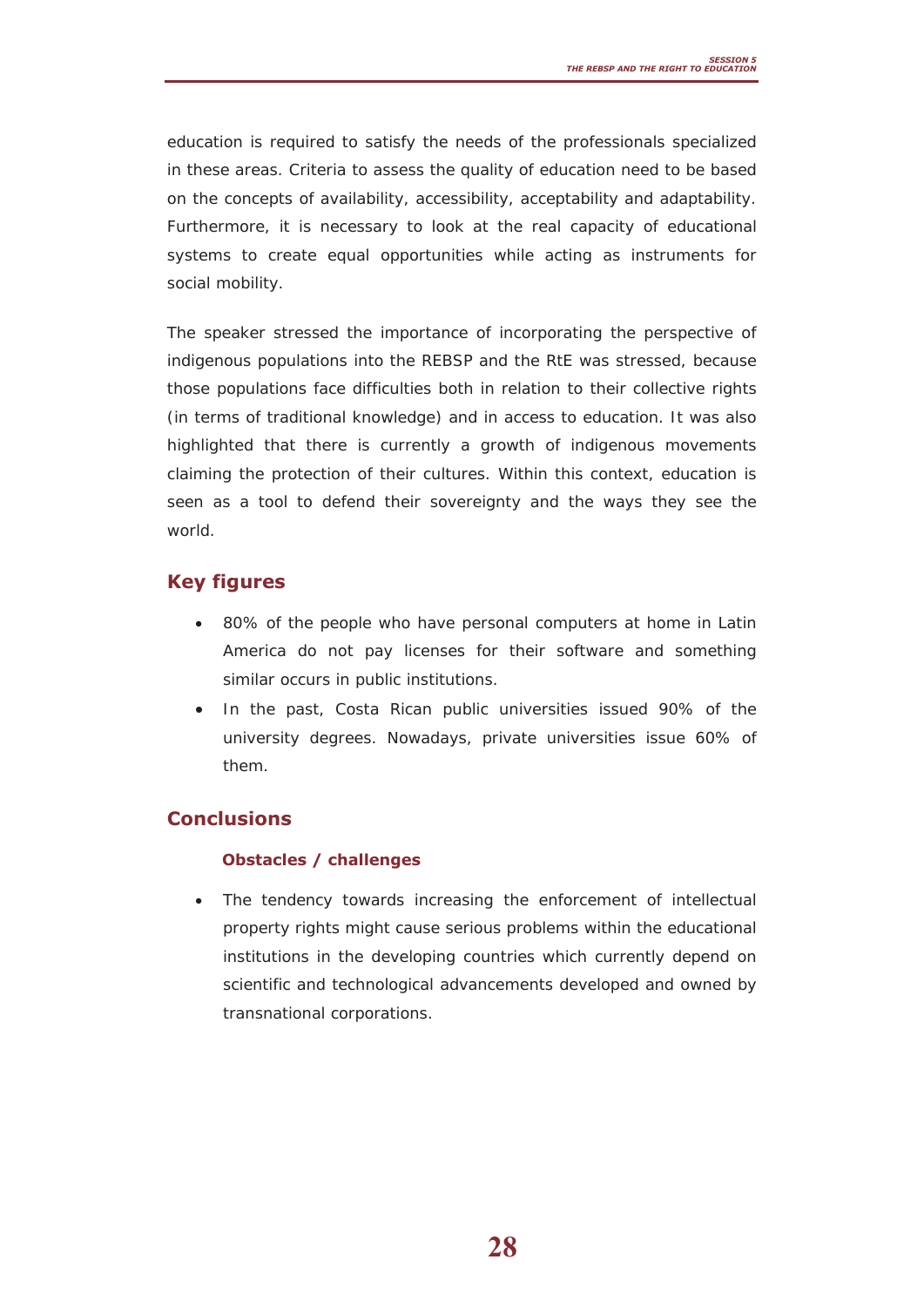# **Recommendations**

- Scientific and technological personnel in developing countries should be better educated to enable them to take part in scientific progress.
- A differential treatment in the field of international trade is needed which could bridge the digital gap between the developing countries and the post-industrialized countries and to avoid that educational institutions have to keep recurring to 'piracy' to obtain information technology when trying to maintain their quality standards.
- International institutions should lobby within transnational corporations in favor of greater flexibility regarding the enforcement of intellectual property rights in developing countries.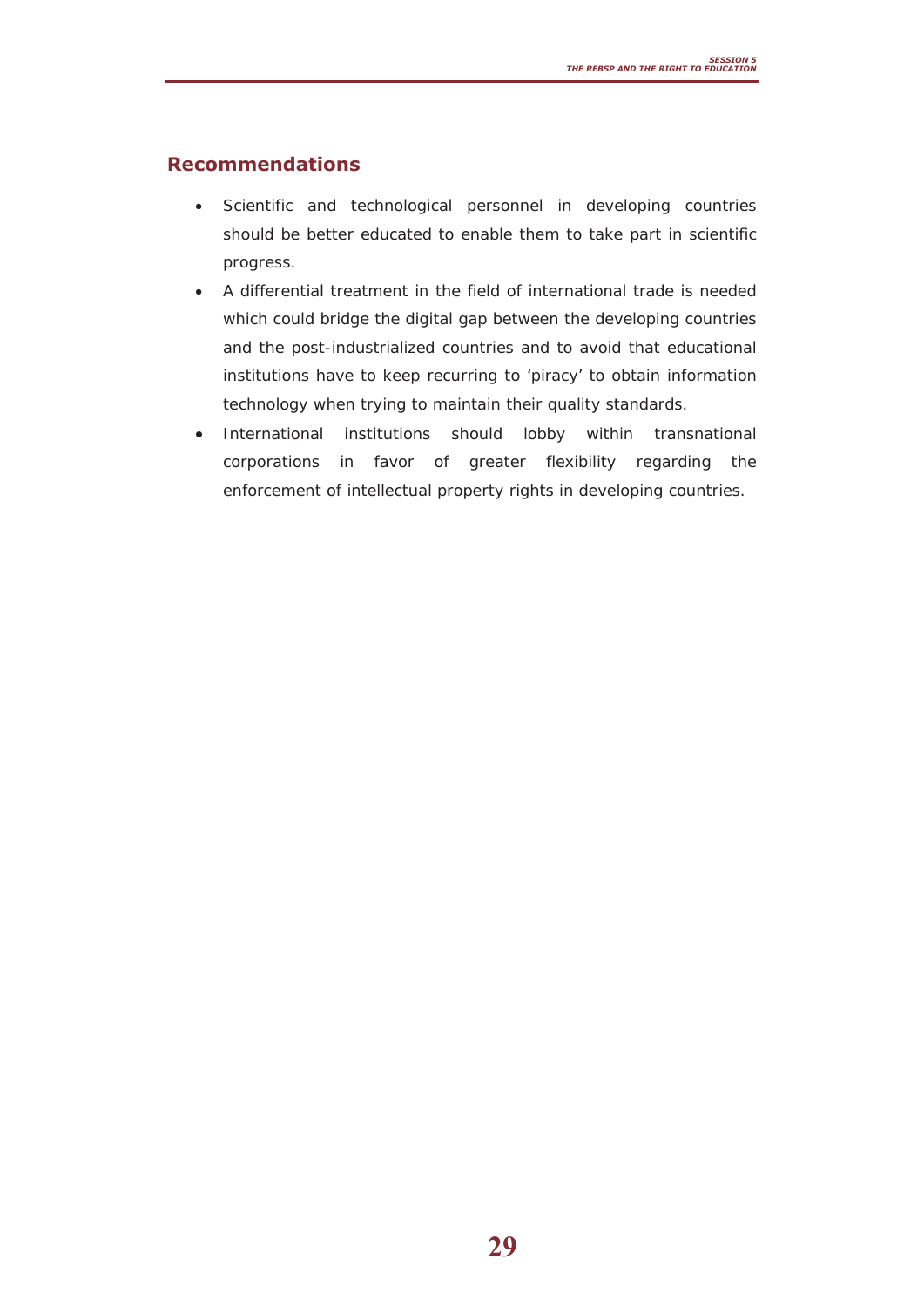# <span id="page-30-0"></span>**Session 6 The REBSP and the Right to Seek, Receive and Impart information**

*Speaker: Dr. Miguel A. Ramiro Avilés Moderator: Prof. Fouzia Rhissassi*

### **Presentation by the speaker**

Dr. Avilés pointed out three issues presented by the REBSP: first, the need to elucidate its normative nature and content; second, the necessity to discuss its interdependence and interrelation with other human rights, and in the case of this session, the Right to Seek, Receive and Impart Information and last, the need to ensure a non-discriminatory implementation of the REBSP.

Concerning the normative nature of the REBSP, the speaker indicated that he held it to be a diffuse right, also commonly known as a fourth generation right. Fourth generation rights spring from demands of technological development, are based on solidarity between Northern and Southern countries and aim to protect collective interests. The REBSP corresponds in this regard to the nature of the Right to Information (RtI), which is also a fourth generation right.

In the context of the interdependence of the REBSP and the RtI, he remarked that the RtI underlies social dialogue, democracy and political participation, as it enables the public, for instance through the internet, to access information and ensures pluralism of ideas and information. A number of examples of the impact of the Internet were presented in this context.

Firstly, the Internet has increased the number of rights-holders in the world. The Internet has caused a change in the determination of who receives and who imparts information. While this role was traditionally held by the media, nowadays every human being has a potential capacity to impart and receive information through the Internet. Consequently, every individual can potentially exercise the Right to Seek, Receive and Impart Information. This increases the importance of the State's duty to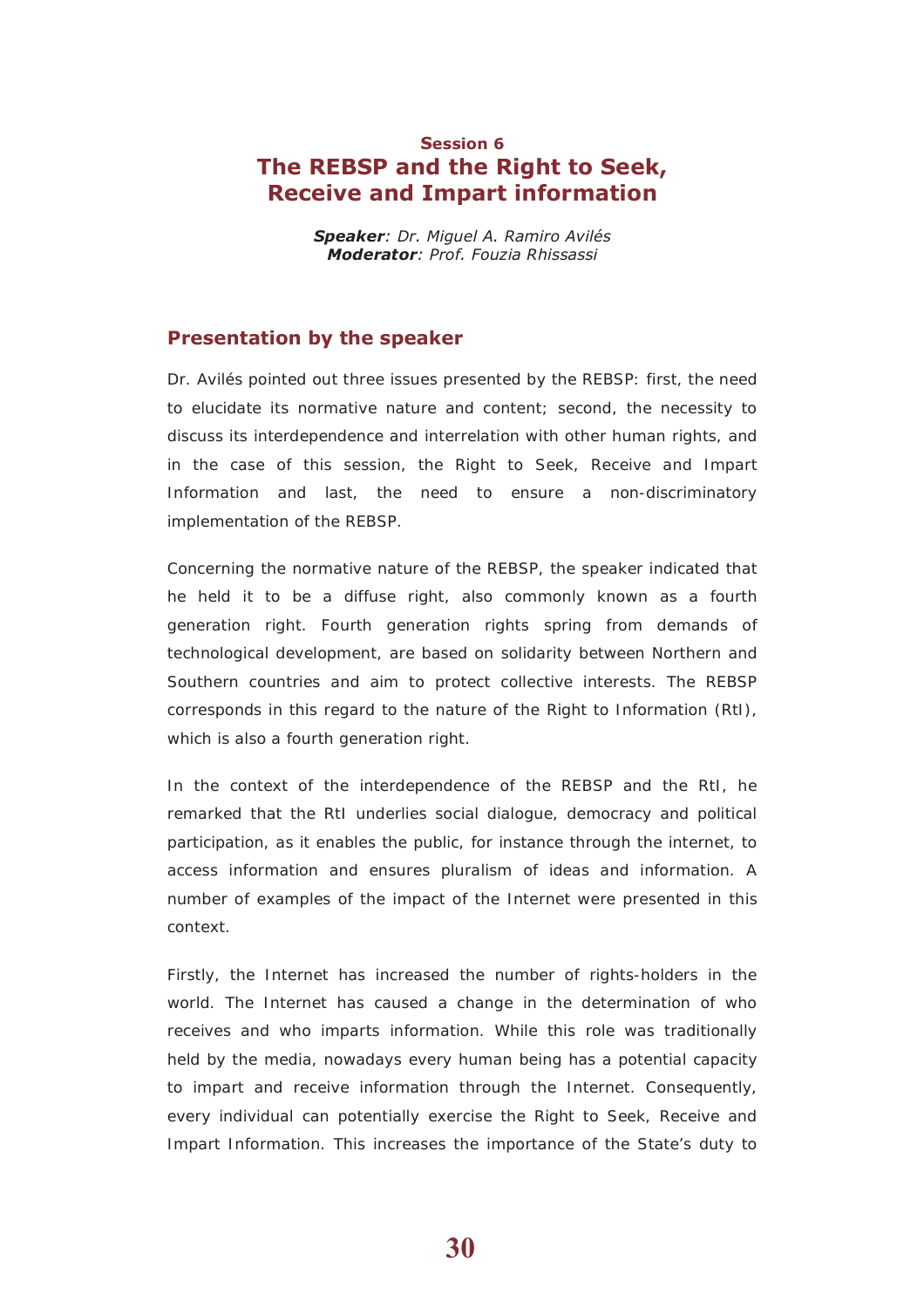respect and promote the right to receive any information without public or private interference.

In addition, the Internet is an example of the gap between those that can and those that cannot enjoy the REBSP, as not all humans are living in such conditions that they can equally enjoy access to the Internet. This was further explained by noting that infrastructure requirements for Internet call for resources that some States do not have. The speaker further observed that this also affected the sorts of information that can be found on the Internet, as underdeveloped countries are underrepresented in the electronic space. He therefore pleaded for equal participation in, access to and use of information and communication technologies, including the Internet, and stated that international cooperation aimed at the development of media and information and communication facilities in all countries was desirable with a view to ensuring the REBSP.

Dr Avilés highlighted that the problem of access to the Internet is even more pressing for women, as high rates of illiteracy, due to unequal access to education for girls and women, implies that often they do not fully enjoy their RtI. Thus, he proposed that the aim should be to facilitate equal participation in, access to and use of information and communications technology.

More specifically, concerning the importance of information for scientific progress, the speaker proposed a threefold obligation for States in relation to the right to information. Firstly, States are obliged to respect the freedom of individuals to seek, receive and impart information about scientific progress, which includes not only natural and biological sciences, but also progress in the social sciences and the humanities. Secondly, States should respect applications of new scientific insights following from the right to enjoy the benefit of such progress. Thirdly, States should actively promote the interplay of ideas and information among scientific researchers throughout the world.

### **Debate**

It was agreed that the Internet generally improves cooperation in doing science, for instance in terms of facilitating access to books or articles as well as contacts and interaction among scientists.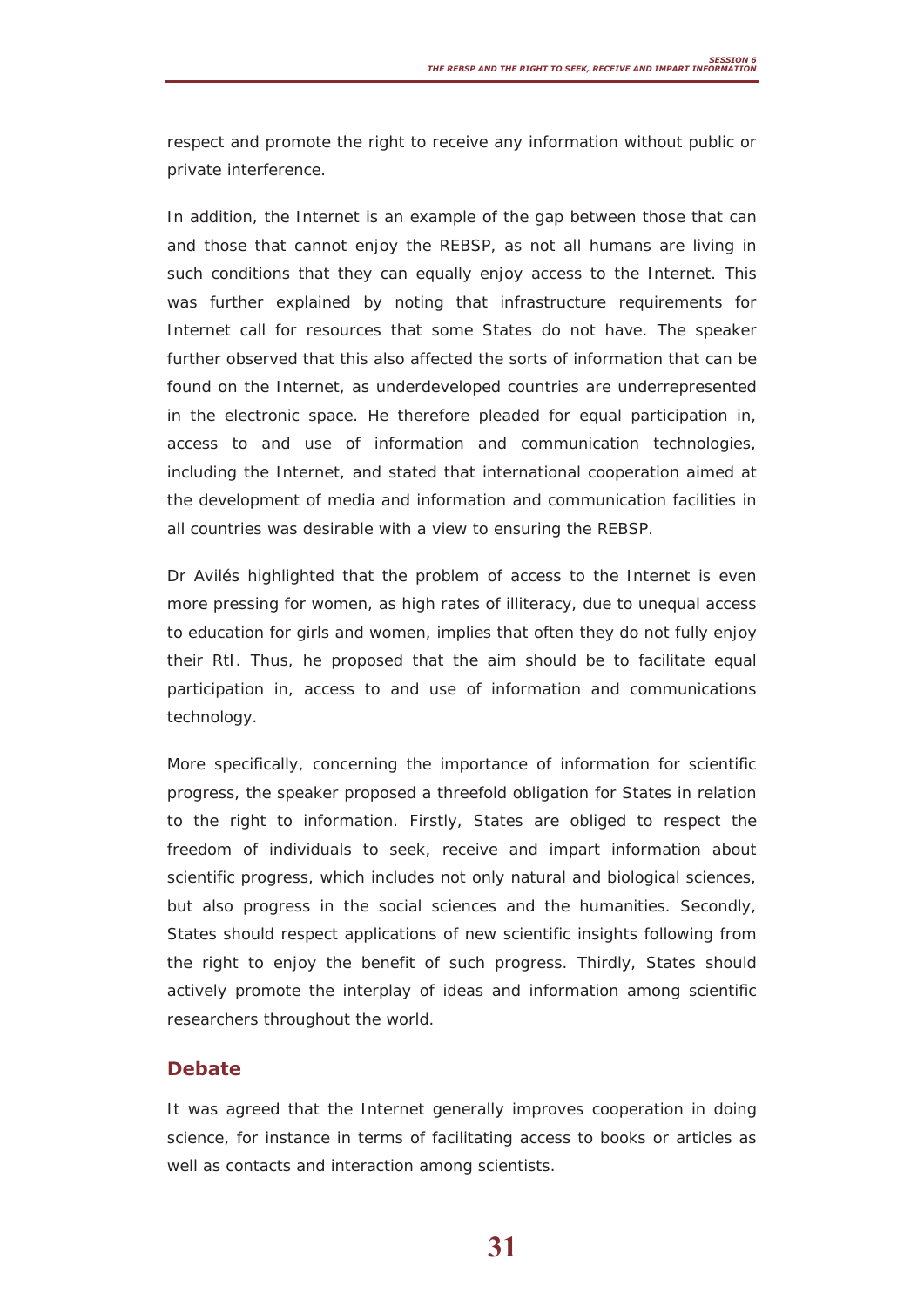The extent to which the State should regulate the Internet as a 'public' space was discussed. Although no agreement was reached on this issue, the participants shared the view that regulation in the interest of the public was most desirable. One participant proposed to tackle the issue of ownership and IPRs in the context of the development of the REBSP, as the Internet is of such vital importance to the implementation of the REBSP.

The interrelatedness of the RtI with other human rights was further explored. It was maintained that the REBSP has many positive implications for other human rights, such as education and the right to take part in cultural life. Some speakers pointed out that deprivation of information negatively impacts those rights. One speaker suggested that the REBSP should be used as a means to ensure the spread of ICTs and combat exclusion resulting from non-access to the Internet. Another speaker argued that human rights bodies should monitor the duties of States to protect and fulfill the right to education and to take part in cultural life and push for measures to combat exclusion in education and cultural life in particular of vulnerable groups.

The proposed classification of the REBSP as a fourth generation right was debated, with some participants contesting the usefulness of the distinction between the different generations of rights. The REBSP in fact represents a right that is clearly related to other human rights. Others argued that such a distinction might impede the implementation of the REBSP by States, which could use this argument so as not to fulfill their duties under this right as they may consider it less important. The speaker argued that the distinction is important, in the sense that it has consequences for the duty-bearer, as fourth generation rights aspire to collective benefits and may impose duties on both State and non-State actors.

Other issues raised were the potential negative impact of the media, including the Internet, on people, especially children. For example, terrorism, violence propagation, propaganda for harmful food, or the control by groups with certain economic interests, may negatively impact access and plurality of information. Furthermore, the potential negative

**32**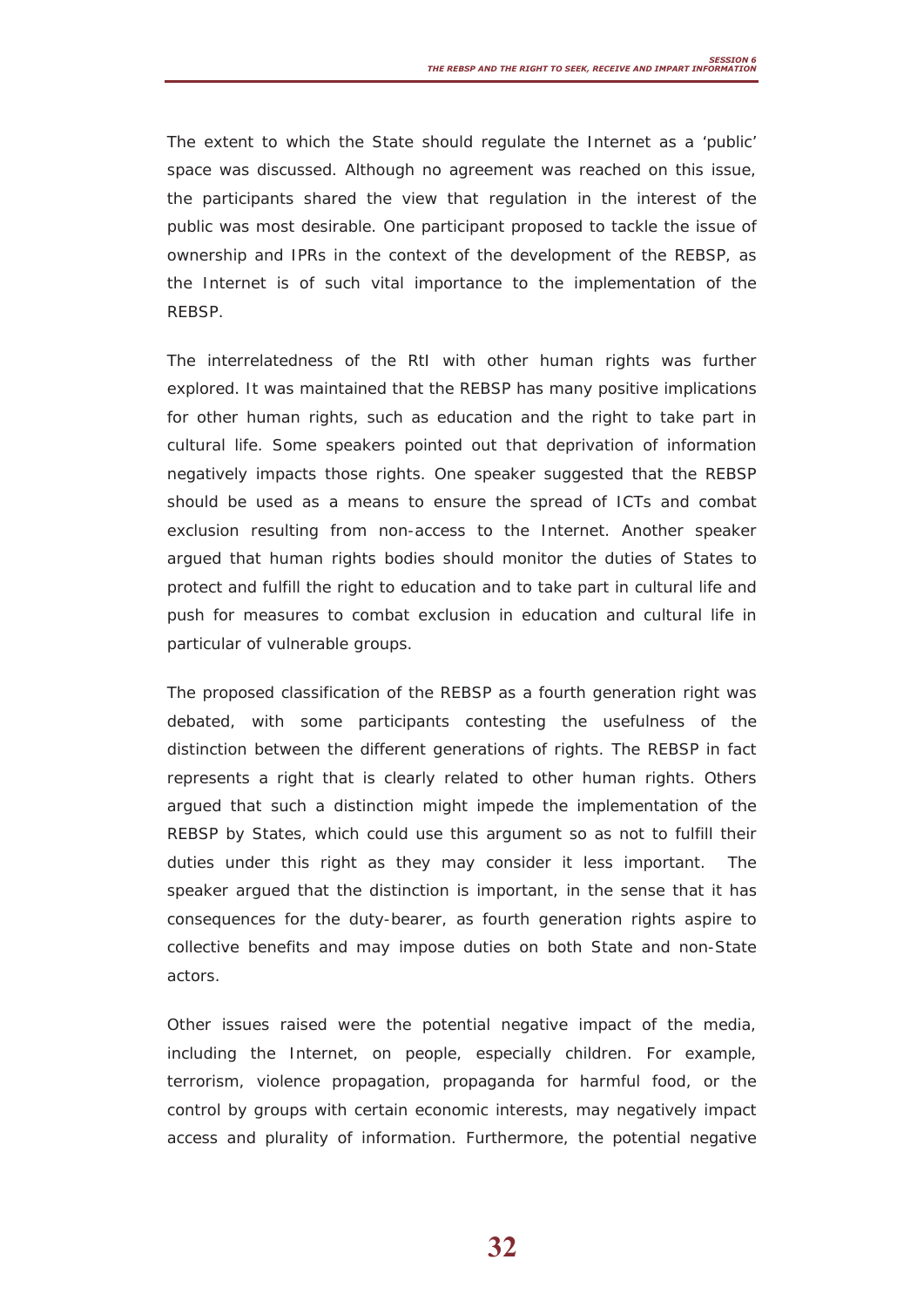impact of the Internet on language variety was raised, in light of the predominance of English.

### **Conclusions**

### **Obstacles / challenges**

- There is a need to develop the normative content of the REBSP and its interdependence with other human rights.
- There is a need to reach a non-discriminatory implementation of the right to information.

### **Points of agreement or disagreement**

- There was no agreement on the usefulness of the 'fourth generation right' concept.
- There was no agreement on the desirability of State regulation of the Internet.
- There was agreement that the REBSP has many positive implications for other human rights, such as education and the right to take part in cultural life, which should be further explored.

### **Recommendations**

- Attempts should be made to formulate the normative content of the REBSP.
- Equal participation in, access to and use of, information and communication technologies, such as the Internet should be ensured under the REBSP.
- International cooperation aimed at the development of media and information and communication facilities in all countries should be ensured in the context of the REBSP.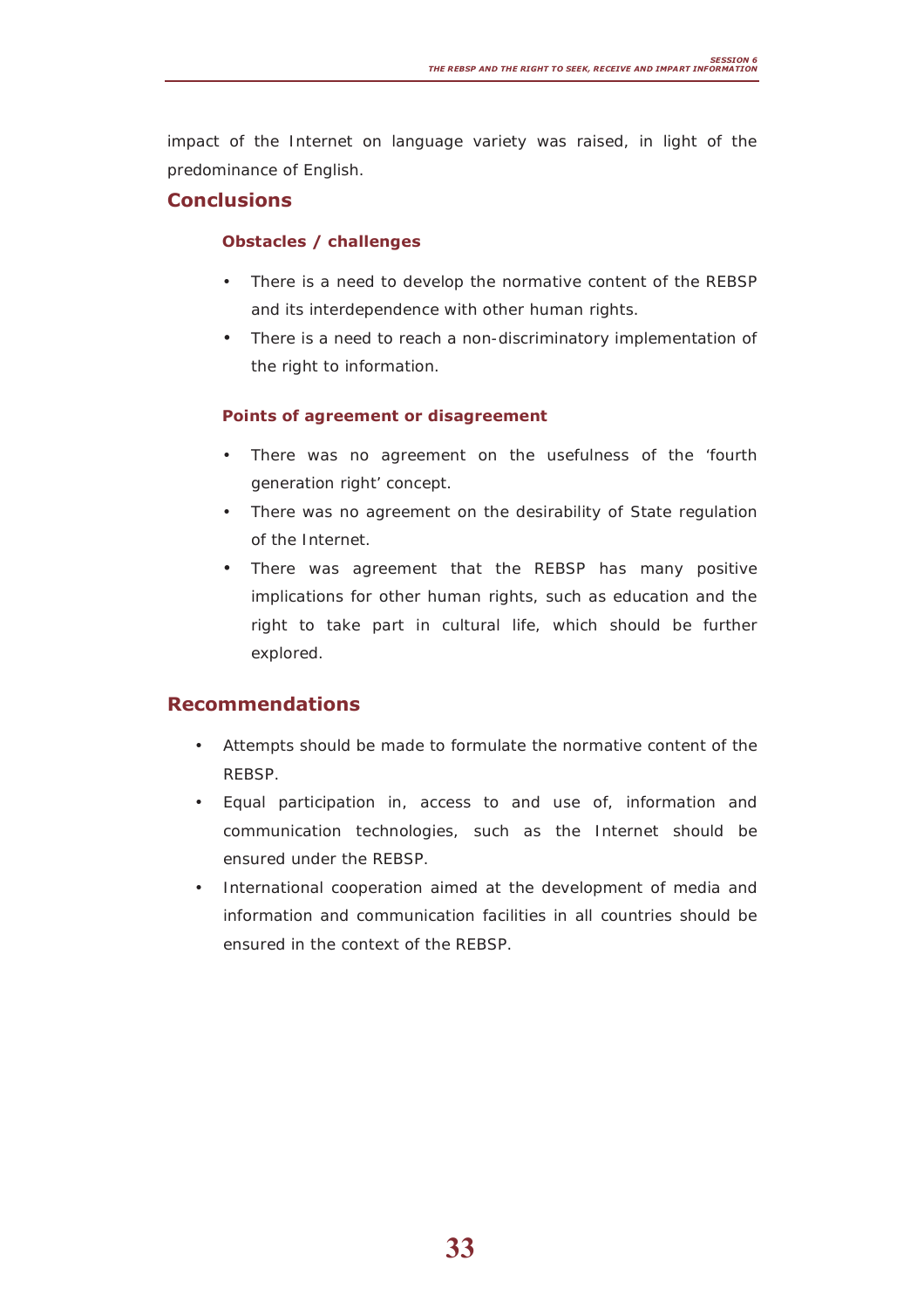### <span id="page-34-0"></span>**Session 7 The REBSP and Intellectual Property**

*Speaker: Mr. Sisule F. Musungu Moderator: Prof. Rumen Valchev*

### **Presentation by the speaker**

Mr Musungu started off by indicating that his presentation assumed neither a positive nor negative relationship between the REBSP and intellectual property rights, and that it would depart from the idea that States should attempt to reconcile trade rules with human rights. He argued that it is perceivable that the two legal systems are reconciled, as both set limitations to what States can and cannot do. In other words, human rights obligations set conditions to trade liberalization and trade rules may condition how human rights obligations are fulfilled.

The speaker pointed out that an analysis of the main principles of the REBSP and intellectual property rights reveals the following links: Firstly, article 2(1) ICESCR obligates States Parties to undertake steps, especially economic and technical, to the maximum of their available resources, with a view to achieving progressively the full realization of the rights in the Covenant. It was argued that in discussing the REBSP it may be useful to consider what is meant by taking economic and technical steps. The speaker stressed that the CESCR by way of its GC No. 3 meant economic measures in the broad sense, and did not preclude the use of a certain economic system for the achievement of the rights in the Covenant. It was subsequently argued that IPRs can be considered such economic framework. In this sense, IPRs and human rights can be deemed reconcilable. Although this is most likely to be so in theory, since in practice they tend to be in conflict. The speaker further explored the complex relationship by noting that in fact, in the drafting process, IPRs notions influenced the wording of article 15(1) b and c ICESCR. This was deemed important as it indicates that the intention of the drafters was that IPRs should, through the rewarding of authors, advance science.

Furthermore, Mr Musungu maintained that conceptually and practically there are entry points to reconcile State obligations under TRIPS and the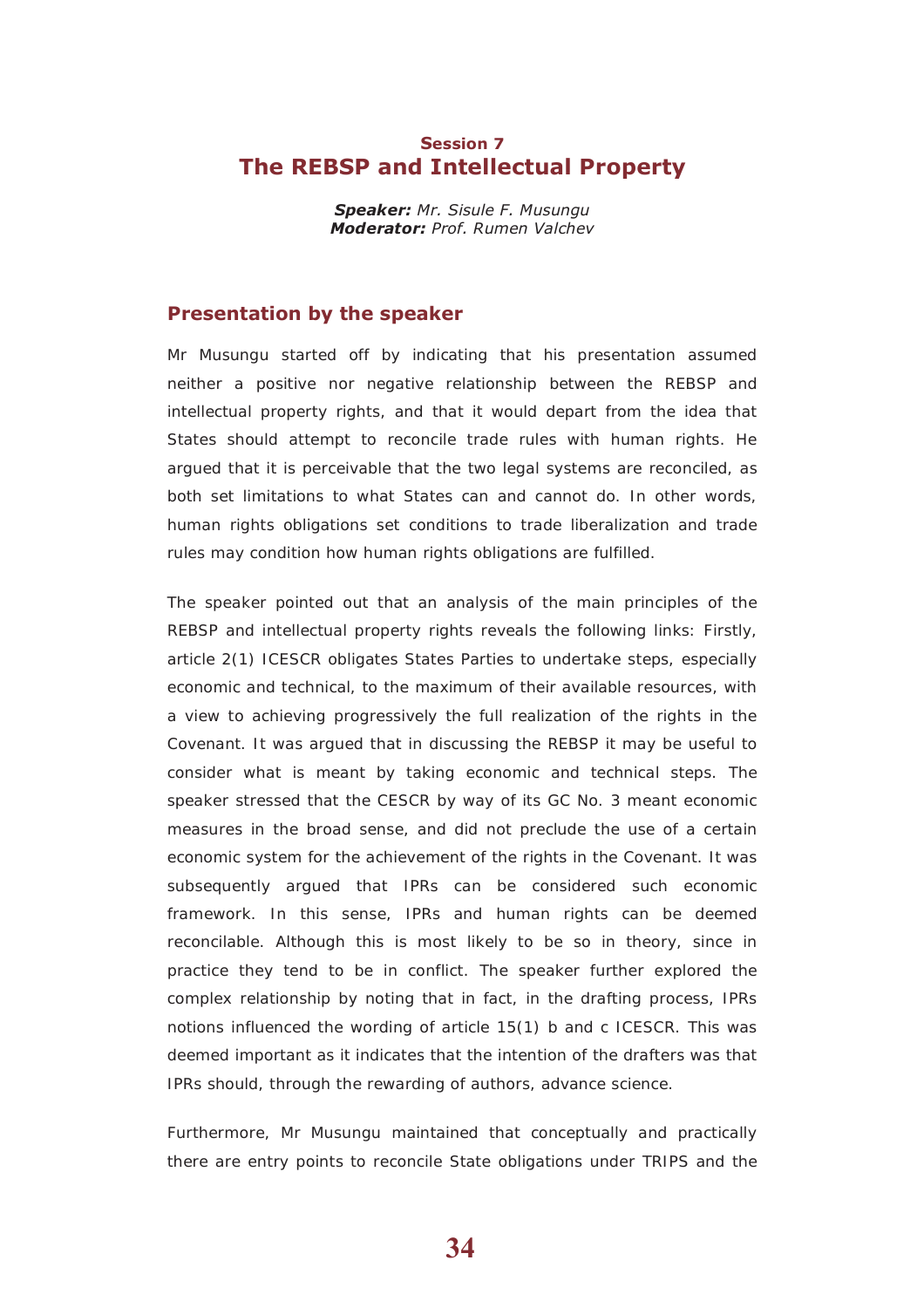REBSP. Firstly, the 'progressive realization using appropriate means' concept can be found both in article 2 ICESCR and in TRIPS article 1. The former offers room for technological means to realize human rights and the latter provides States with the freedom to choose how to implement TRIPS. In other words, the freedom to implement TRIPS while taking into account human rights considerations. An example on the possibility of States to include human rights considerations in the context of patents on pharmaceuticals was given. The speaker pointed out that under TRIPS, States can eliminate compulsory licenses in an effort to provide more affordable drugs, thereby guaranteeing its or other populations the right the health.

Secondly, the objectives of article 7 TRIPS are mirrored in article 15(1)b and c. Article 7 speaks, firstly, of promotion of innovation and technological development, which alludes to scientific progress as stipulated in article 15. It also includes the objective of transfer and dissemination of knowledge, which resembles article 15. In addition, TRIPS provides that innovation, technical development, transfer and dissemination should be done to the mutual advantage of producers and users, which resembles article 15's concern with scientific progress benefiting people.

The last entry point discussed was that TRIPS and the ICESCR both provide for special and differential treatment in relation to developing countries. TRIPS allows for more time to implement the Agreement, and the Covenant speaks of the possibility of non-fulfillment of rights, apart from the core content, in case of lack of economic means. The former can be seen as recognition of the possibility under IPRs rules to impose a lighter burden on developing countries and the possibility to shape IPR rules in such a way as to ensure equal access to scientific benefits of poor and vulnerable groups, the majority of whom reside in developing countries.

Mr. Musungu further discussed which obligations could be imposed on State under the REBSP and how IPRs could impact a State's ability to fulfill such obligations. He proposed the following obligations: a) States should, in the context of the development of science, develop science in education, provide financial and technical investment in science, support research and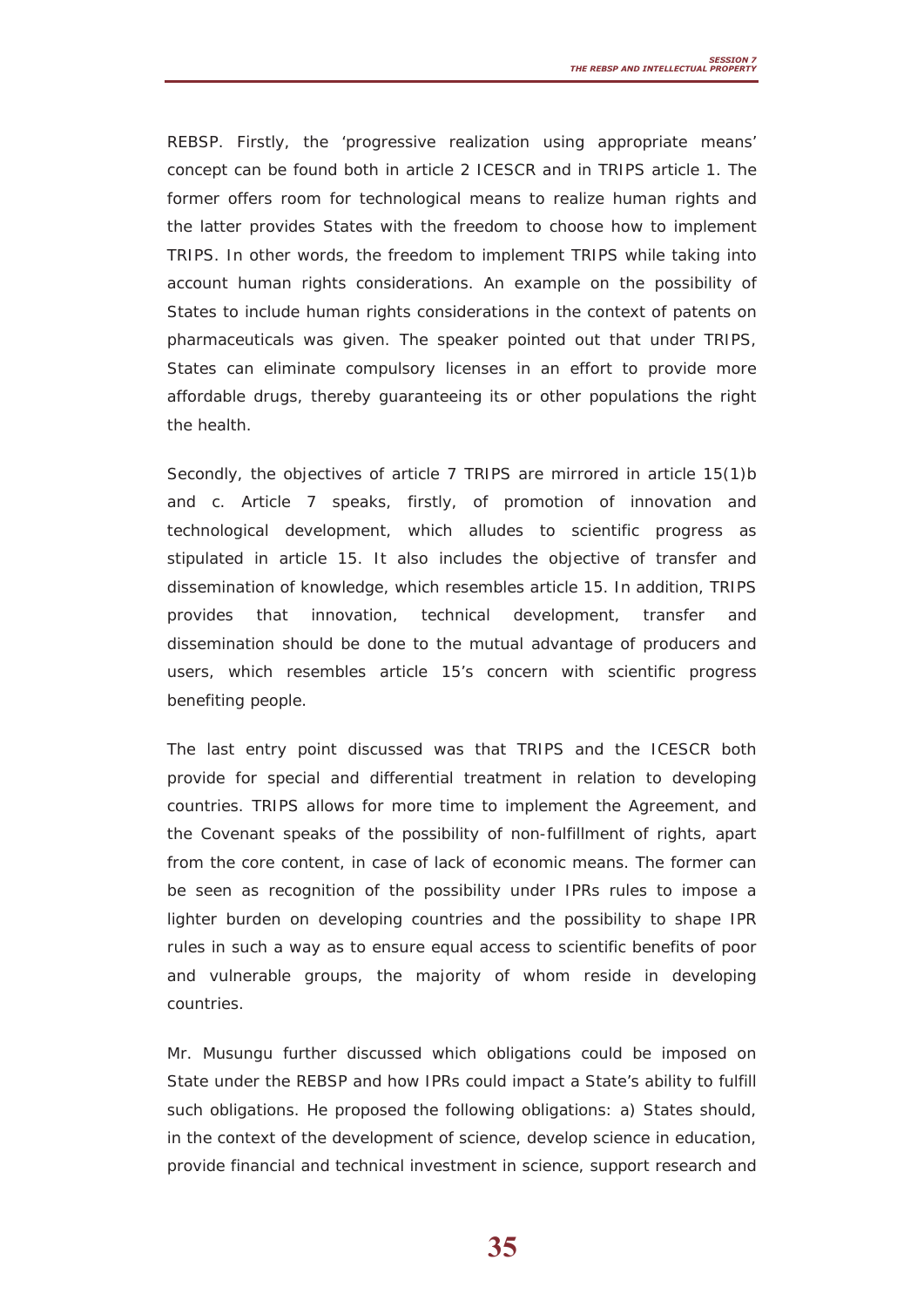funding incentives to public and private institutions that conduct beneficial science and make efforts to establish priority-setting mechanisms that ensure research that is beneficial; b) in the area of diffusion of science, States should support needs-focused research, ensure non-discriminatory access to products and services, including financial support for vulnerable groups so they can have access to scientific benefits; c) lastly, States should provide protection against potential harmful effects of scientific or technological advances. Other State obligations as to scientific research and activity are: ensuring academic freedom to conduct science and ensuring a context beneficial to the conduct of science, for example protection of scientific gatherings and supporting freedom of thought**.** 

The speaker also highlighted what he thought were the most important *international* obligations of States: the obligation to support, financially or otherwise, science, to engage in collaboration projects that yield benefits to human beings, to promote scientific publications that people can benefit from and to support and encourage data sharing between countries.

Mr Musungu then set out how IPRs could affect the carrying out of these obligations. In order to assess this effect, three categories of IPRs should be distinguished as they impact differently on the obligations listed. He named: patents, copyright and related rights, in particular data protection and plant variety protection. He noted that patents affect all the abovementioned elements of doing science: development, diffusion, cooperation and scientific activity. The negative effects of patents on the REBSP could include copyrights adversely affecting education, data protection blocking science and thus the right to enjoy its benefits and plant variety protection stifling agriculture development.

Mr. Musungu indicated that further research is needed to assess how these categories of IPRs exactly impact the REBSP. In this regard, he mentioned that some discussion is going on within the WHO as to the negative effects of IPRs on the right to health.

### **Debate**

Repeated concern was voiced over the negative effect of TRIPS on human rights, in relation to which the examples of overpricing of medicines, limits on plan variety and food resources, affecting even the right to life, and the misuse by companies and States of the patent system were mentioned.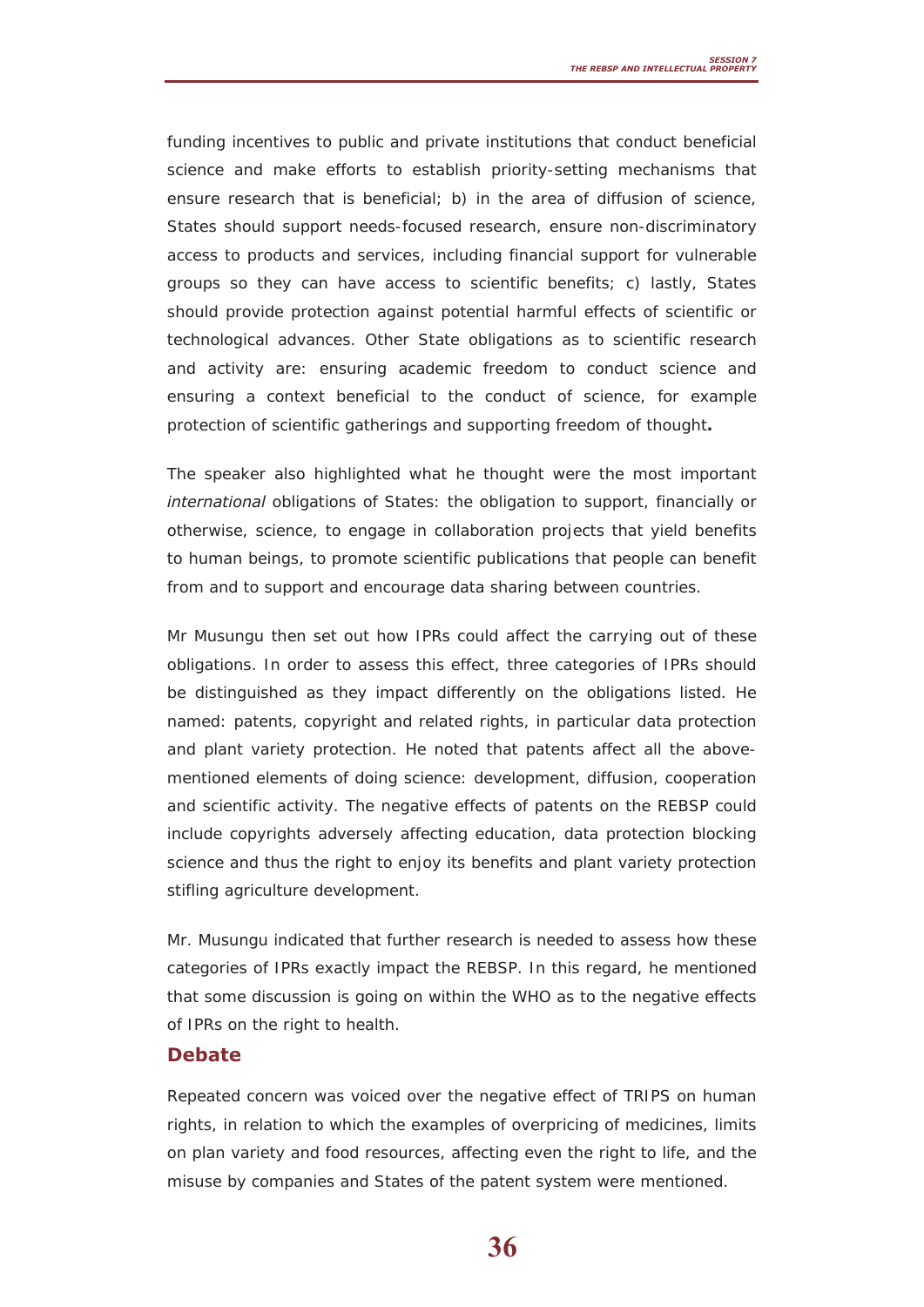One participant proposed to use the REBSP to impose on States the obligation to mitigate the negative effect of IPRs, and to compel States to provide funds for the conduct of beneficial science, as well as to cooperate internationally in this respect. Agreement was reached on a rights-based approach (and corresponding State obligations) to the implementation of the REBSP.

One participant noted that the effects of IPRs on conducting science are minimal, as IPRs rules are often not implemented in this area. For this participant, the efforts to document the impact of IPRs on scientific research had indicated that the majority of scientists involved in basic research were ignoring (i.e. violating) intellectual property restrictions. The participant pointed out that the real effect of patents is felt in the course of developing products, and consequently in the cost and availability of those products. Some proposals in this regard were: a broad research exemption for scientists that conduct research for beneficial purposes; to keep some scientific research in the public domain, because privatization may cause problems; and the need to return research tools to the public domain. It was also held that the TRIPS Agreement provides for possible restrictions, and there should be attempts by States to make use of them.

The point was also raised that the way the IPRs system is implemented has a huge effect on whether and how science provides benefits. Also, in the absence of the possibility to directly regulate private companies, States should attempt to make public organizations that hold patents accountable to public interest. It was further indicated that the IPRs system is important to the REBSP in that it provides a framework to protect sensitive technological data and technology and trade secrets.

Another issue that was raised was that in a world with 60 failing States, State obligations may not solve all problems or the abuse of IPRs and that therefore the setting up of standards addressing companies directly may have to be considered in the context of the REBSP. Agreement was reached that companies are major players in the area of IPRs, both in lobbying for and in using them. It was agreed that the use of the 4A scheme (Availability, Accessibility, Adaptability, Acceptability) could be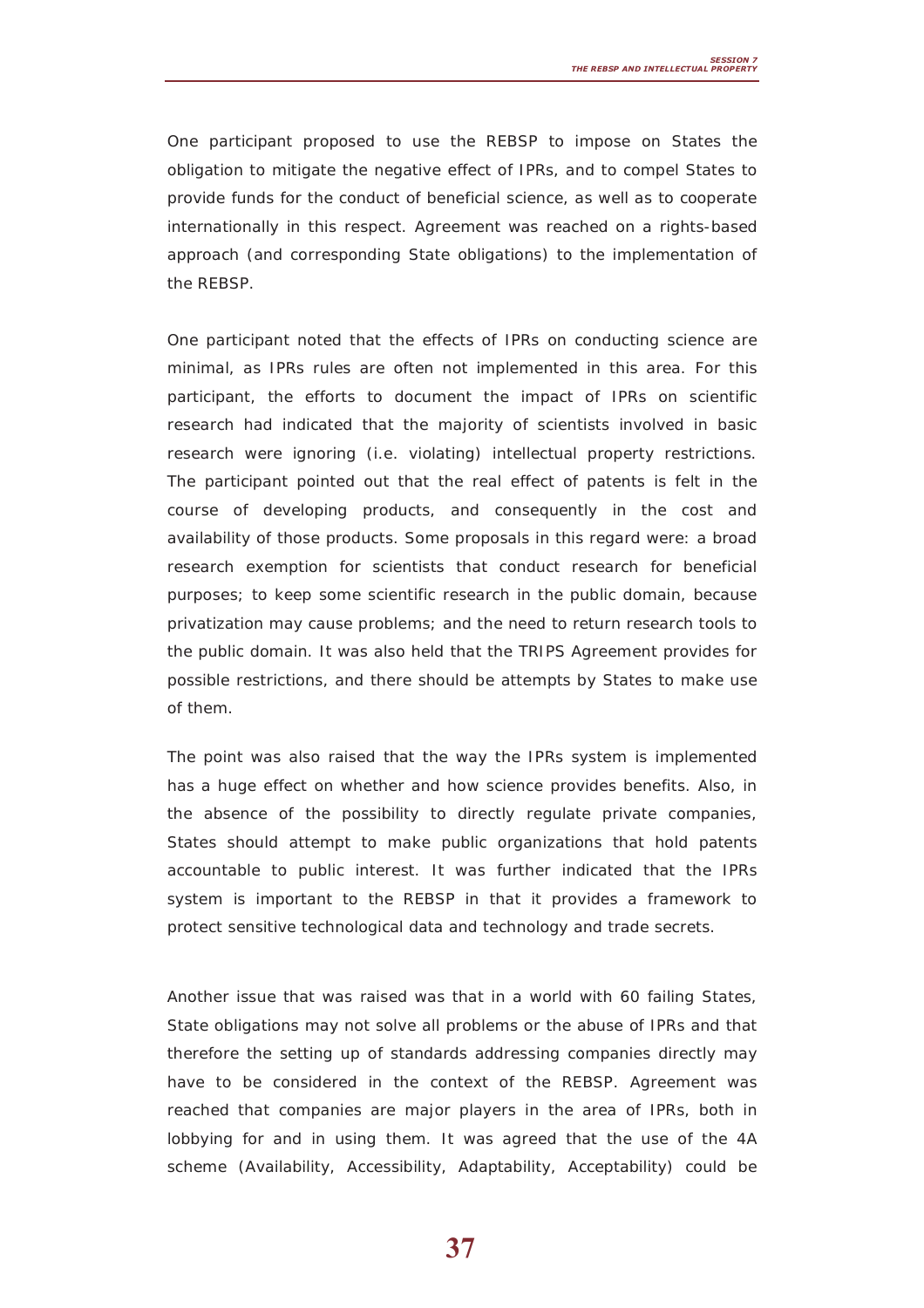helpful to understand human rights notions in IPRs systems. Agreement was also reached that a sectoral impact approach to TRIPS and human rights is needed.

# **Conclusions**

### **Positive experiences**

The discussion in the WHO context was cited as an important attempt to assess the negative impact of IPRs on the right to health and search for possible solutions.

### **Obstacles / challenges**

• The core content of the REBSP needs clarification.

### **Points of agreement or disagreement**

- Agreement was reached that TRIPS can and does in some cases have a negative effect on human rights.
- Agreement was reached on the need to regulate companies, as major players in the area of IPRs, both in lobbying for and in using them.
- Agreement was also reached on the desirability of a sectorial impact research with regard to TRIPS and human rights.

### **Recommendations**

- Conduct further research to assess how TRIPS may affect human rights in general, and the REBSP in particular.
- Urge States to develop national science policies aimed at the development, diffusion, and non-discriminatory access to science that is beneficial, as well as aimed at protecting people from possible harmful effects of scientific or technological developments.
- Urge States to cooperate internationally to support, financially or otherwise, science that is beneficial to the public.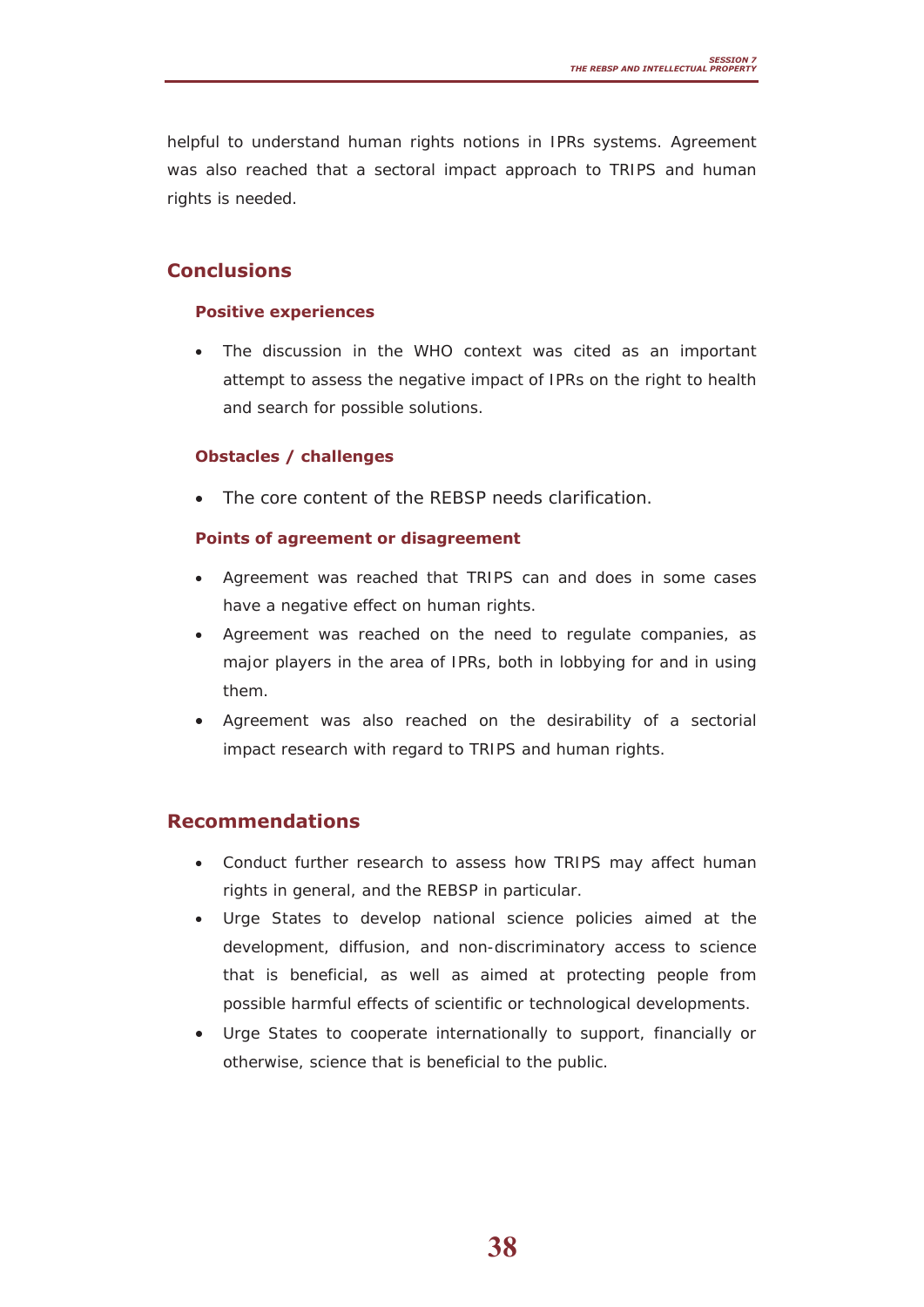# **Conclusions and proposed follow-up action** <sup>13</sup>

### **Conclusions**

 $\overline{a}$ 

- 1. Discussions on the place, role, scope, content and future of the right to enjoy the benefits of scientific progress and its applications (REBSP), despite their exploratory nature, proved to be promising as to the possibilities of elucidating its potential normative content.
- 2. Papers presented during the meeting constitute the most recent research on issues linked to the REBSP as it stands today. These papers demonstrate the wide range of issues and connected rights related to the REBSP.
- 3. This interdisciplinary nature of the REBSP and its numerous links and tensions with other rights and standards demonstrate the importance of adopting the appropriate methodology towards its analysis and promotion in a progressive, collaborative and collegial manner.
- 4. Gender issues relating to the REBSP were discussed as an important and key component of the further exploration and development of the content of this right.
- 5. Despite the lack of precision as to the normative content of the REBSP, this human right acquires additional importance with globalization and with the ongoing process of reinforcing the justiciability of economic, social and cultural rights.
- 6. The REBSP is of a cross-cutting nature and has direct links with many human rights, as well as with the fight against poverty and discrimination, which should facilitate a sectorial approach to its analysis along the lines of the programme of this meeting.

<span id="page-39-0"></span> $13$  NB: The conclusions and proposed follow-up action were adopted by the participants in the closing session.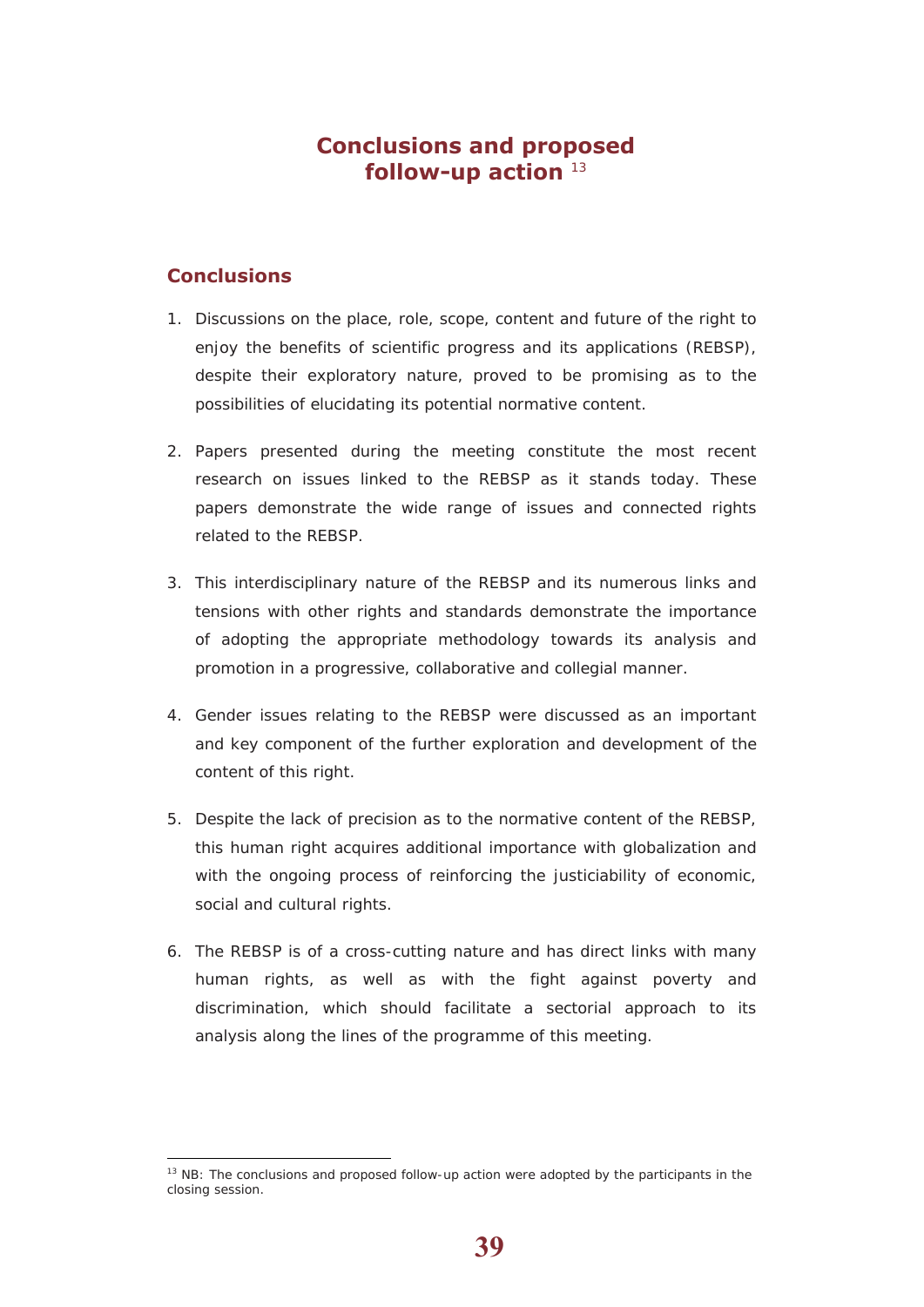- <span id="page-40-0"></span>7. The main rights relating to the REBSP explored during the meeting are: the right to health, the right to food, the right to development, the right to education, the right to seek, receive and impart information.
- 8. The potential contributions and dimensions of ethical analysis for the REBSP were discussed. Further study and elaboration of the ethical dimension, and of the definition of ethics and morality are needed.
- **9.** The tension between the intellectual property rights and the REBSP was discussed and it was agreed that it could potentially be addressed using a complementary approach.

### **Proposed follow-up action**

- 1. UNESCO, the Amsterdam Center for International Law (ACIL) and the Irish Centre for Human Rights are invited to establish in close cooperation with other partners a coalition for the promotion of the REBSP.
- 2. The main objective of this coalition, composed of interested NGOs, scientific community representatives and independent experts, will be to launch a process of scientific research and dialogue on the normative content of the REBSP in an interdisciplinary manner involving all relevant stakeholders.
- 3. Once this preliminary phase of reflection and elucidation of the normative content of the REBSP in all its relevant aspects is concluded, it is hoped that relevant UN bodies and agencies, in particular the Committee on Economic, Social and Cultural Rights (CESCR), would continue this process in order to benefit from its expected results.
- 4. In a future implementation phase of the REBSP, the main possible entry points for potential action of bodies and agencies of the UN system dealing with human rights could be the following:
	- a) CESCR, to further elaborate the normative content of Article 15 (1) b;
	- b) Working Group on the Right to Development, within its current mandate on MDG 8 concerning the transfer of technology;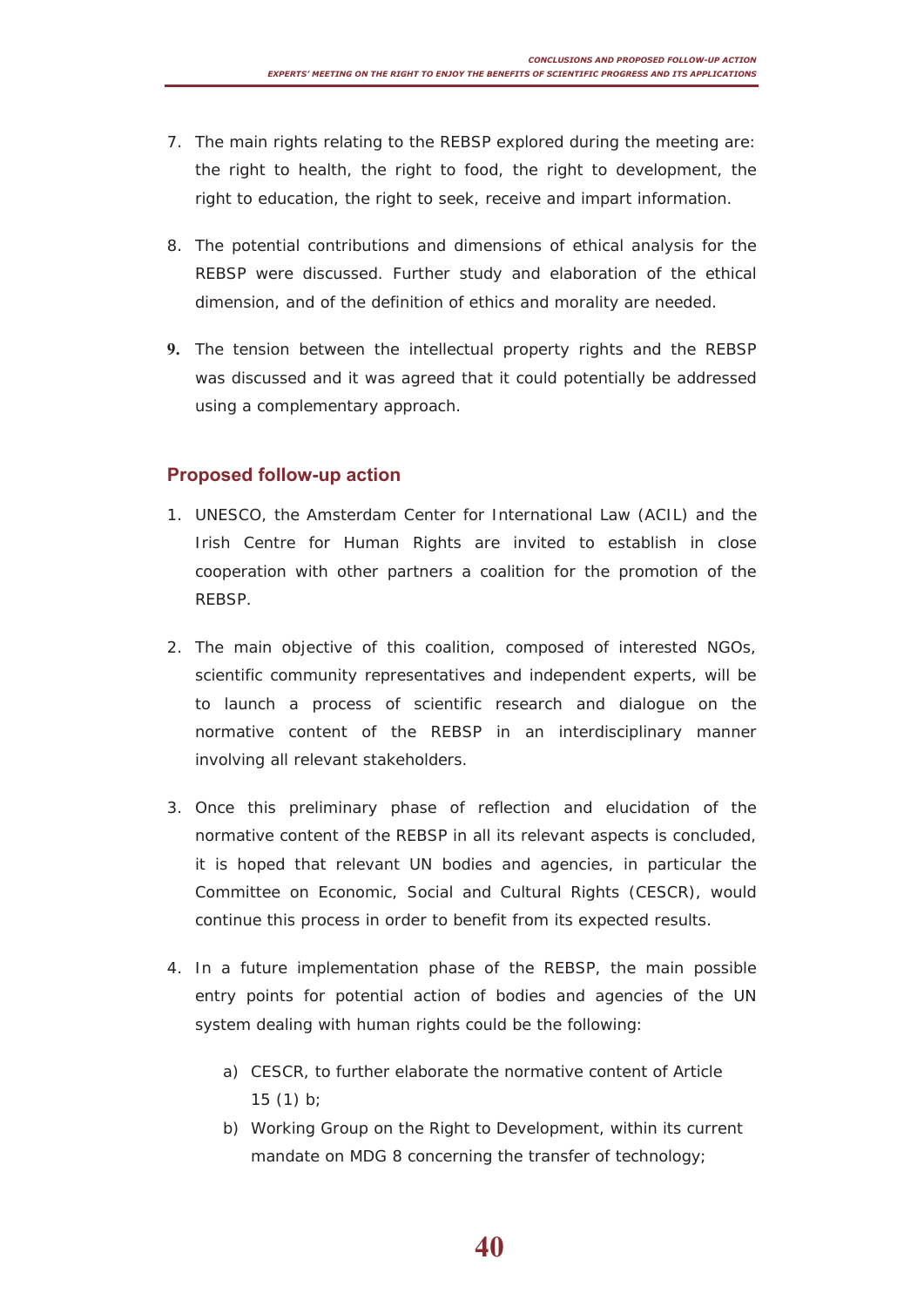- c) Optional Protocol to the International Covenant on Economic, Social and Cultural Rights (when finalized);
- d) A new independent expert on the REBSP to be appointed by the Human Rights Council (HRC);
- e) Mainstream the REBSP into the mandate of existing independent experts;
- f) Insertion of the REBSP on the agenda of the Human Rights Council Advisory Committee (successor to the Sub-Commission), when established;
- g) Increased synergies among the International Bioethics Committee, the World Commission on the Ethics of Scientific Knowledge and Technology (UNESCO) and UN human rights bodies and mechanisms;
- h) Possible resolution of the HRC addressing the need to promote and progressively develop the REBSP within and in addition to existing human rights mandates and working groups.
- 5. Participants in this meeting, as well as other interested actors, are invited to reflect on the issues that still need to be addressed or require further elaboration through collaborative research and reflection and submit their input to UNESCO, the ACIL and the Irish Centre for Human Rights.
- 6. The conclusions and recommendations of this meeting will be distributed to relevant actors and stakeholders who did not participate in the meeting, with a view to seeking their support and input.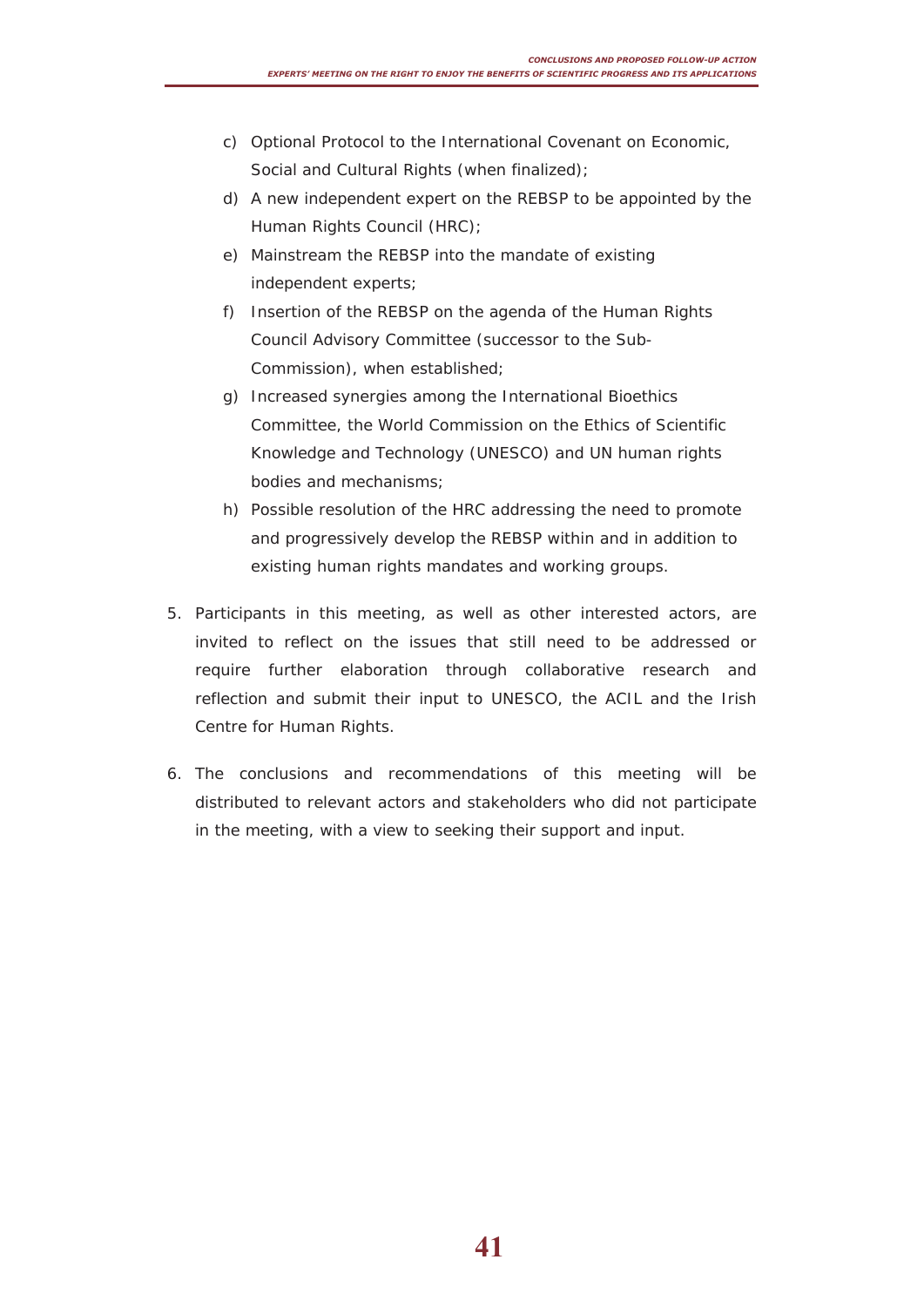The Right to Enjoy the Benefits of Scientific Progress and its Applications *Experts' meeting (Amsterdam, 7-8 June 2007)*

# **List of participants**

### **Authors of studies**

### **Prof. Audrey Chapman**

Joseph M. Healey Endowed Chair, Medical Humanities, Law, and Ethics Department of Community, Medicine and Health Care, University of Connecticut Health Center, United States of America

### **Prof. Sheila McLean**

Professor of Law and Ethics of Medicine; Director of the Institute of Law and Ethics in Medicine, University of Glasgow, United Kingdom of Great Britain and Northern Ireland Member of the International Bioethics Committee

### **Dr. Rodolfo Meoño (representing Prof. Vernor Muñoz Villalobos)**

Director Institute of Latin American Studies, National University of Costa Rica, Costa Rica

#### **Mr. Sisule Fredrick Musungu**

Intellectual Property, Investment and Technology Transfer Programme on International Trade & Development, Geneva, Switzerland

#### **Dr. Miguel Angel Ramiro Avilés**

Director of the Master in Fundamental Rights, Institute of Human Rights Bartolomé de las Casas, University Carlos III of Madrid, Spain

#### **Prof. Ibrahim Salama**

President-Rapporteur of the UN Human Rights Council Working Group on the Right to Development, Ambassador of Egypt to Portugal

#### **Dr. Flavio Valente**

Secretary-General of the FoodFirst Information and Action Network (FIAN) International, Heidelberg, Germany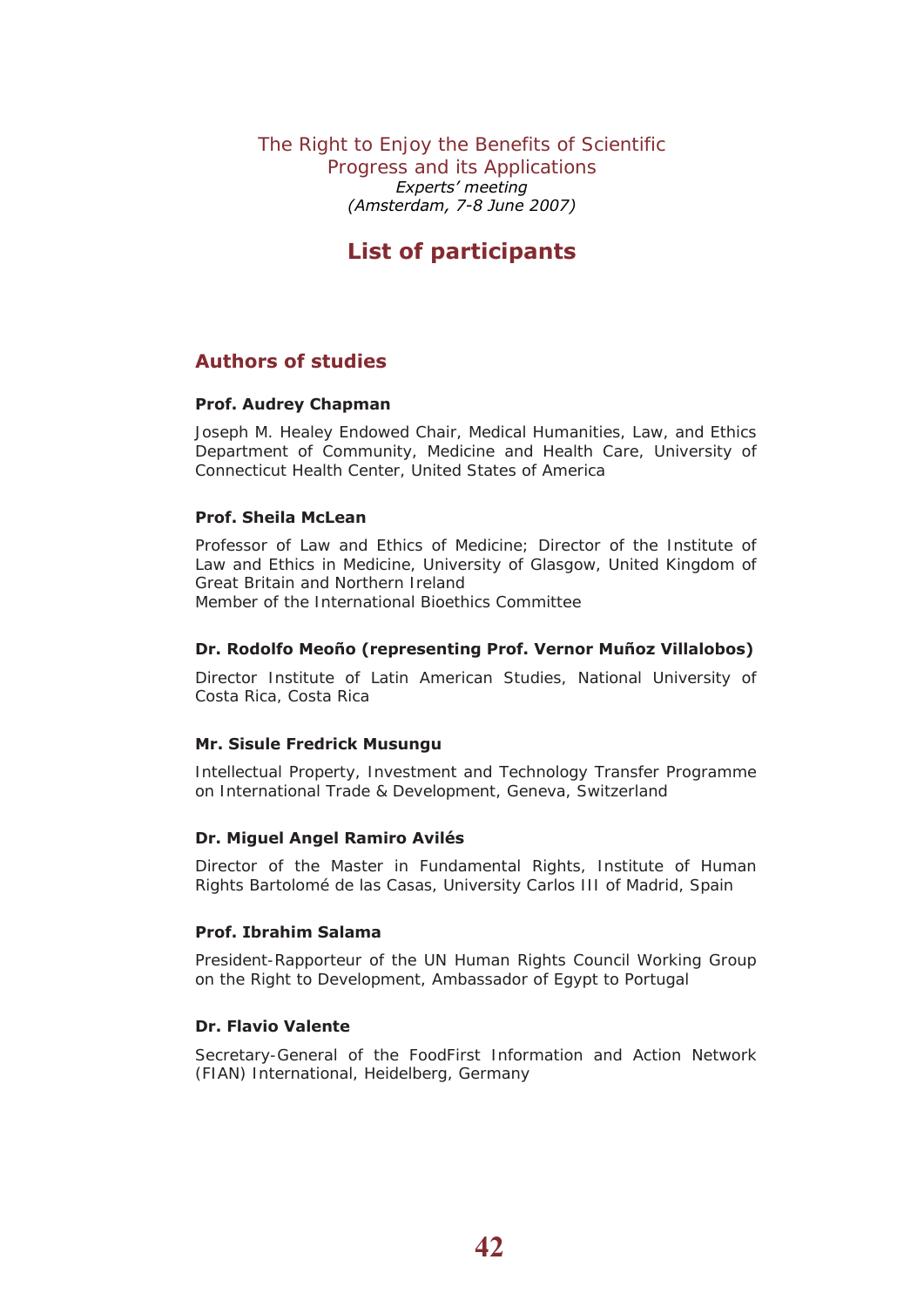### <span id="page-43-0"></span>**Other participants**

#### **Ms. Maria Virginia Bras Gomes**

Head of the Department for Social Research and International Relations of the Directorate General of Solidarity and Social Security of the Ministry of Labour and Solidarity, Portugal Member of the Committee on Economic, Social and Cultural Rights

### **Dr. Fons Coomans**

Senior Researcher, Maastricht Center for Human Rights; Maastricht University, The Netherlands

#### **Prof. Dr. Hans van Delden**

Professor of Medical Ethics, UMC Utrecht, Julius Centrum, The **Netherlands** 

#### **Dr. Yvonne Donders**

Deputy Director, Amsterdam Center for International Law, University of Amsterdam, The Netherlands

#### **Mr. Christian Groni**

Researcher, University of Mannheim, Germany

#### **Prof. Suzanne MacDonald**

Associate Professor of Psychology and Biology, University of York, Canada

#### **Dr. Anja Mihr**

Programme Director, European Master's in Human Rights and Democratisation, European Inter-University Centre for Human Rights and Democratisation, Venice, Italy

#### **Prof. André Nollkaemper**

Director, Amsterdam Center for International Law; Professor of Public International Law, University of Amsterdam, The Netherlands

#### **Ms. Helena Maria Nygren-Krug**

Health and Human Rights Adviser, Department of Ethics, Trade, Human Rights & Law / Sustainable Development & Healthy Environments, World Health Organization (WHO), Geneva, Switzerland

#### **Dr. Fouzia Rhissassi**

Co-Chairholder of UNESCO Chair on Women and their Rights, University Mohammed V, Rabat, Morocco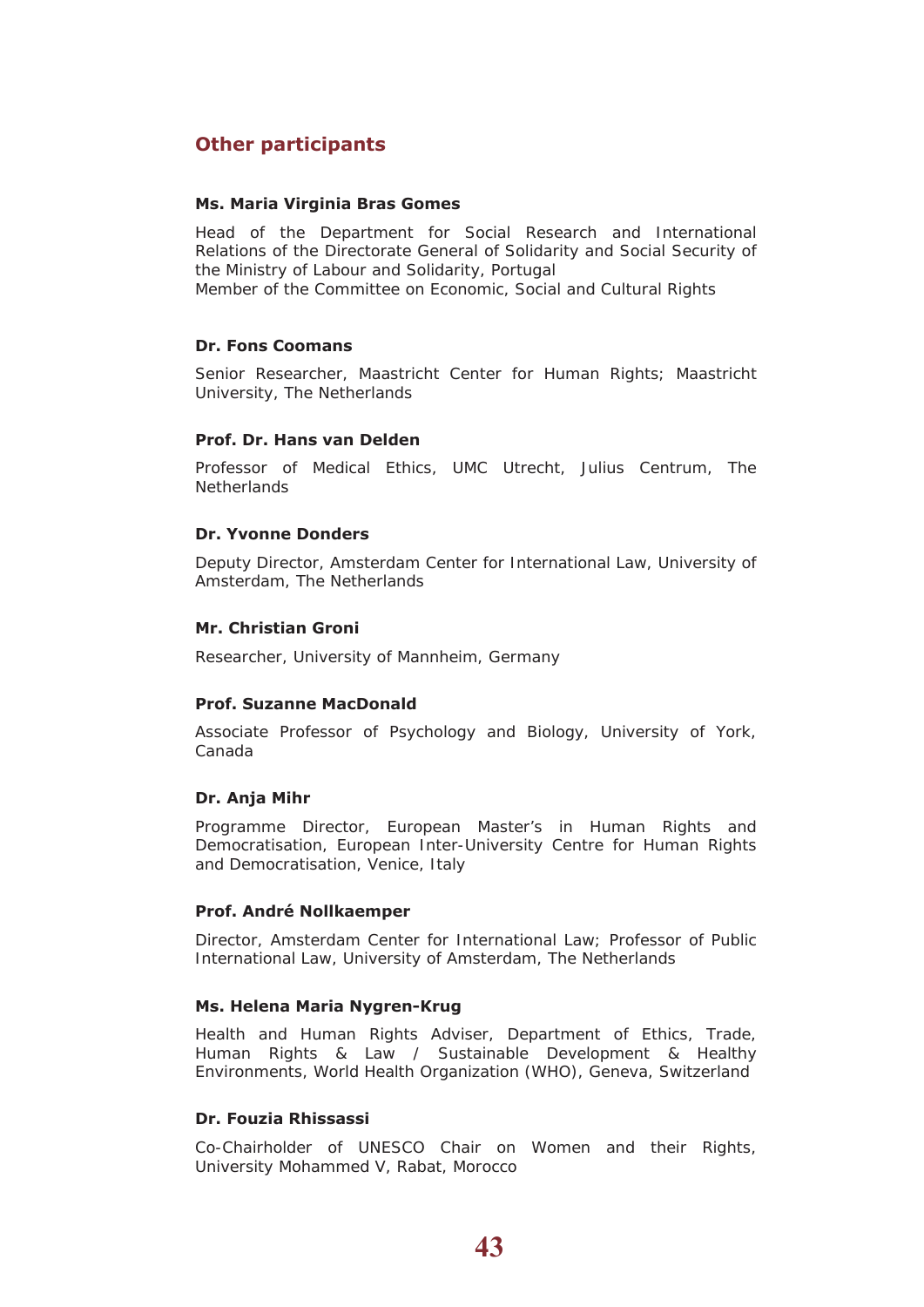#### **Prof. Eibe Riedel**

Professor of Public International Law and Constitutional Law, University of Mannheim, Germany Member of the Committee of Economic, Social and Cultural Rights

### **Prof. William Schabas**

Director of the Irish Centre for Human Rights; Chair in Human Rights Law, National University of Ireland, Galway, Ireland

#### **Prof. Janusz Symonides**

Professor of International Law, Faculty of Political Science, University of Warsaw, Poland

### **Mr. Antony Taubman**

Director (a/g) and Head Global IP Issues Division (former Traditional Knowledge Division) and Life Sciences Program, World Intellectual Property Organization (WIPO), Geneva, Switzerland

### **Mr. Konstantinos Tararas**

Consultant at the Human Rights and Gender Equality Section, Division of Human Rights, Human Security and Philosophy, UNESCO Headquarters, Paris, France

#### **Ms. Chifa Tekaya**

Supervisor Coordination Unit, Anti-Poverty and Human Rights Programme, UNESCO Headquarters, Paris, France

#### **Prof. Rumen Valchev**

Chairholder of the UNESCO Chair on Human Rights and Culture of Peace, Bourgas Free University, Bulgaria

#### **Mr. Vladimir Volodin**

Chief, Human Rights and Gender Equality Section, Division of Human Rights, Human Security and Philosophy, UNESCO Headquarters, Paris, France

#### **Dr. Lieteke van Vucht Tijssen**

President, The Netherlands National Commission for UNESCO, The Hague, The Netherlands

#### **Prof. Erika de Wet**

Professor of International Constitutional Law, Amsterdam Center for International Law, University of Amsterdam, The Netherlands